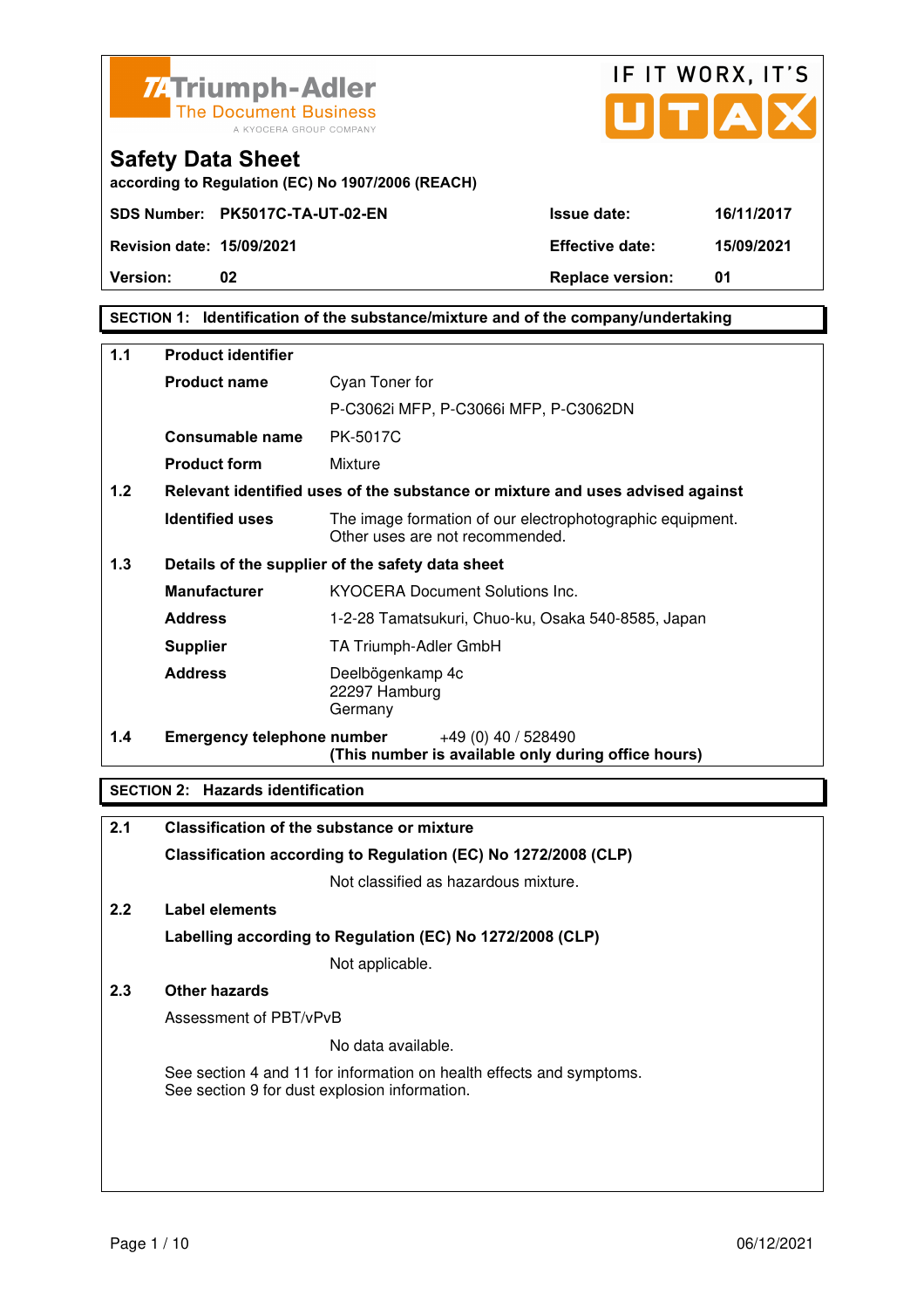| <b>74 Triumph-Adler</b>                                                                                        |                                                                                                                              |                           |                         | IF IT WORX, IT'S                    |
|----------------------------------------------------------------------------------------------------------------|------------------------------------------------------------------------------------------------------------------------------|---------------------------|-------------------------|-------------------------------------|
|                                                                                                                | <b>The Document Business</b><br>A KYOCERA GROUP COMPANY                                                                      |                           |                         | $\mathbf{U}[\mathbf{T} \mathbf{A}]$ |
| <b>Safety Data Sheet</b>                                                                                       | according to Regulation (EC) No 1907/2006 (REACH)                                                                            |                           |                         |                                     |
| SDS Number: PK5017C-TA-UT-02-EN                                                                                |                                                                                                                              |                           | Issue date:             | 16/11/2017                          |
| <b>Revision date: 15/09/2021</b>                                                                               |                                                                                                                              |                           | <b>Effective date:</b>  | 15/09/2021                          |
| Version:<br>02                                                                                                 |                                                                                                                              |                           | <b>Replace version:</b> | 01                                  |
|                                                                                                                | <b>SECTION 3: Composition/information on ingredients</b>                                                                     |                           |                         |                                     |
| 3.2<br><b>Mixtures</b>                                                                                         |                                                                                                                              |                           |                         |                                     |
| Chemical name                                                                                                  |                                                                                                                              | CAS No                    | Weight%                 | Classification (CLP)                |
| Polyester resin (2 kinds)                                                                                      |                                                                                                                              | confidential              | 75-85                   |                                     |
| Organic pigment<br>Amorphous silica                                                                            |                                                                                                                              | confidential<br>7631-86-9 | $1-5$<br>$1-5$          |                                     |
| Titanium dioxide                                                                                               |                                                                                                                              | 13463-67-7                | < 1                     | Carc.2(H351)                        |
| <b>Information of ingredients</b>                                                                              | (1) Substance, which present a health or environmental hazard within the meaning of CLP:                                     |                           |                         |                                     |
|                                                                                                                | Titanium dioxide.                                                                                                            |                           |                         |                                     |
|                                                                                                                | (2) Substance, which are assigned Community workplace exposure limits:                                                       |                           |                         |                                     |
|                                                                                                                | None.                                                                                                                        |                           |                         |                                     |
| REACH:                                                                                                         | (3) Substance, which are PBT or vPvB in accordance with the criteria set out in Annex XIII of                                |                           |                         |                                     |
| None.                                                                                                          |                                                                                                                              |                           |                         |                                     |
| (4) Substance, which are included in the list established in accordance with Article 59(1) of<br>REACH (SVHC): |                                                                                                                              |                           |                         |                                     |
|                                                                                                                | None.                                                                                                                        |                           |                         |                                     |
|                                                                                                                | See section 16 for the full text of the H statements declared above.                                                         |                           |                         |                                     |
| <b>SECTION 4: First aid measures</b>                                                                           |                                                                                                                              |                           |                         |                                     |
| 4.1                                                                                                            | <b>Description of first aid measures</b>                                                                                     |                           |                         |                                     |
| Inhalation:                                                                                                    | Remove from exposure to fresh air and gargle with plenty of water.<br>Consult a doctor in case of such symptoms as coughing. |                           |                         |                                     |
|                                                                                                                | Skin contact: Wash with soap and water.                                                                                      |                           |                         |                                     |
| Eye contact:                                                                                                   | Flush with water immediately and see a doctor if irritating.                                                                 |                           |                         |                                     |
| Ingestion:                                                                                                     | Rinse out the mouth. Drink one or two glasses of water to dilute.<br>Seek medical treatment if necessary.                    |                           |                         |                                     |
|                                                                                                                |                                                                                                                              |                           |                         |                                     |
|                                                                                                                |                                                                                                                              |                           |                         |                                     |
|                                                                                                                |                                                                                                                              |                           |                         |                                     |
|                                                                                                                |                                                                                                                              |                           |                         |                                     |
|                                                                                                                |                                                                                                                              |                           |                         |                                     |
|                                                                                                                |                                                                                                                              |                           |                         |                                     |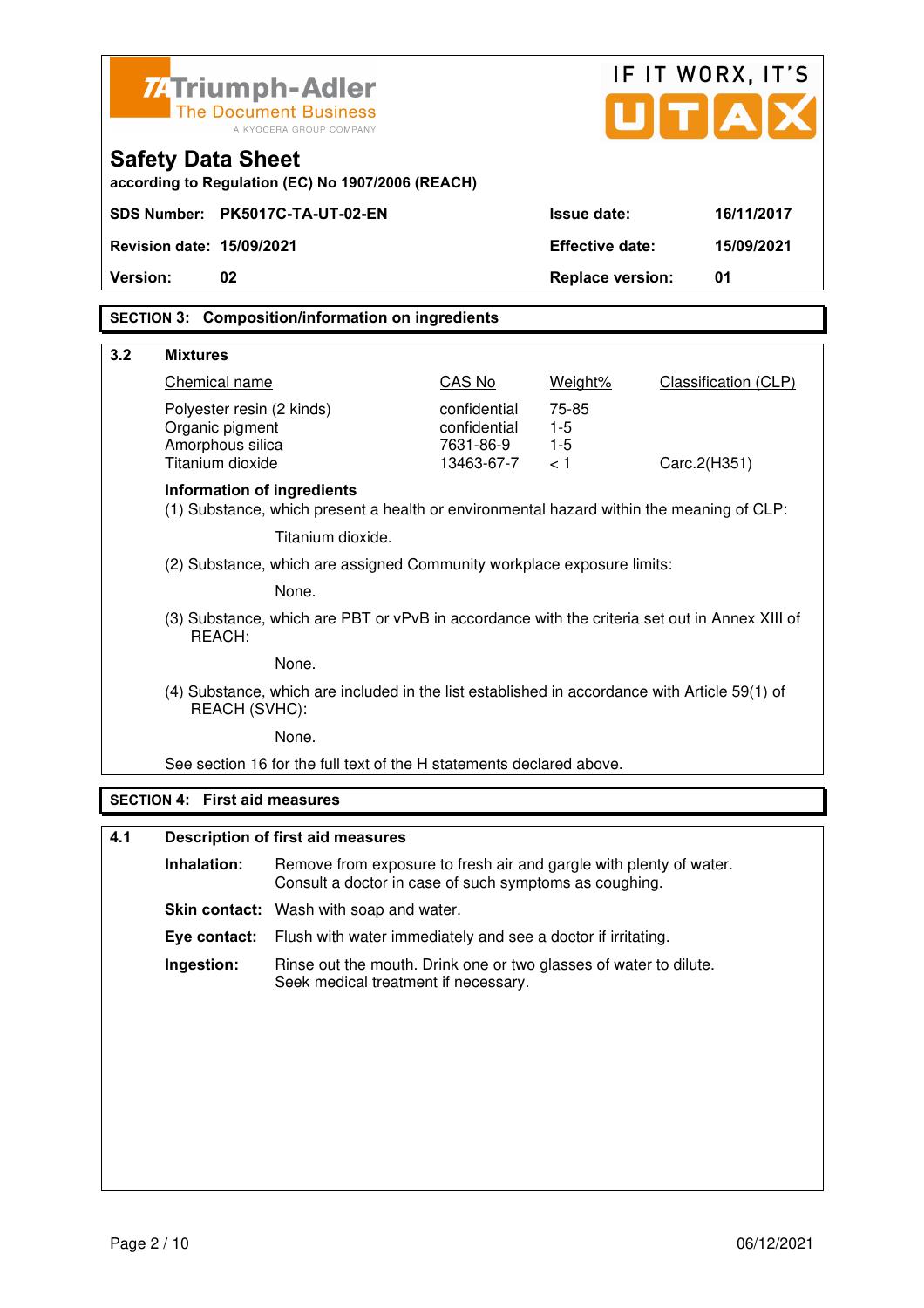



**according to Regulation (EC) No 1907/2006 (REACH)**

|                                  | SDS Number: PK5017C-TA-UT-02-EN | <b>Issue date:</b>      | 16/11/2017 |
|----------------------------------|---------------------------------|-------------------------|------------|
| <b>Revision date: 15/09/2021</b> |                                 | <b>Effective date:</b>  | 15/09/2021 |
| <b>Version:</b>                  | 02                              | <b>Replace version:</b> | 01         |

# **4.2 Most important symptoms and effects, both acute and delayed**  Potential health effects and symptoms **Inhalation:** Prolonged inhalation of excessive dusts may cause lung damage. Use of this product as intended does not result in prolonged inhalation of excessive toner dusts. **Skin contact:** Unlikely to cause skin irritation. **Eye contact:** May cause transient eye irritation.

**Ingestion:** Use of this product as intended does not result in ingestion.

# **4.3 Indication of any immediate medical attention and special treatment needed**

No additional information available.

## **SECTION 5: Firefighting measures**

## **5.1 Extinguishing media**

Suitable extinguishing media

Water spray, foam, powder,  $CO<sub>2</sub>$  or dry chemical

Unsuitable extinguishing media

None specified.

## **5.2 Special hazards arising from the substance or mixture**

Hazardous combustion products: Carbon dioxide, Carbon monoxide

### **5.3 Advice for firefighters**

Fire-fighting procedures

 Pay attention not to blow away dust. Drain water off around and decrease the atmosphere temperature to extinguish the fire.

### **Protection equipment for firefighters**

None specified.

## **SECTION 6: Accidental release measures**

### **6.1 Personal precautions, protective equipment and emergency procedures**

 Avoid inhalation, ingestion, eye and skin contact in case of accidental release. Avoid formation of dust. Provide adequate ventilation.

## **6.2 Environmental precautions**

Do not allow to enter into surface water or drains.

### **6.3 Methods and material for containment and cleaning up**

Gather the released powder not to blow away and wipe up with a wet cloth.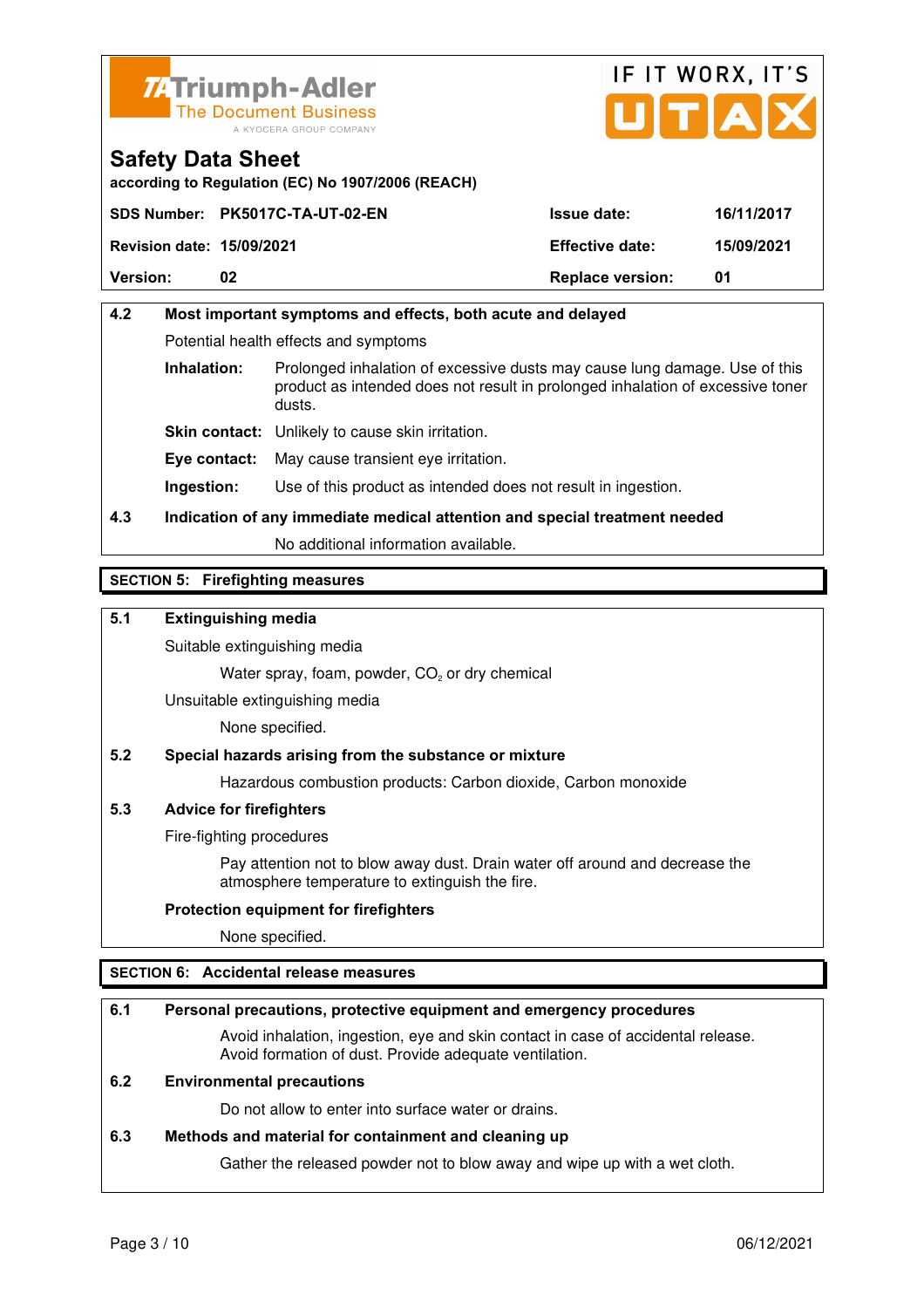



**according to Regulation (EC) No 1907/2006 (REACH)**

## **SDS Number: PK5017C-TA-UT-02-EN Issue date: 16/11/2017**

**Revision date: 15/09/2021 Effective date: 15/09/2021** 

**Version:** 02 **Replace version:** 01

## **6.4 Reference to other sections**

See section 13 for disposal information.

### **SECTION 7: Handling and storage**

#### **7.1 Precautions for safe handling**

 Do not attempt to force open or destroy the toner container or unit. See installation guide of this product.

#### **7.2 Conditions for safe storage, including any incompatibilities**

Keep the toner container or unit tightly closed and store in a cool, dry and dark place. Keep away from fire. Keep out of the reach of children.

#### **7.3 Specific end use(s)**

No additional information available.

#### **SECTION 8: Exposure controls/personal protection**

### **8.1 Control parameters**

(Reference data)

#### **US ACGIH Threshold Limit Values (TWA)**

**Particles: 10 mg/m<sup>3</sup> (Inhalable particles) 3 mg/m<sup>3</sup> (Respirable particles)** Titanium dioxide:10 mg/m³

#### **US OSHA PEL (TWA)**

Particles: 15 mg/m<sup>3</sup> (Total dust) 5 mg/m<sup>3</sup> (Respirable fraction) Amorphous silica:  $80 \text{ mg/m}^3/\% \text{SiO}_2$ Titanium dioxide: 15 mg/m<sup>3</sup> (Total dust)

#### **EU-Occupational exposure limits: Directive (EC) 2000/39, (EC) 2006/15 and (EU) 2009/161**

Not listed.

#### **8.2 Exposure controls**

#### **Appropriate engineering controls**

 Special ventilator is not required under normal intended use. Use in a well-ventilated area.

#### **Personal protective equipment**

 Respiratory protection, eye protection, hand protection, skin and body protection are not required under normal intended use.

#### **Environmental exposure controls**

No additional information available.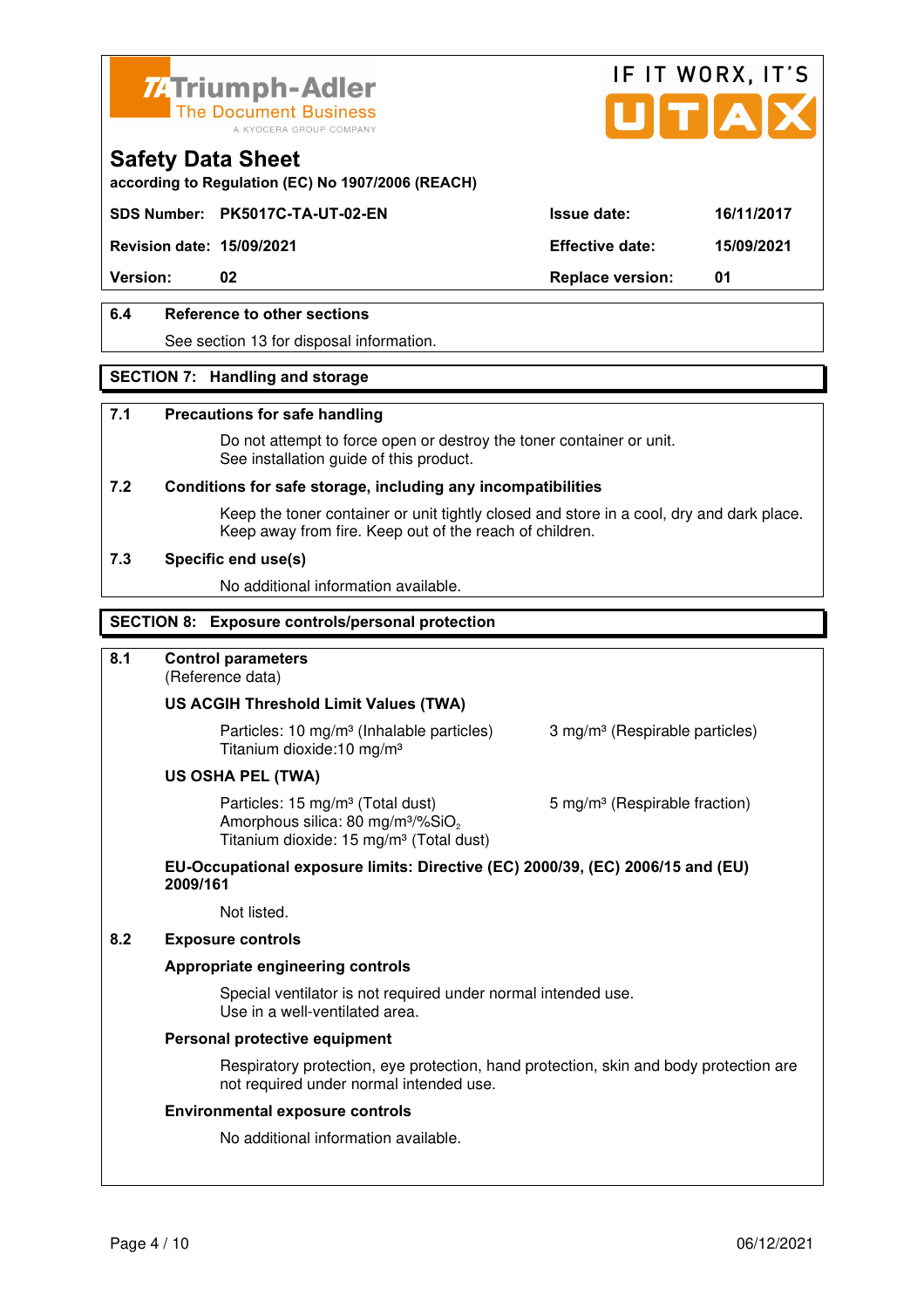



**according to Regulation (EC) No 1907/2006 (REACH)**

## **SECTION 9: Physical and chemical properties**

| 9.1 | Information on basic physical and chemical properties |                            |
|-----|-------------------------------------------------------|----------------------------|
|     | Appearance                                            |                            |
|     | Physical state                                        | Solid (fine powder)        |
|     | Colour                                                | Cyan                       |
|     | Odour                                                 | Odourless                  |
|     | Odour threshold                                       | No data available.         |
|     | pH                                                    | No data available.         |
|     | Melting point [°C]                                    | 100-120 (Toner)            |
|     | Boiling point                                         | No data available.         |
|     | Flash point                                           | No data available.         |
|     | Evaporation rate                                      | No data available.         |
|     | Flammability (solid, gas)                             | No data available.         |
|     | Upper flammability or explosive limit                 | No data available.         |
|     | Lower flammability or explosive limit                 | No data available.         |
|     | Vapour pressure                                       | No data available.         |
|     | Vapour density                                        | No data available.         |
|     | Relative density [g/cm <sup>3</sup> ]                 | 1.2-1.4 (Toner)            |
|     | Solubility (ies)                                      | Almost insoluble in water. |
|     | Partition coefficient: n-octanol/water                | No data available.         |
|     | Auto-ignition temperature                             | No data available.         |
|     | Decomposition temperature                             | No data available.         |
|     | Viscosity                                             | No data available.         |
|     | Explosive properties                                  | No data available.         |
|     | Oxidizing properties                                  | No data available.         |

## **9.2 Other information**

Dust explosion properties

 Dust explosion is improbable under normal intended use. Experimental explosiveness of toner is classified into the same rank such kind of powder as flour, dry milk and resin powder according to the pressure rising speed.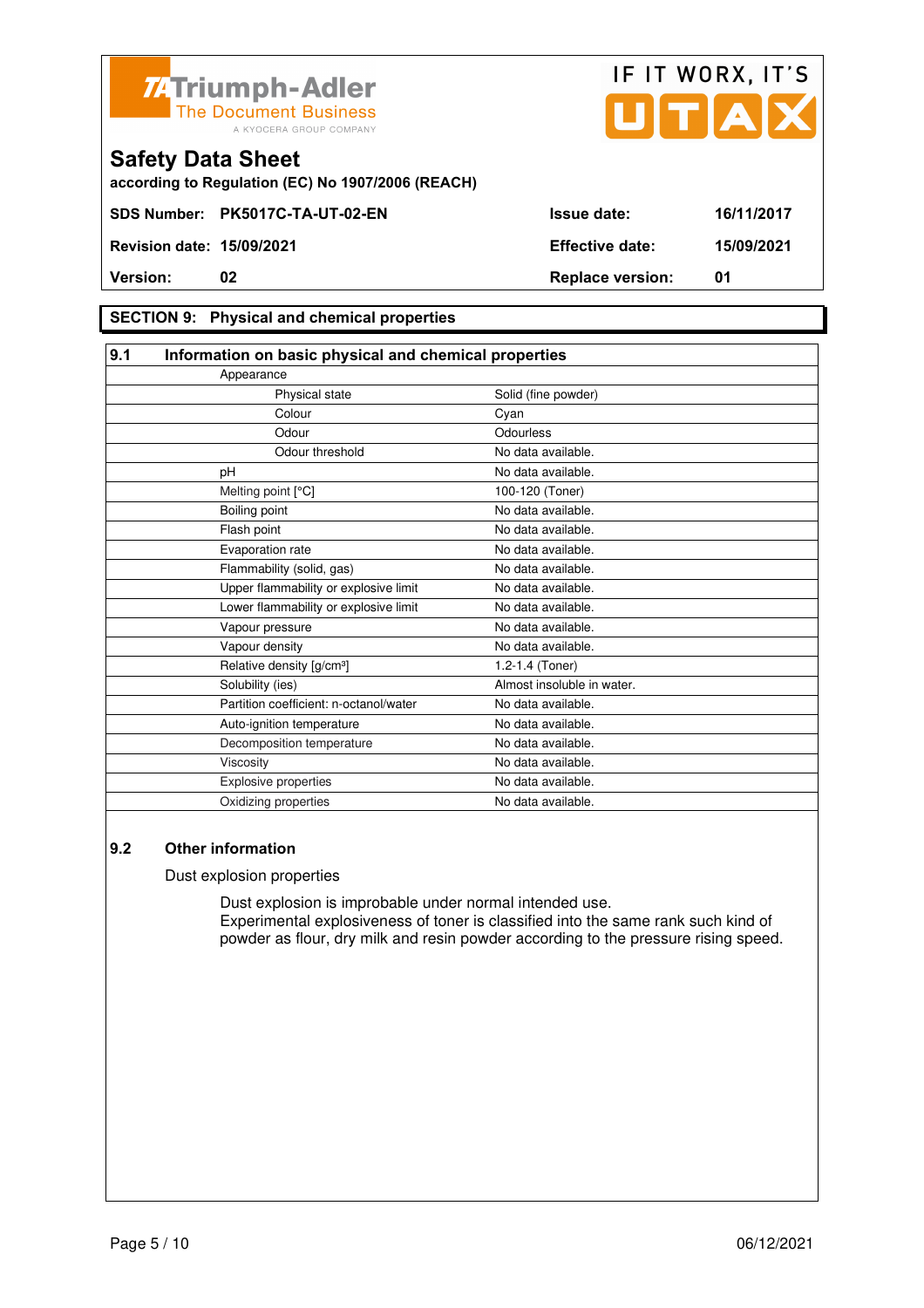



| <b>Revision date: 15/09/2021</b> | <b>Effective date:</b>  | 15/09/2021 |
|----------------------------------|-------------------------|------------|
| <b>Version:</b>                  | <b>Replace version:</b> | 01         |

## **SECTION 10: Stability and reactivity**

### **10.1 Reactivity**

No data available.

**according to Regulation (EC) No 1907/2006 (REACH)**

## **10.2 Chemical stability**

This product is stable under normal conditions of use and storage.

## **10.3 Possibility of hazardous reactions**

Hazardous reactions will not occur.

## **10.4 Conditions to avoid**

None specified.

#### **10.5 Incompatible materials**

None specified.

### **10.6 Hazardous decomposition products**

Hazardous decomposition products are not to be produced.

# **SECTION 11: Toxicological information**

| 11.1 | Information on toxicological effects<br>Based on available data, the classification criteria listed below are not met. |                                                                              |
|------|------------------------------------------------------------------------------------------------------------------------|------------------------------------------------------------------------------|
|      |                                                                                                                        |                                                                              |
|      | <b>Acute toxicity</b>                                                                                                  |                                                                              |
|      | Oral $(LD_{50})$                                                                                                       | $>$ 2000 mg/kg (rat)* (Toner)                                                |
|      | Dermal $(LD_{50})$                                                                                                     | No data available (Toner).                                                   |
|      |                                                                                                                        | Inhalation $(LC_{50}(4hr))$ > 5.0 mg/l (rat) <sup>*</sup> (Toner)            |
|      | <b>Skin corrosion/irritation</b>                                                                                       |                                                                              |
|      | Acute skin irritation                                                                                                  | Non-irritant (rabbit)* (Toner)                                               |
|      | Serious eye damage/irritation                                                                                          |                                                                              |
|      | Acute eye irritation                                                                                                   | Minimal irritant (rabbit)* (Toner)                                           |
|      | Respiratory or skin sensitization                                                                                      |                                                                              |
|      | Skin sensitization                                                                                                     | Non-sensitising (mouse)* (Toner)                                             |
|      | <b>Germ cell mutagenicity</b>                                                                                          |                                                                              |
|      |                                                                                                                        | Ames test is negative. (Toner)<br>*(based on test result of similar product) |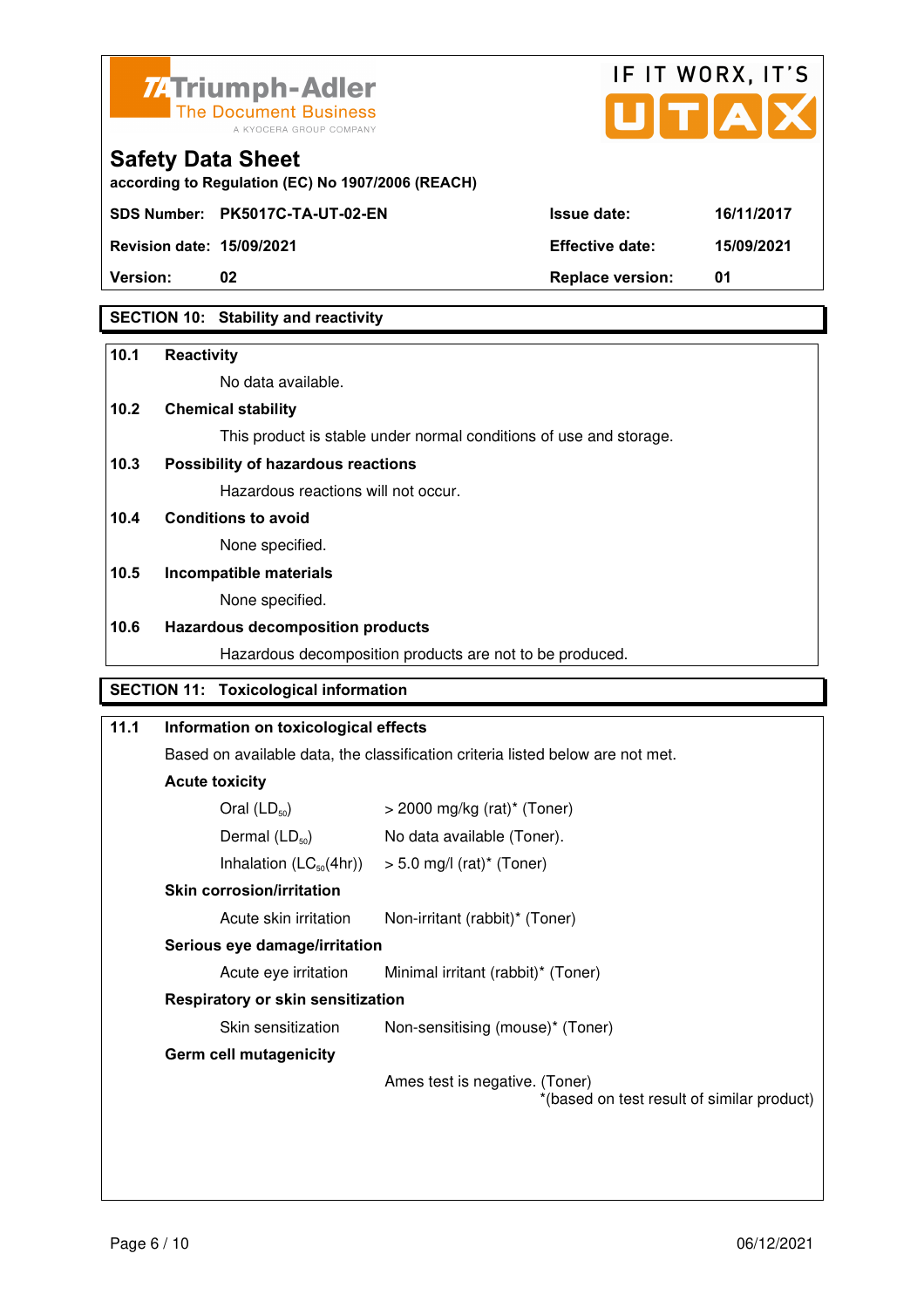



## **11.1 Information of ingredients:**

**Safety Data Sheet** 

No mutagen according to MAK, TRGS905 und (EC) No 1272/2008 Annex VI.

#### **Carcinogenicity**

#### **Information of ingredients:**

 No carcinogen or potential carcinogen (except Titanium dioxide) according to IARC, Japan Association on Industrial Health, ACGIH, EPA, OSHA, NTP, MAK, California Proposition 65, TRGS 905 and (EC) No 1272/2008 Annex VI.

 The IARC re-evaluated Titanium dioxide as a Group 2B carcinogen (possibly carcinogenic to humans) as the result of inhalation exposure test in rats. But, oral/skin test does not show carcinogenicity (2). In the animal chronic inhalation studies for Titanium dioxide, the lung tumour was observed only in rats. It is estimated that this is attributed to the overload of rat´s lung clearance mechanism (overload phenomenon) (3). The inhalation of excessive Titanium dioxide does not occur in normal use of this product. Also, epidemiological studies to date have not revealed any evidence of the relation between occupational exposure to Titanium dioxide and respiratory tract diseases.

#### **Reproductive toxicity**

#### **Information of ingredients:**

 No reproductive toxicant according to MAK, California Proposition 65, TRGS 905 und (EC) No 1272/2008 Annex VI.

| <b>STOT-single exposure</b> | No data available. |
|-----------------------------|--------------------|
|-----------------------------|--------------------|

**STOT-repeated exposure** No data available.

**Aspiration hazard** No data available.

#### **Chronic effects**

 In a study in rats by chronic inhalation exposure to a typical toner, a mild to moderate degree of lung fibrosis was observed in 92% of the rats in the high concentration (16 mg/m<sup>3</sup>) exposure group, and a minimal to mild degree of fibrosis was noted in 22% of the animal in the middle  $(4mg/m<sup>3</sup>)$  exposure group (1). But no pulmonary change was reported in the lowest  $(1 \text{ma/m}^3)$  exposure group, the most relevant level to potential human exposures.

**Other information** No data available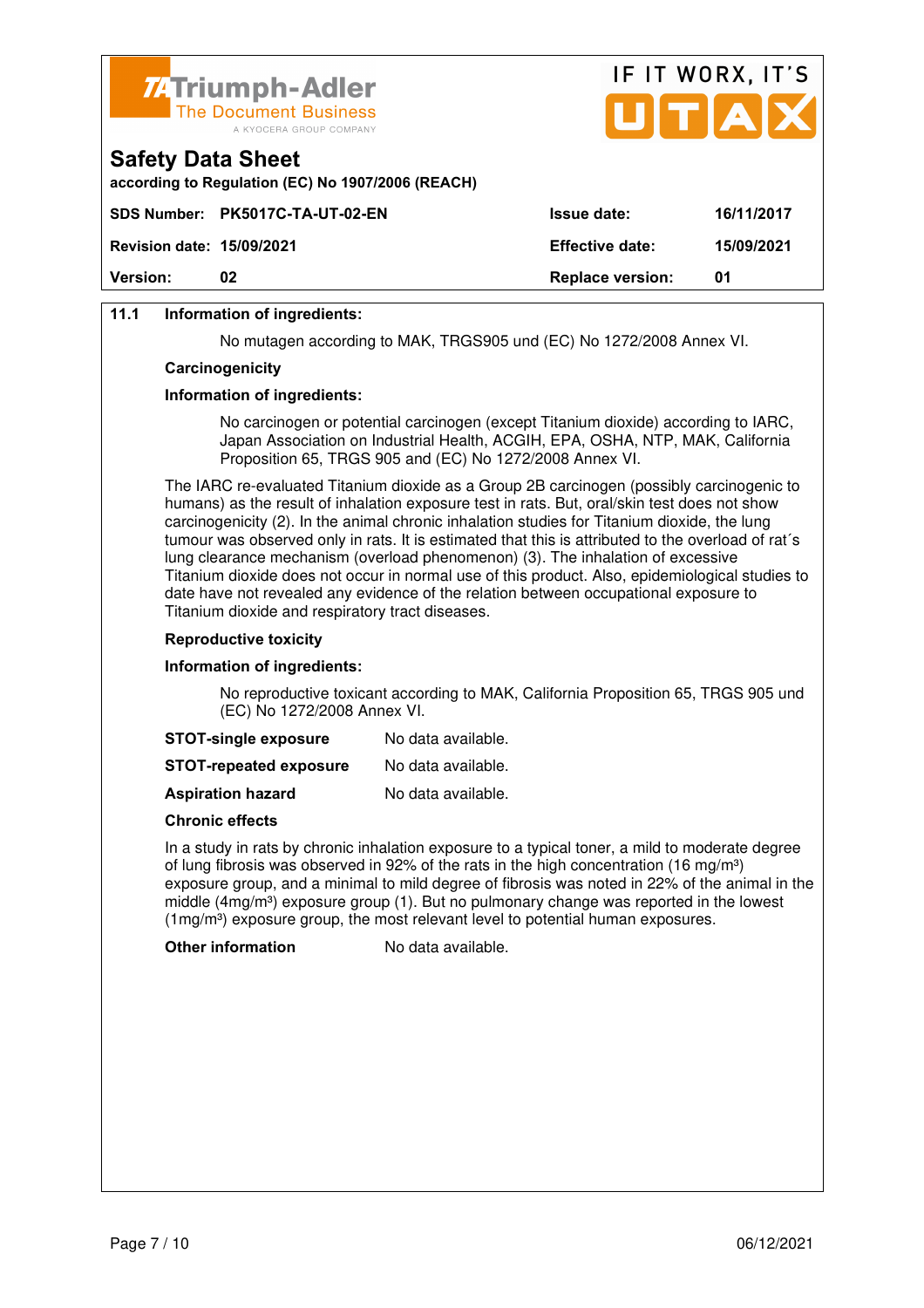

| IF II WURA, II 5       |            |
|------------------------|------------|
|                        |            |
| <b>Issue date:</b>     | 16/11/2017 |
| <b>Effective date:</b> | 15/09/2021 |
|                        | UTAX       |

 $F(T)$ 

## **SECTION 12: Ecological information**

#### **12.1 Toxicity**

No data available.

#### **12.2 Persistence and degradability**

No data available.

**12.3 Bio accumulative potential** 

No data available.

#### **12.4 Mobility in soil**

No data available.

### **12.5 Results of PBT and vPvB assessment**

No data available.

#### **12.6 Other adverse effects**

No additional information available.

**Version: 02 Replace version: 01** 

## **SECTION 13: Disposal considerations**

## **13.1 Waste treatment methods**

 Do not attempt to incinerate the toner container or unit and the waste toner yourself. Dangerous sparks may cause burn. Any disposal practice should be done under conditions which meet local, state and federal laws and regulations relating to waste (contact local or state environmental agency for specific rules).

## **SECTION 14: Transport information**

#### **14.1 UN-number**

None.

**14.2 UN Proper shipping name** 

None.

**14.3 Transport hazard class(es)** 

None.

## **14.4 Packing group**

None.

#### **14.5 Environmental hazards**

None.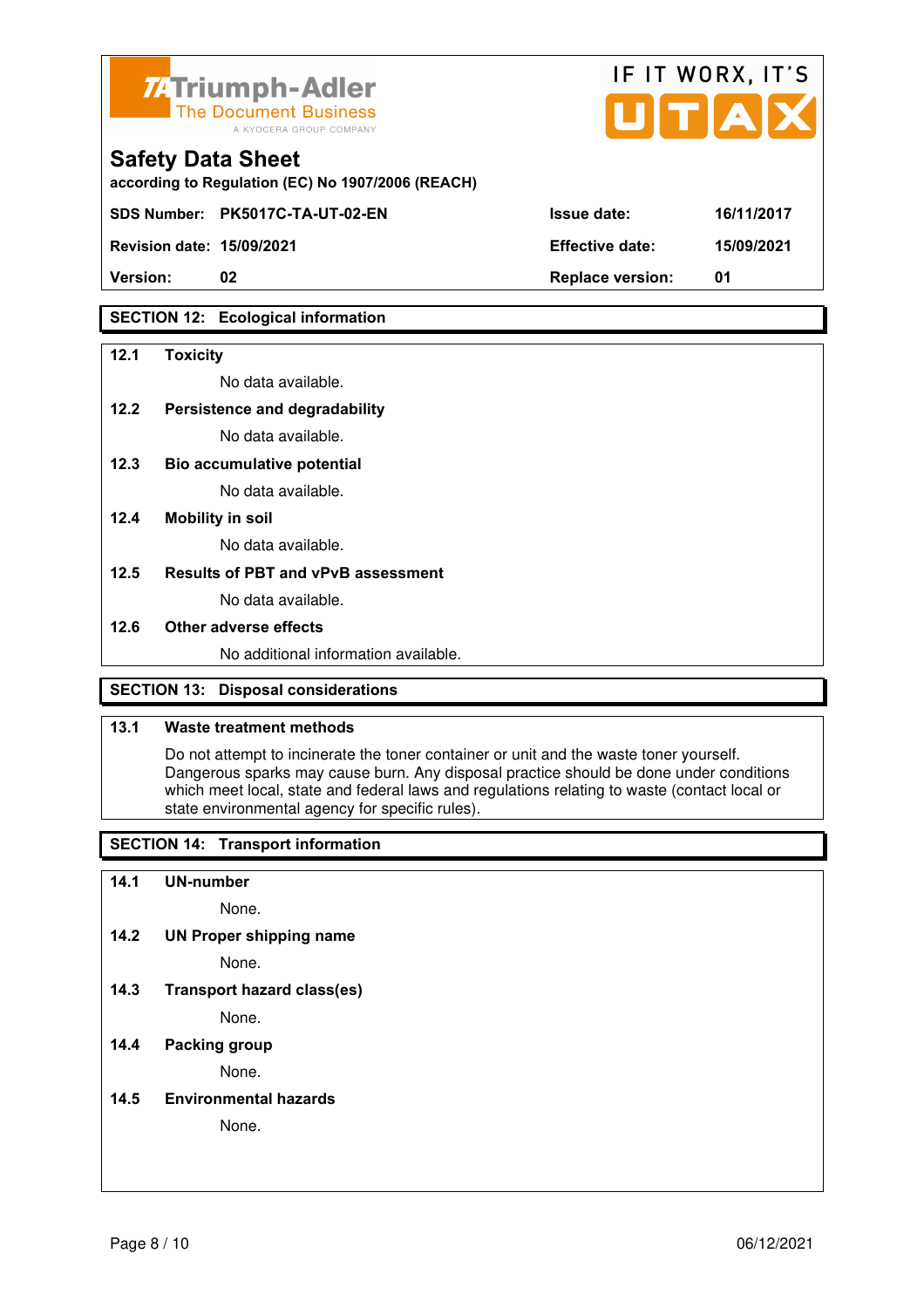



**according to Regulation (EC) No 1907/2006 (REACH)**

|                                  | SDS Number: PK5017C-TA-UT-02-EN | <b>Issue date:</b>      | 16/11/2017 |
|----------------------------------|---------------------------------|-------------------------|------------|
| <b>Revision date: 15/09/2021</b> |                                 | <b>Effective date:</b>  | 15/09/2021 |
| <b>Version:</b>                  | 02                              | <b>Replace version:</b> | -01        |
|                                  |                                 |                         |            |

## **14.6 Special precautions for user**

No additional information available.

# **14.7 Transport in bulk according to Annex II of MARPOL73/78 and the IBC Code** Not applicable.

## **SECTION 15: Regulatory information**

## **15.1 Safety, health and environmental regulations/legislation specific for the substance or mixture**

#### **EU-regulations**

Regulation (EC) No 1005/2009 (on substances that deplete the ozone layer, Annex I and II): Not listed.

Regulation (EU) 2019/1021 (on persistent organic pollutants, Annex I as amended):

Not listed.

 Regulation (EU) No 649 /2012 (concerning the export and import of dangerous chemicals, Annex I and V as amended):

Not listed.

 Regulation (EC) No 1907/2006 REACH Annex XVII as amended (Restrictions on use): Not listed.

Regulation (EC) No 1907/2006 REACH Annex XIV as amended (Authorizations):

Not listed.

#### **US-regulations**

All ingredients in this product comply with order under TSCA.

#### **Canada regulations**

 This product is not a WHMIS-controlled product, since we consider it as a manufactured article.

#### **15.2 Chemical Safety Assessment**

No data available.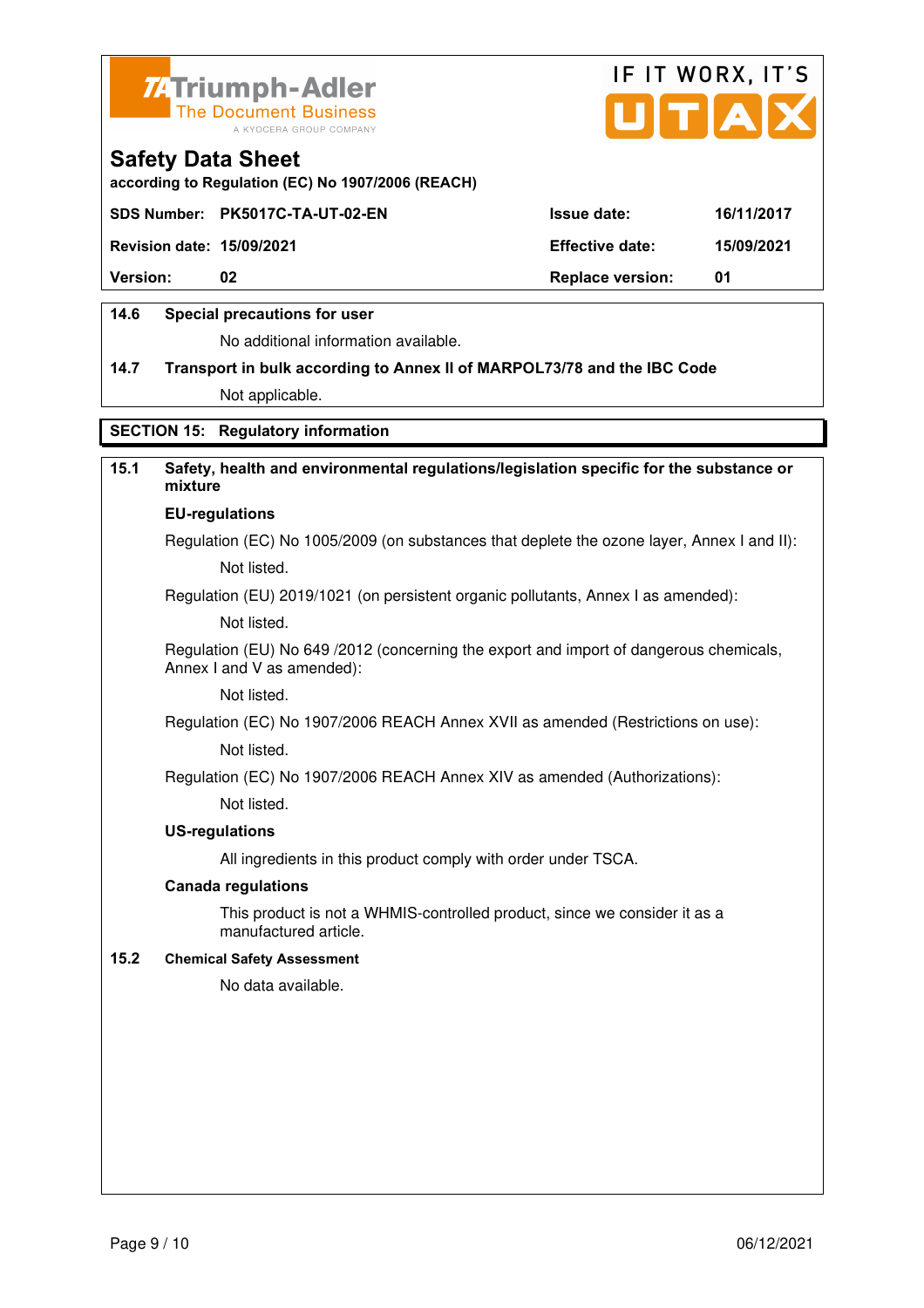| <b>74 Triumph-Adler</b><br><b>The Document Business</b><br>A KYOCERA GROUP COMPANY                                                                                                                                                                                                                                                                                           |                         | IF IT WORX, IT'S<br>UTAX |
|------------------------------------------------------------------------------------------------------------------------------------------------------------------------------------------------------------------------------------------------------------------------------------------------------------------------------------------------------------------------------|-------------------------|--------------------------|
| <b>Safety Data Sheet</b><br>according to Regulation (EC) No 1907/2006 (REACH)                                                                                                                                                                                                                                                                                                |                         |                          |
| SDS Number: PK5017C-TA-UT-02-EN                                                                                                                                                                                                                                                                                                                                              | <b>Issue date:</b>      | 16/11/2017               |
| <b>Revision date: 15/09/2021</b>                                                                                                                                                                                                                                                                                                                                             | <b>Effective date:</b>  | 15/09/2021               |
| <b>Version:</b><br>02                                                                                                                                                                                                                                                                                                                                                        | <b>Replace version:</b> | 01                       |
| <b>SECTION 16: Other information</b>                                                                                                                                                                                                                                                                                                                                         |                         |                          |
| To the best of our knowledge, the information contained herein is accurate. However, we<br>cannot assume any liability whatsoever for the accuracy or completeness of the information<br>contained herein. The contents and format of this SDS are in accordance with Regulation<br>(EC) No 1907/2006, Annex II as amended by Regulation (EU) 2015/830 with respect to SDSs. |                         |                          |

Revision information: Section 3

Full text of H statements under sections 3: H351: Suspected of causing cancer (inhalation)

**Abbreviations and acronyms** 

| <b>ACGIH</b>    | American Conference of Governmental Industrial Hygienists                                                                  |
|-----------------|----------------------------------------------------------------------------------------------------------------------------|
|                 | 2016 TLVs and BEIs (Threshold Limit Values for Chemical Substances and Physical Agents and Biological<br>Exposure Indices) |
| <b>CAS</b>      | <b>Chemical Abstracts Service</b>                                                                                          |
| <b>CLP</b>      | Regulation (EC) No 1272/2008 on classification, labelling and packaging of substances and mixtures                         |
| <b>DFG</b>      | Deutsche Forschungsgemeinschaft                                                                                            |
| <b>EPA</b>      | Environmental Protection Agency (Integrated Risk Information System) (US)                                                  |
| <b>IARC</b>     | International Agency for Research on Cancer (IARC Monographs on the Evaluations of Carcinogenic Risks<br>to Humans)        |
| <b>MAK</b>      | Maximale Arbeitsplatzkonzentration der Deutschen Forschungsgesellschaft (2011)                                             |
| <b>NTP</b>      | National Toxicology Program (Report on Carcinogens) (US)                                                                   |
| <b>OSHA</b>     | Occupational Safety and Health Administration (29 CFR Part 1910 Subpart Z)                                                 |
| <b>PBT</b>      | Persistent, Bioaccumulative and Toxic                                                                                      |
| <b>PEL</b>      | Permissible Exposure Limits                                                                                                |
| Proposition 65  | California, Safe Drinking Water and Toxic Enforcement Act of 1986                                                          |
| REACH           | Regulation (EC) No 1907/2006 concerning the Registration, Evaluation, Authorization and Restriction of                     |
|                 | Chemicals                                                                                                                  |
| <b>STOT</b>     | Specific target organ toxicity                                                                                             |
| <b>SVHC</b>     | Substances of Very High Concern                                                                                            |
| <b>TRGS 905</b> | Technische Regeln für Gefahrstoffe (Deutschland)                                                                           |
| <b>TSCA</b>     | Toxic Substances Control Act (US)                                                                                          |
| TWA             | <b>Time Weighted Average</b>                                                                                               |
| UN.             | <b>United Nations</b>                                                                                                      |
| vPvB            | very Persistent and very Bioaccumulative                                                                                   |
| <b>WHMIS</b>    | Workplace Hazardous Materials Information System (Canada)                                                                  |

#### **Key literature references and sources for data**

(1) Pulmonary Response to Toner upon Chronic Inhalation Exposure in Rats, H. Muhle et al., Fundamental and Applied Toxicology 17.280-299 (1991) Lung Clearance and Retention of Toner, Utilizing a Tracer Technique, during Chronic Inhalation Exposure in Rats, B. Bellmann, Fundamental and Applied Toxicology 17.300-313 (1991)

(2) IARC Monograph on the Evaluation of the Carcinogenic Risk of Chemicals to Humans, Vol. 93<br>(3) NIOSH CURRENT INTELLIGENCE BULLETIN "Evaluation of Health Hazard and Recommend

(3) NIOSH CURRENT INTELLIGENCE BULLETIN "Evaluation of Health Hazard and Recommendation for Occupational Exposure to Titanium Dioxide DRAFT"

(4) The contents are in accordance with Material Safety Data Sheet "PK5017C-TA-UT-02-EN"; 15/09/2021 of the KYOCERA Document Solutions Inc., 1-2-28 Tamatsukuri, Chuo-ku, Osaka 540-8585, Japan.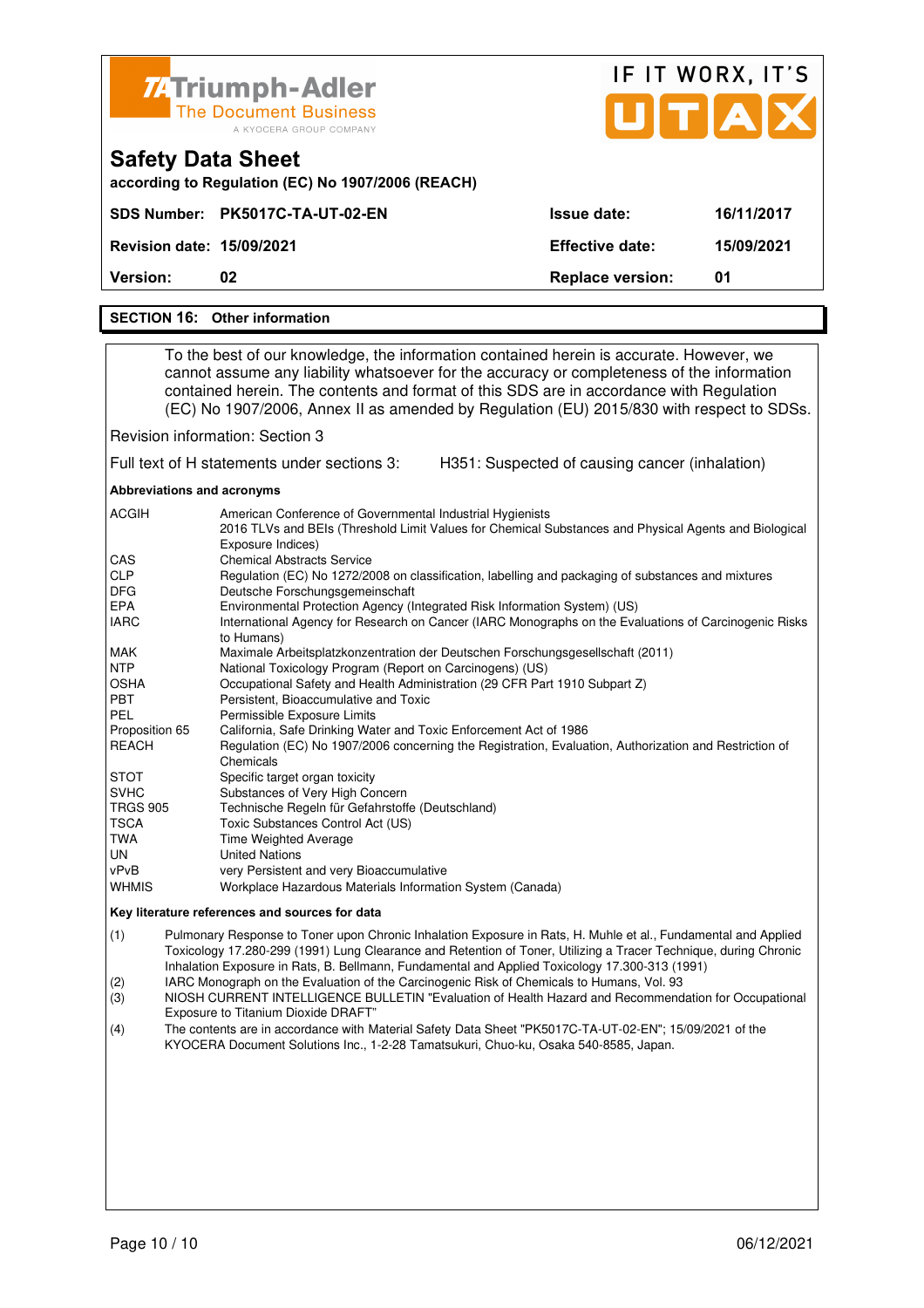



**according to Regulation (EC) No 1907/2006 (REACH)**

**SECTION 1: Identification of the substance/mixture and of the company/undertaking** 

| 1.1 | <b>Product identifier</b>  |                                                                                              |  |
|-----|----------------------------|----------------------------------------------------------------------------------------------|--|
|     | <b>Product name</b>        | <b>Black Toner for</b>                                                                       |  |
|     |                            | P-C3062i MFP, P-C3066i MFP, P-C3062DN                                                        |  |
|     | Consumable name            | PK-5017K                                                                                     |  |
|     | <b>Product form</b>        | Mixture                                                                                      |  |
| 1.2 |                            | Relevant identified uses of the substance or mixture and uses advised against                |  |
|     | <b>Identified uses</b>     | The image formation of our electrophotographic equipment.<br>Other uses are not recommended. |  |
| 1.3 |                            | Details of the supplier of the safety data sheet                                             |  |
|     | <b>Manufacturer</b>        | <b>KYOCERA Document Solutions Inc.</b>                                                       |  |
|     | <b>Address</b>             | 1-2-28 Tamatsukuri, Chuo-ku, Osaka 540-8585, Japan                                           |  |
|     | <b>Supplier</b>            | TA Triumph-Adler GmbH                                                                        |  |
|     | <b>Address</b>             | Deelbögenkamp 4c<br>22297 Hamburg<br>Germany                                                 |  |
| 1.4 | Emergency telephone number | $+49(0)$ 40 / 528490<br>(This number is available only during office hours)                  |  |

## **SECTION 2: Hazards identification**

| 2.1<br><b>Classification of the substance or mixture</b> |                                                                                                                       |
|----------------------------------------------------------|-----------------------------------------------------------------------------------------------------------------------|
|                                                          | Classification according to Regulation (EC) No 1272/2008 (CLP)                                                        |
|                                                          | Not classified as hazardous mixture.                                                                                  |
| 2.2                                                      | Label elements                                                                                                        |
|                                                          | Labelling according to Regulation (EC) No 1272/2008 (CLP)                                                             |
|                                                          | Not applicable.                                                                                                       |
| 2.3                                                      | Other hazards                                                                                                         |
|                                                          | Assessment of PBT/vPvB                                                                                                |
|                                                          | No data available.                                                                                                    |
|                                                          | See section 4 and 11 for information on health effects and symptoms.<br>See section 9 for dust explosion information. |
|                                                          |                                                                                                                       |
|                                                          |                                                                                                                       |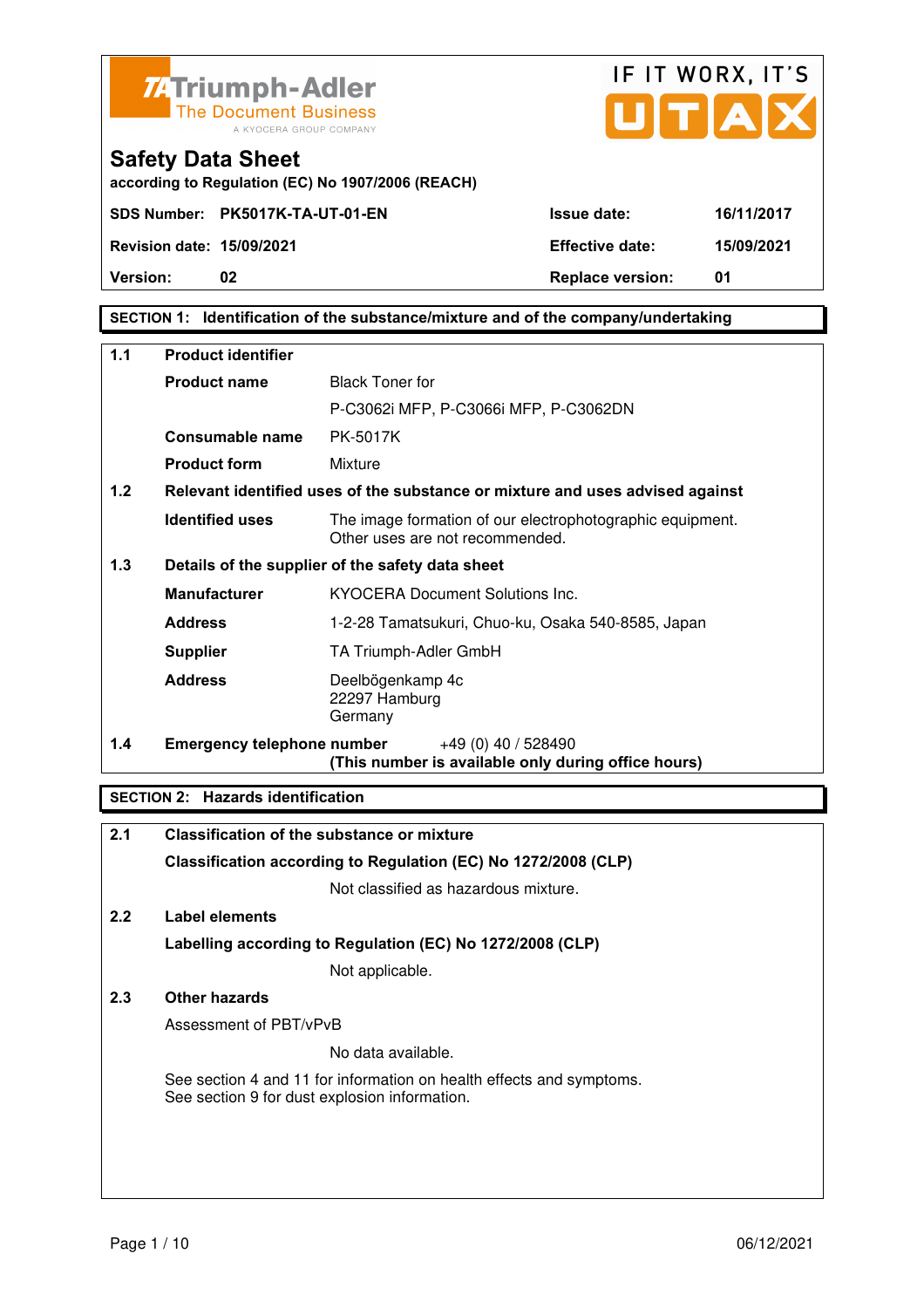|          |                                                                                                                |                                                                                                                              |                           |                         | IF IT WORX, IT'S            |
|----------|----------------------------------------------------------------------------------------------------------------|------------------------------------------------------------------------------------------------------------------------------|---------------------------|-------------------------|-----------------------------|
|          | Z-Triumph-Adler<br><b>The Document Business</b><br>A KYOCERA GROUP COMPANY                                     |                                                                                                                              |                           |                         | UTA                         |
|          | <b>Safety Data Sheet</b>                                                                                       | according to Regulation (EC) No 1907/2006 (REACH)                                                                            |                           |                         |                             |
|          |                                                                                                                | SDS Number: PK5017K-TA-UT-01-EN                                                                                              |                           | <b>Issue date:</b>      | 16/11/2017                  |
|          | <b>Revision date: 15/09/2021</b>                                                                               |                                                                                                                              |                           | <b>Effective date:</b>  | 15/09/2021                  |
| Version: | 02                                                                                                             |                                                                                                                              |                           | <b>Replace version:</b> | 01                          |
|          |                                                                                                                | <b>SECTION 3: Composition/information on ingredients</b>                                                                     |                           |                         |                             |
|          |                                                                                                                |                                                                                                                              |                           |                         |                             |
| 3.2      | <b>Mixtures</b><br>Chemical name                                                                               |                                                                                                                              | CAS No                    | Weight%                 | <b>Classification (CLP)</b> |
|          | Polyester resin                                                                                                |                                                                                                                              | confidential              | 70-80                   |                             |
|          | Carbon Black                                                                                                   |                                                                                                                              | 1333-86-4                 | $5 - 10$                |                             |
|          | Styrene acrylate copolymer<br>Amorphous silica                                                                 |                                                                                                                              | confidential<br>7631-86-9 | $1-5$<br>$1-5$          |                             |
|          | Titanium dioxide                                                                                               |                                                                                                                              | 13463-67-7                | < 1                     | Carc.2(H351)                |
|          | <b>Information of ingredients</b>                                                                              | (1) Substance, which present a health or environmental hazard within the meaning of CLP:                                     |                           |                         |                             |
|          |                                                                                                                | Titanium dioxide.                                                                                                            |                           |                         |                             |
|          | (2) Substance, which are assigned Community workplace exposure limits:                                         |                                                                                                                              |                           |                         |                             |
|          | None.                                                                                                          |                                                                                                                              |                           |                         |                             |
|          | (3) Substance, which are PBT or vPvB in accordance with the criteria set out in Annex XIII of<br>REACH:        |                                                                                                                              |                           |                         |                             |
|          | None.                                                                                                          |                                                                                                                              |                           |                         |                             |
|          | (4) Substance, which are included in the list established in accordance with Article 59(1) of<br>REACH (SVHC): |                                                                                                                              |                           |                         |                             |
|          | None.                                                                                                          |                                                                                                                              |                           |                         |                             |
|          |                                                                                                                | See section 16 for the full text of the H statements declared above.                                                         |                           |                         |                             |
|          | <b>SECTION 4: First aid measures</b>                                                                           |                                                                                                                              |                           |                         |                             |
| 4.1      |                                                                                                                | <b>Description of first aid measures</b>                                                                                     |                           |                         |                             |
|          | Inhalation:                                                                                                    | Remove from exposure to fresh air and gargle with plenty of water.<br>Consult a doctor in case of such symptoms as coughing. |                           |                         |                             |
|          |                                                                                                                | Skin contact: Wash with soap and water.                                                                                      |                           |                         |                             |
|          | Eye contact:                                                                                                   | Flush with water immediately and see a doctor if irritating.                                                                 |                           |                         |                             |
|          | Ingestion:                                                                                                     | Rinse out the mouth. Drink one or two glasses of water to dilute.<br>Seek medical treatment if necessary.                    |                           |                         |                             |
|          |                                                                                                                |                                                                                                                              |                           |                         |                             |
|          |                                                                                                                |                                                                                                                              |                           |                         |                             |
|          |                                                                                                                |                                                                                                                              |                           |                         |                             |
|          |                                                                                                                |                                                                                                                              |                           |                         |                             |
|          |                                                                                                                |                                                                                                                              |                           |                         |                             |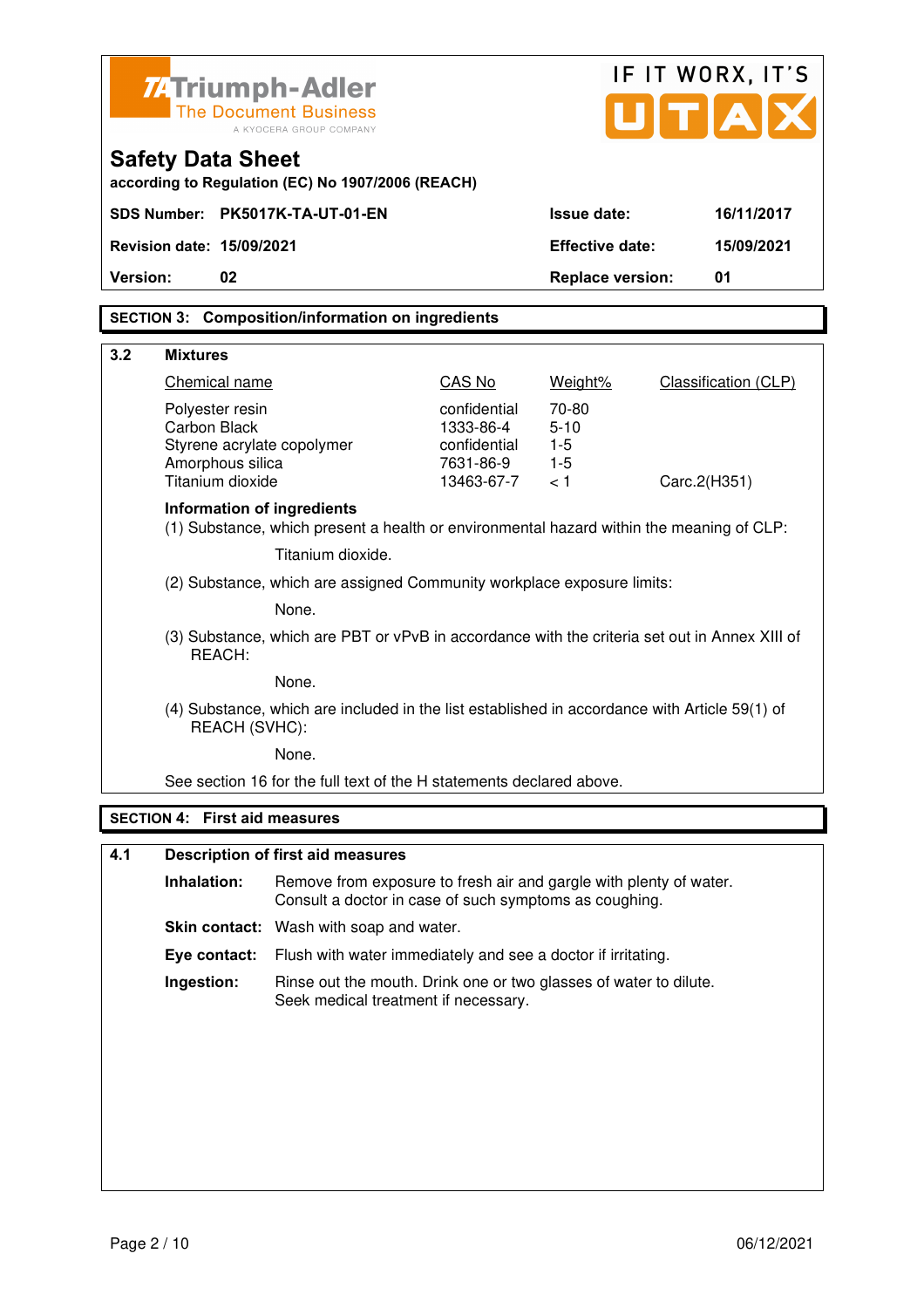



**according to Regulation (EC) No 1907/2006 (REACH)**

|                                  | SDS Number: PK5017K-TA-UT-01-EN | <b>Issue date:</b>      | 16/11/2017 |
|----------------------------------|---------------------------------|-------------------------|------------|
| <b>Revision date: 15/09/2021</b> |                                 | <b>Effective date:</b>  | 15/09/2021 |
| <b>Version:</b>                  | 02                              | <b>Replace version:</b> | 01         |

# **4.2 Most important symptoms and effects, both acute and delayed**  Potential health effects and symptoms **Inhalation:** Prolonged inhalation of excessive dusts may cause lung damage. Use of this product as intended does not result in prolonged inhalation of excessive toner dusts. **Skin contact:** Unlikely to cause skin irritation. **Eye contact:** May cause transient eye irritation.

**Ingestion:** Use of this product as intended does not result in ingestion.

# **4.3 Indication of any immediate medical attention and special treatment needed**

No additional information available.

## **SECTION 5: Firefighting measures**

## **5.1 Extinguishing media**

Suitable extinguishing media

Water spray, foam, powder,  $CO<sub>2</sub>$  or dry chemical

Unsuitable extinguishing media

None specified.

## **5.2 Special hazards arising from the substance or mixture**

Hazardous combustion products: Carbon dioxide, Carbon monoxide

## **5.3 Advice for firefighters**

Fire-fighting procedures

 Pay attention not to blow away dust. Drain water off around and decrease the atmosphere temperature to extinguish the fire.

### **Protection equipment for firefighters**

None specified.

## **SECTION 6: Accidental release measures**

### **6.1 Personal precautions, protective equipment and emergency procedures**

 Avoid inhalation, ingestion, eye and skin contact in case of accidental release. Avoid formation of dust. Provide adequate ventilation.

## **6.2 Environmental precautions**

Do not allow to enter into surface water or drains.

### **6.3 Methods and material for containment and cleaning up**

Gather the released powder not to blow away and wipe up with a wet cloth.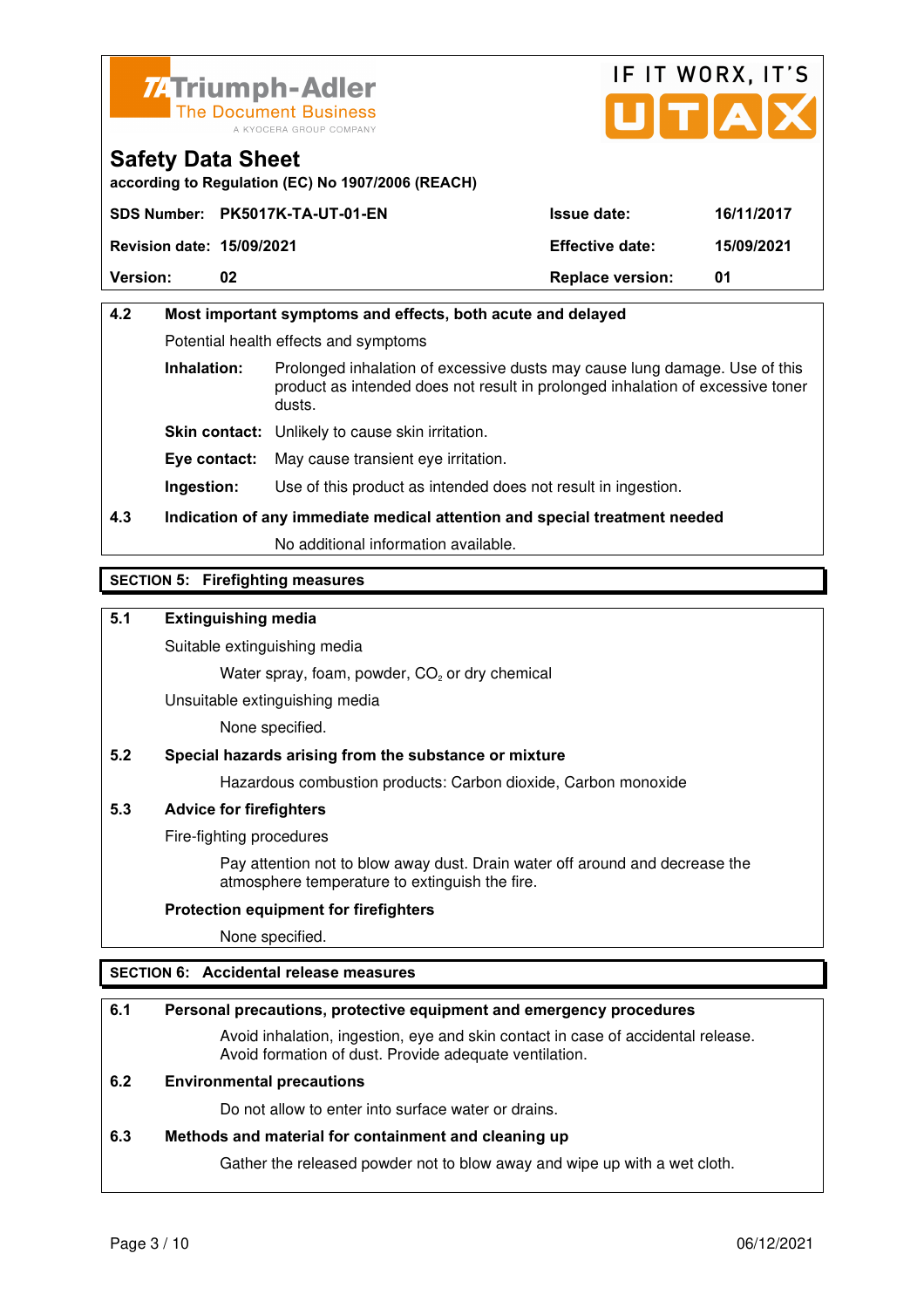



**according to Regulation (EC) No 1907/2006 (REACH)**

## **SDS Number: PK5017K-TA-UT-01-EN Issue date: 16/11/2017**

**Revision date: 15/09/2021 Effective date: 15/09/2021** 

**Version:** 02 **Replace version:** 01

## **6.4 Reference to other sections**

See section 13 for disposal information.

### **SECTION 7: Handling and storage**

#### **7.1 Precautions for safe handling**

 Do not attempt to force open or destroy the toner container or unit. See installation guide of this product.

#### **7.2 Conditions for safe storage, including any incompatibilities**

Keep the toner container or unit tightly closed and store in a cool, dry and dark place. Keep away from fire. Keep out of the reach of children.

#### **7.3 Specific end use(s)**

No additional information available.

#### **SECTION 8: Exposure controls/personal protection**

## **8.1 Control parameters**

(Reference data)

### **US ACGIH Threshold Limit Values (TWA)**

Particles: 10 mg/m<sup>3</sup> (Inhalable particles) 3 mg/m<sup>3</sup> (Respirable particles) Carbon Black: 3 mg/m³ (Inhalable fraction) Titanium dioxide: 10 mg/m³

#### **US OSHA PEL (TWA)**

Particles: 15 mg/m<sup>3</sup> (Total dust) 5 mg/m<sup>3</sup> (Respirable fraction) Carbon Black: 3.5 mg/m³ Amorphous silica:  $80 \text{ mg/m}^3/\% \text{SiO}_2$ Titanium dioxide: 15 mg/m<sup>3</sup> (Total dust)

# **EU Occupational exposure limits: Directive (EC) 2000/39, (EC) 2006/15 and (EU) 2009/161**

Not listed.

#### **8.2 Exposure controls**

### **Appropriate engineering controls**

 Special ventilator is not required under normal intended use. Use in a well-ventilated area.

#### **Personal protective equipment**

 Respiratory protection, eye protection, hand protection, skin and body protection are not required under normal intended use.

#### **Environmental exposure controls**

No additional information available.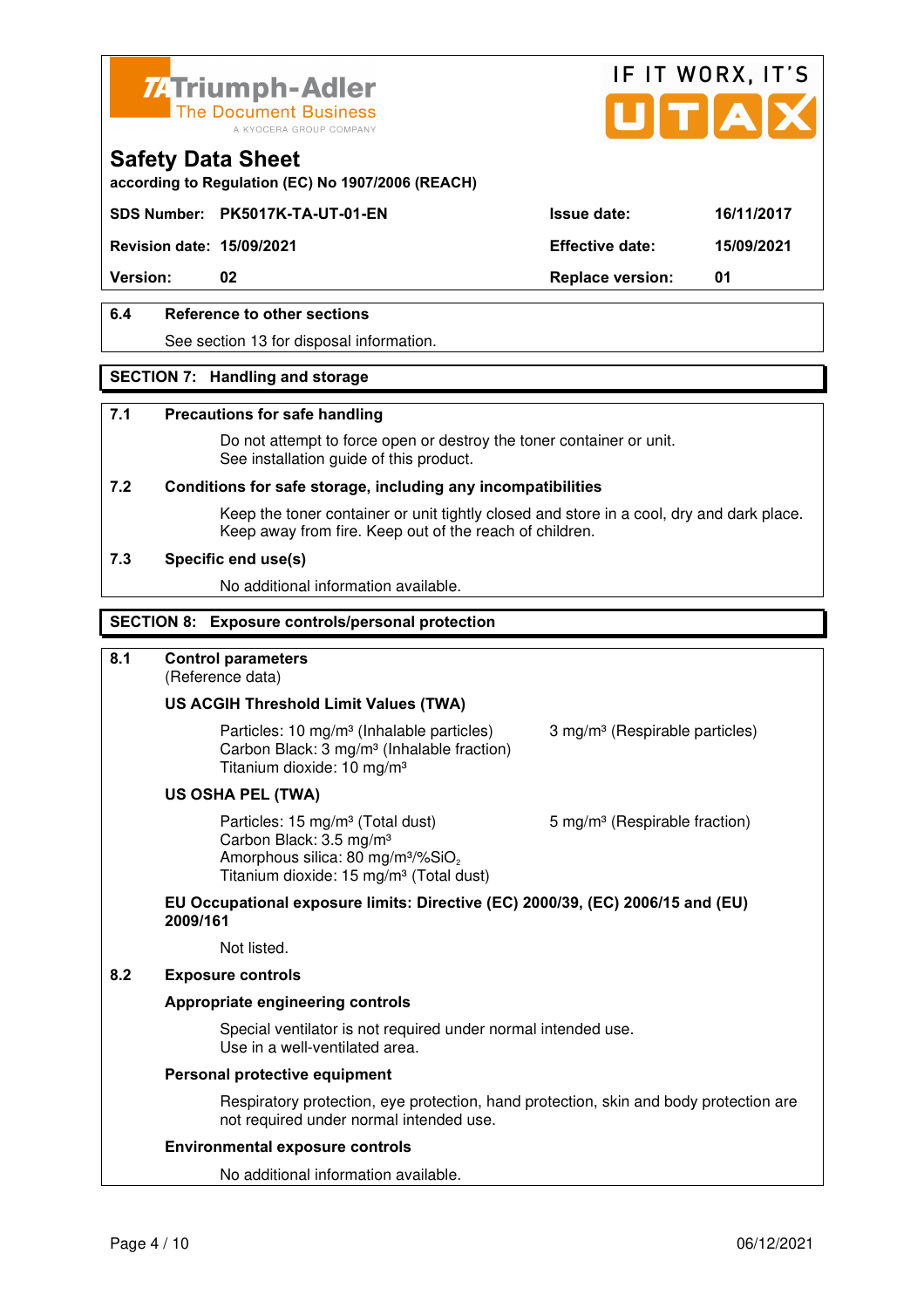



**according to Regulation (EC) No 1907/2006 (REACH)**

## **SECTION 9: Physical and chemical properties**

| 9.1<br>Information on basic physical and chemical properties |                            |  |
|--------------------------------------------------------------|----------------------------|--|
| Appearance                                                   |                            |  |
| Physical state                                               | Solid (fine powder)        |  |
| Colour                                                       | <b>Black</b>               |  |
| Odour                                                        | Odourless                  |  |
| Odour threshold                                              | No data available.         |  |
| pH                                                           | No data available.         |  |
| Melting point [°C]                                           | 100-120 (Toner)            |  |
| Boiling point                                                | No data available.         |  |
| Flash point                                                  | No data available.         |  |
| Evaporation rate                                             | No data available.         |  |
| Flammability (solid, gas)                                    | No data available.         |  |
| Upper flammability or explosive limit                        | No data available.         |  |
| Lower flammability or explosive limit                        | No data available.         |  |
| Vapour pressure                                              | No data available.         |  |
| Vapour density                                               | No data available.         |  |
| Relative density [g/cm <sup>3</sup> ]                        | 1.2-1.4 (Toner)            |  |
| Solubility (ies)                                             | Almost insoluble in water. |  |
| Partition coefficient: n-octanol/water                       | No data available.         |  |
| Auto-ignition temperature                                    | No data available.         |  |
| Decomposition temperature                                    | No data available.         |  |
| Viscosity                                                    | No data available.         |  |
| <b>Explosive properties</b>                                  | No data available.         |  |
| Oxidizing properties                                         | No data available.         |  |

## **9.2 Other information**

Dust explosion properties

 Dust explosion is improbable under normal intended use. Experimental explosiveness of toner is classified into the same rank such kind of powder as flour, dry milk and resin powder according to the pressure rising speed.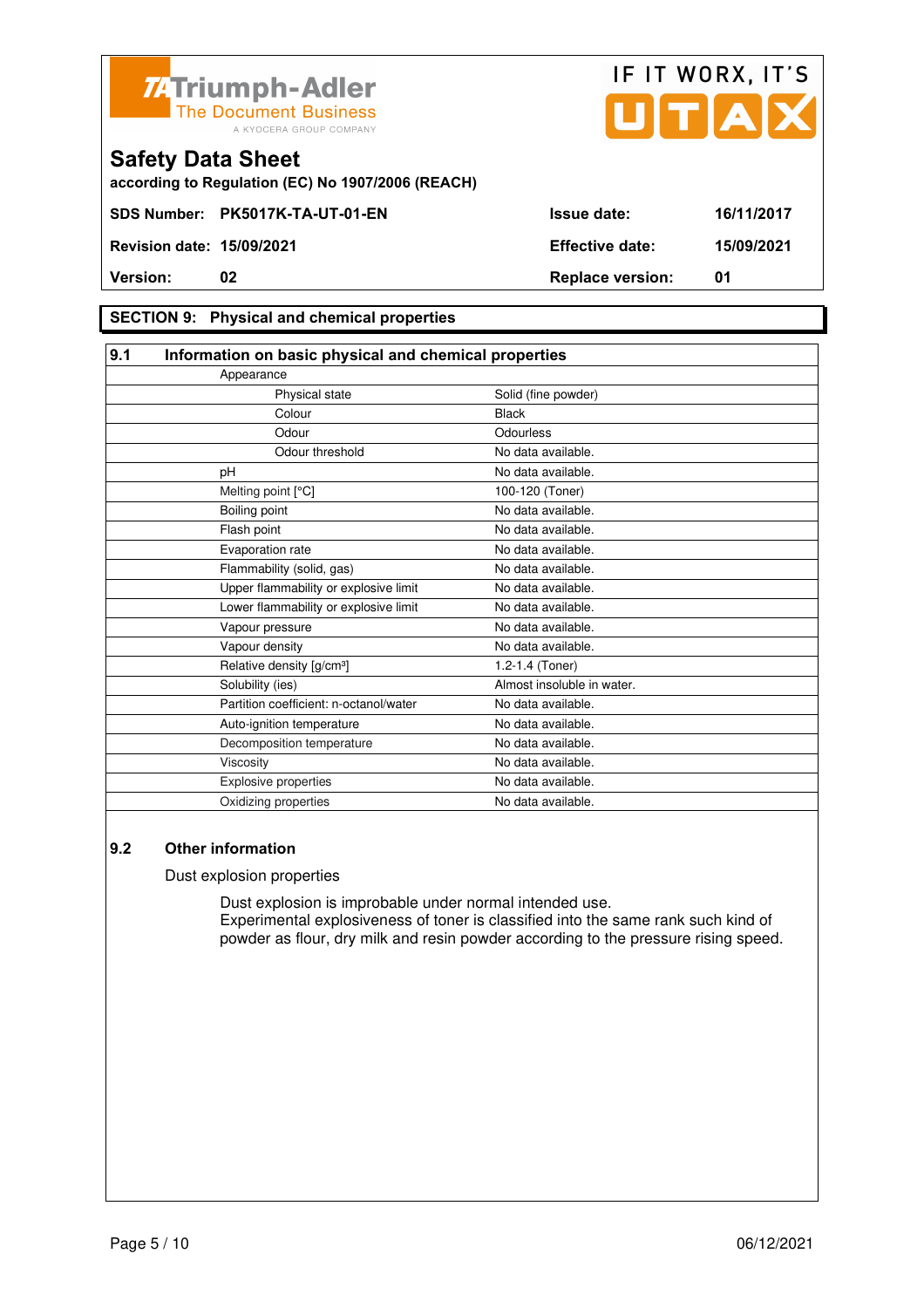



**Version: 02 Replace version: 01** 

## **SECTION 10: Stability and reactivity**

#### **10.1 Reactivity**

No data available.

## **10.2 Chemical stability**

This product is stable under normal conditions of use and storage.

## **10.3 Possibility of hazardous reactions**

Hazardous reactions will not occur.

#### **10.4 Conditions to avoid**

None specified.

#### **10.5 Incompatible materials**

None specified.

#### **10.6 Hazardous decomposition products**

Hazardous decomposition products are not to be produced.

## **SECTION 11: Toxicological information**

# **11.1 Information on toxicological effects**  Based on available data, the classification criteria listed below are not met. **Acute toxicity**  Oral  $(LD_{50})$   $> 2000 \text{ mg/kg (rat)}^*$  (Toner) Dermal  $(LD_{50})$  No data available (Toner). Inhalation  $(LC_{50}(4hr))$  > 5.0 mg/l (rat)\* (Toner)  **Skin corrosion/irritation** Acute skin irritation Non-irritant (rabbit)\* (Toner)  **Serious eye damage/irritation** Acute eye irritation Minimal irritant (rabbit)\* (Toner)  **Respiratory or skin sensitization**  Skin sensitization Mon-sensitising (mouse)\* (Toner)  **Germ cell mutagenicity** Ames test is negative (Toner). \*(based on test result of similar product)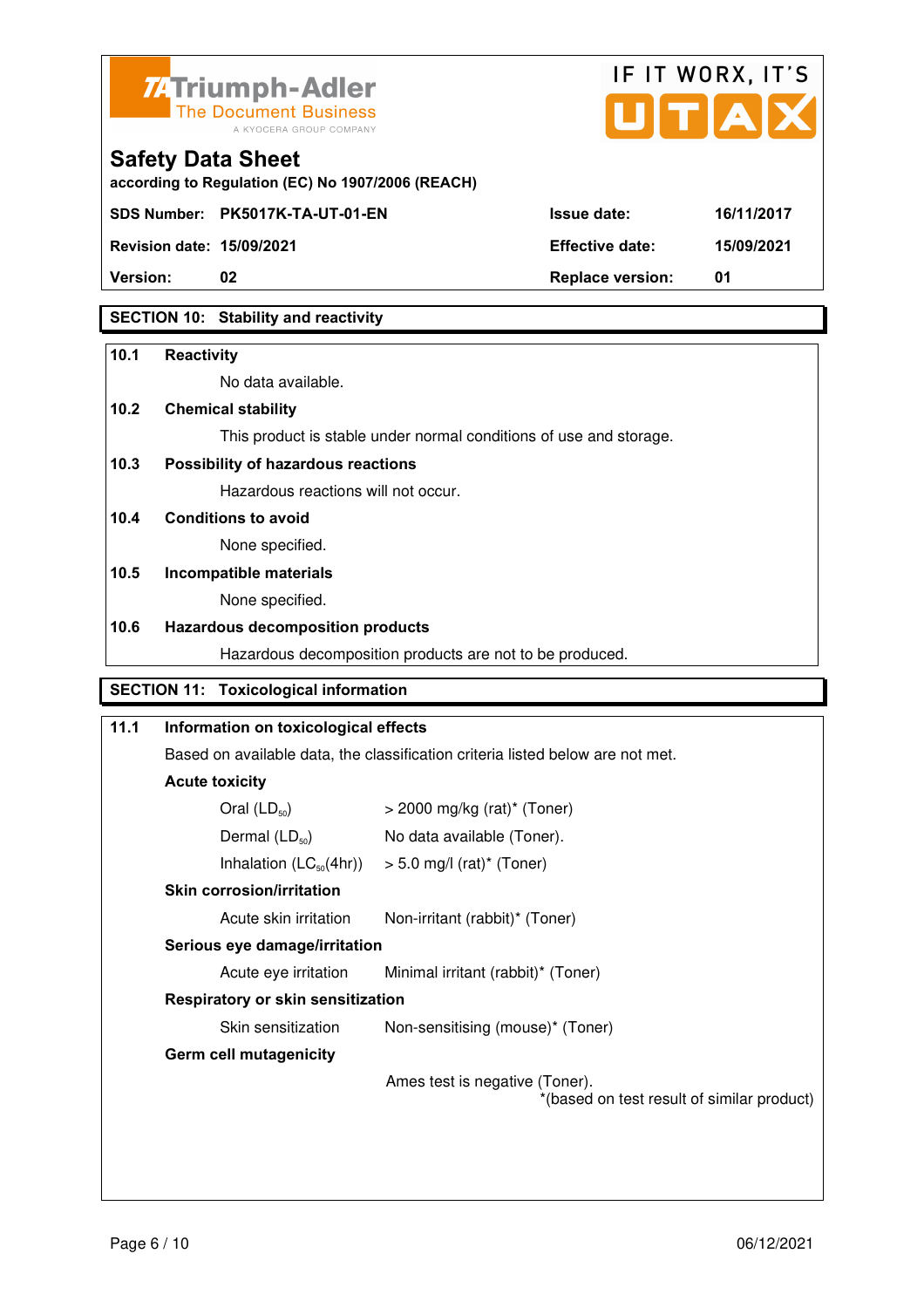

|                                  | <b>74 Triumph-Adler</b><br><b>The Document Business</b><br>A KYOCERA GROUP COMPANY |                         | UTAX       |
|----------------------------------|------------------------------------------------------------------------------------|-------------------------|------------|
| <b>Safety Data Sheet</b>         | according to Regulation (EC) No 1907/2006 (REACH)                                  |                         |            |
|                                  | SDS Number: PK5017K-TA-UT-01-EN                                                    | <b>Issue date:</b>      | 16/11/2017 |
| <b>Revision date: 15/09/2021</b> |                                                                                    | <b>Effective date:</b>  | 15/09/2021 |
| <b>Version:</b>                  | 02                                                                                 | <b>Replace version:</b> | 01         |

IF IT WORY IT'S

## **11.1 Information of ingredients:**

No mutagen according to MAK, TRGS905 und (EC) No 1272/2008 Annex VI.

#### **Carcinogenicity**

#### **Information of ingredients:**

 No carcinogen or potential carcinogen (except Titanium dioxide and Carbon Black) according to IARC, Japan Association on Industrial Health, ACGIH, EPA, OSHA, NTP, MAK, California Proposition 65, TRGS 905 and (EC) No 1272/2008 Annex VI.

 The IARC re-evaluated Titanium dioxide and Carbon Black as a Group 2B carcinogen (possibly carcinogenic to humans) as the result of inhalation exposure test in rats. But, oral/skin test does not show carcinogenicity (2). The evaluation of Carbon Black is based upon the development of lung tumours in rat receiving chronic inhalation exposures to free Carbon Black at level that induce particle overload of the lung. The studies performed in animal models other than rats have not demonstrated an association between Carbon Black and lung tumours. Moreover, a two years cancer bioassay using a typical toner preparation containing Carbon Black demonstrated no association between toner exposure and tumour development in rats (1). In the animal chronic inhalation studies for Titanium dioxide, the lung tumour was observed only in rats. It is estimated that this is attributed to the overload of rat´s lung clearance mechanism (overload phenomenon) (3). The inhalation of excessive Titanium dioxide does not occur in normal use of this product. Also, epidemiological studies to date have not revealed any evidence of the relation between occupational exposure to Titanium dioxide and respiratory tract diseases.

#### **Reproductive toxicity**

#### **Information of ingredients:**

 No reproductive toxicant according to MAK, California Proposition 65, TRGS 905 und (EC) No 1272/2008 Annex VI.

| No data available. |
|--------------------|
|                    |

**Aspiration hazard** No data available.

#### **Chronic effects**

 In a study in rats by chronic inhalation exposure to a typical toner, a mild to moderate degree of lung fibrosis was observed in 92% of the rats in the high concentration (16 mg/m<sup>3</sup>) exposure group, and a minimal to mild degree of fibrosis was noted in 22% of the animal in the middle  $(4mg/m<sup>3</sup>)$  exposure group (1). But no pulmonary change was reported in the lowest (1mg/m<sup>3</sup>) exposure group, the most relevant level to potential human exposures.

**Other information** No data available.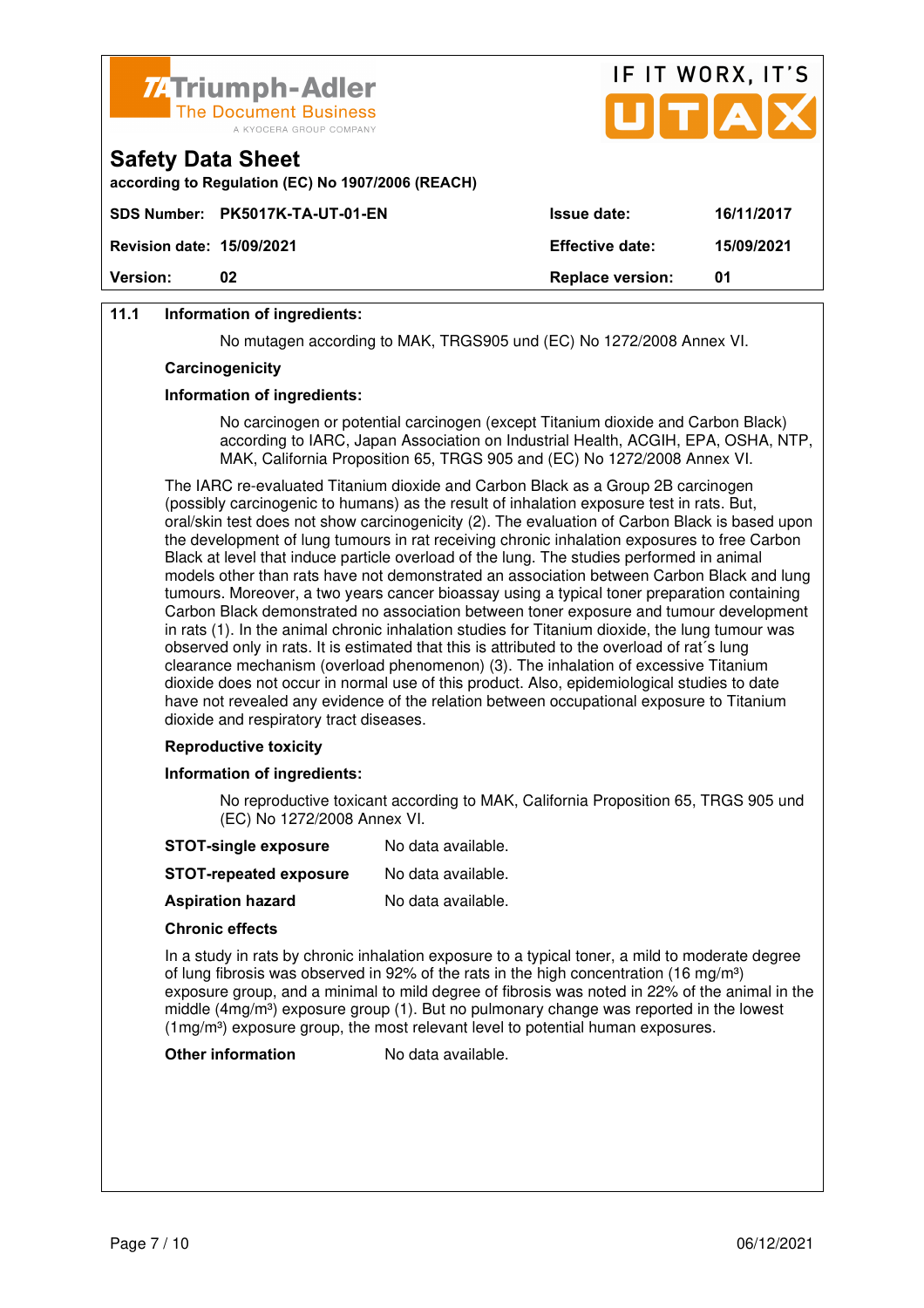

| <b>74 Triumph-Adler</b><br>The Document Business<br>A KYOCERA GROUP COMPANY   |                        | IF II WURA.II 5<br>UTAX |  |
|-------------------------------------------------------------------------------|------------------------|-------------------------|--|
| <b>Safety Data Sheet</b><br>according to Regulation (EC) No 1907/2006 (REACH) |                        |                         |  |
| SDS Number: PK5017K-TA-UT-01-EN                                               | <b>Issue date:</b>     | 16/11/2017              |  |
| <b>Revision date: 15/09/2021</b>                                              | <b>Effective date:</b> | 15/09/2021              |  |

 $F(T)$ 

**SECTION 12: Ecological information** 

#### **12.1 Toxicity**

No data available.

#### **12.2 Persistence and degradability**

No data available.

**12.3 Bio accumulative potential** 

No data available.

#### **12.4 Mobility in soil**

No data available.

#### **12.5 Results of PBT and vPvB assessment**

No data available.

#### **12.6 Other adverse effects**

No additional information available.

**Version: 02 Replace version: 01** 

## **SECTION 13: Disposal considerations**

## **13.1 Waste treatment methods**

 Do not attempt to incinerate the toner container or unit and the waste toner yourself. Dangerous sparks may cause burn. Any disposal practice should be done under conditions which meet local, state and federal laws and regulations relating to waste (contact local or state environmental agency for specific rules).

## **SECTION 14: Transport information**

#### **14.1 UN-number**

None.

**14.2 UN Proper shipping name** 

None.

**14.3 Transport hazard class(es)** 

None.

## **14.4 Packing group**

None.

#### **14.5 Environmental hazards**

None.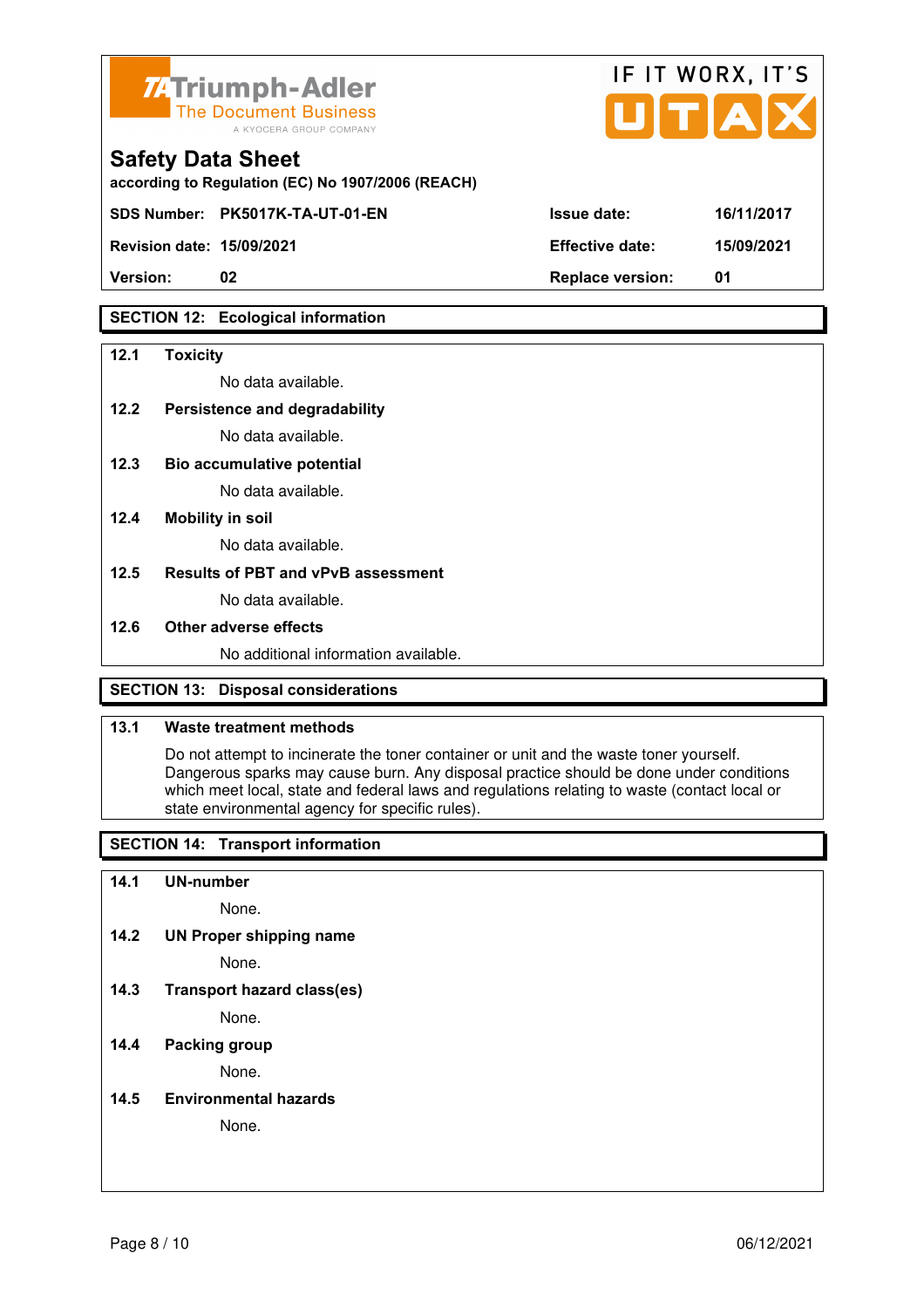



**according to Regulation (EC) No 1907/2006 (REACH)**

|                                  | SDS Number: PK5017K-TA-UT-01-EN | <b>Issue date:</b>      | 16/11/2017 |
|----------------------------------|---------------------------------|-------------------------|------------|
| <b>Revision date: 15/09/2021</b> |                                 | <b>Effective date:</b>  | 15/09/2021 |
| <b>Version:</b>                  | 02                              | <b>Replace version:</b> | -01        |
|                                  |                                 |                         |            |

## **14.6 Special precautions for user**

No additional information available.

# **14.7 Transport in bulk according to Annex II of MARPOL73/78 and the IBC Code** Not applicable.

**SECTION 15: Regulatory information** 

## **15.1 Safety, health and environmental regulations/legislation specific for the substance or mixture**

#### **EU-regulations**

Regulation (EC) No 1005/2009 (on substances that deplete the ozone layer, Annex I and II): Not listed.

Regulation (EU) 2019/1021 (on persistent organic pollutants, Annex I as amended):

Not listed.

 Regulation (EU) No 649/2012 (concerning the export and import of dangerous chemicals, Annex I and V as amended):

Not listed.

 Regulation (EC) No 1907/2006 REACH Annex XVII as amended (Restrictions on use): Not listed.

Regulation (EC) No 1907/2006 REACH Annex XIV as amended (Authorizations):

Not listed.

#### **US-regulations**

All ingredients in this product comply with order under TSCA.

#### **Canada regulations**

 This product is not a WHMIS-controlled product, since we consider it as a manufactured article.

#### **15.2 Chemical Safety Assessment**

No data available.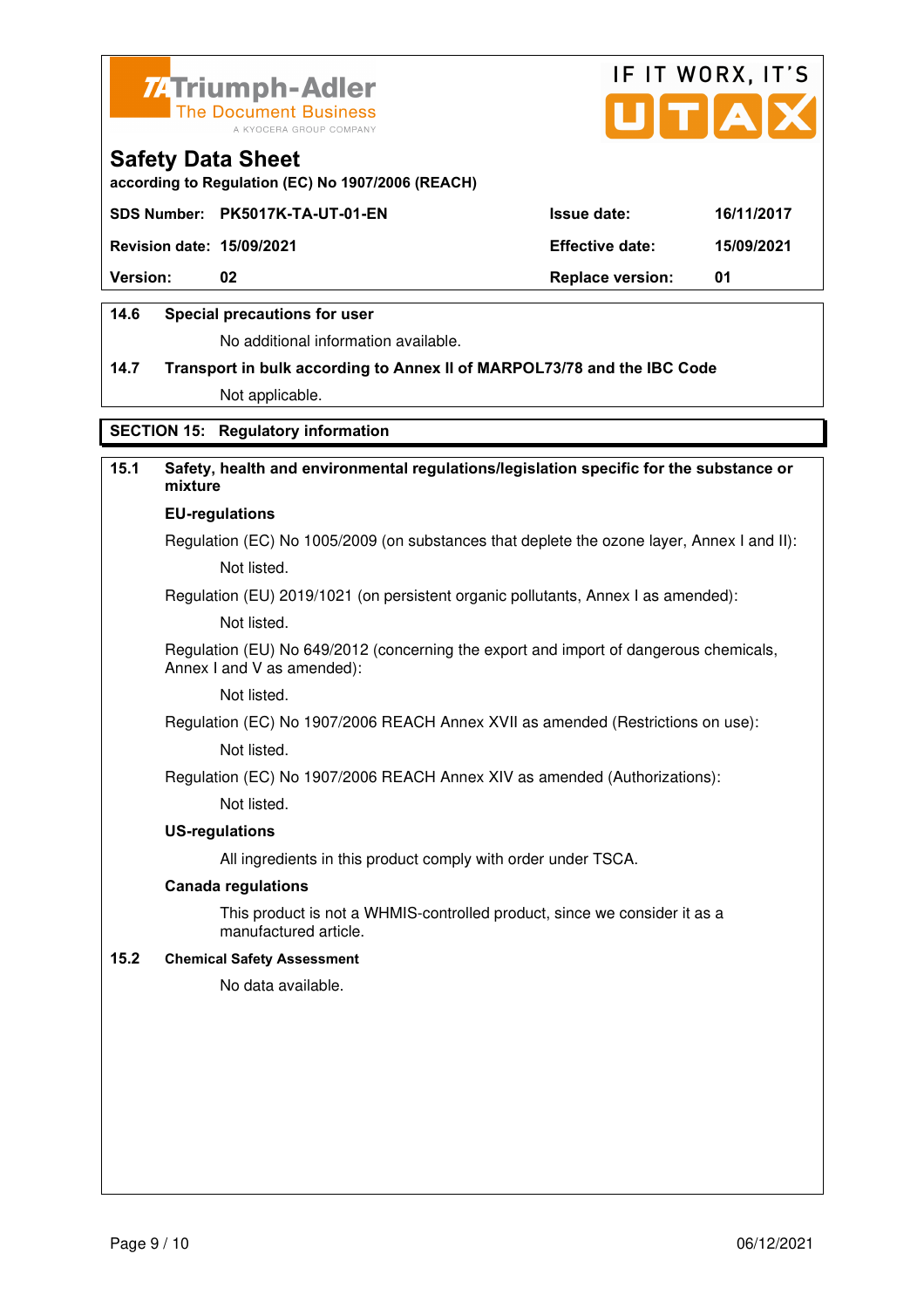|                                                                                                                                                                                                                                                                                                                                                                                                                 | <b>74 Triumph-Adler</b><br><b>The Document Business</b><br>A KYOCERA GROUP COMPANY |                         | IF IT WORX, IT'S<br>U[T A X] |
|-----------------------------------------------------------------------------------------------------------------------------------------------------------------------------------------------------------------------------------------------------------------------------------------------------------------------------------------------------------------------------------------------------------------|------------------------------------------------------------------------------------|-------------------------|------------------------------|
| <b>Safety Data Sheet</b>                                                                                                                                                                                                                                                                                                                                                                                        | according to Regulation (EC) No 1907/2006 (REACH)                                  |                         |                              |
|                                                                                                                                                                                                                                                                                                                                                                                                                 | SDS Number: PK5017K-TA-UT-01-EN                                                    | <b>Issue date:</b>      | 16/11/2017                   |
| <b>Revision date: 15/09/2021</b>                                                                                                                                                                                                                                                                                                                                                                                |                                                                                    | <b>Effective date:</b>  | 15/09/2021                   |
| Version:                                                                                                                                                                                                                                                                                                                                                                                                        | 02                                                                                 | <b>Replace version:</b> | 01                           |
|                                                                                                                                                                                                                                                                                                                                                                                                                 | <b>SECTION 16: Other information</b>                                               |                         |                              |
| To the best of our knowledge, the information contained herein is accurate. However, we<br>cannot assume any liability whatsoever for the accuracy or completeness of the information<br>contained herein. The contents and format of this SDS are in accordance with Regulation<br>(EC) No 1907/2006, Annex II as amended by Regulation (EU) 2015/830 with respect to SDSs.<br>Dovision information: Costian 2 |                                                                                    |                         |                              |

Revision information: Section 3

Full text of H statements under sections 3: H351: Suspected of causing cancer (inhalation)

**Abbreviations and acronyms** 

| <b>ACGIH</b>    | American Conference of Governmental Industrial Hygienists<br>2016 TLVs and BEIs (Threshold Limit Values for Chemical Substances and Physical Agents and Biological |
|-----------------|--------------------------------------------------------------------------------------------------------------------------------------------------------------------|
|                 | Exposure Indices)                                                                                                                                                  |
| CAS             | <b>Chemical Abstracts Service</b>                                                                                                                                  |
| <b>CLP</b>      | Regulation (EC) No 1272/2008 on classification, labelling and packaging of substances and mixtures                                                                 |
| <b>DFG</b>      | Deutsche Forschungsgemeinschaft                                                                                                                                    |
| <b>EPA</b>      | Environmental Protection Agency (Integrated Risk Information System) (US)                                                                                          |
| <b>IARC</b>     | International Agency for Research on Cancer (IARC Monographs on the Evaluations of Carcinogenic Risks<br>to Humans)                                                |
| <b>MAK</b>      | Maximale Arbeitsplatzkonzentration der Deutschen Forschungsgesellschaft (2011)                                                                                     |
| <b>NTP</b>      | National Toxicology Program (Report on Carcinogens) (US)                                                                                                           |
| <b>OSHA</b>     | Occupational Safety and Health Administration (29 CFR Part 1910 Subpart Z)                                                                                         |
| <b>PBT</b>      | Persistent, Bioaccumulative and Toxic                                                                                                                              |
| <b>PEL</b>      | Permissible Exposure Limits                                                                                                                                        |
| Proposition 65  | California, Safe Drinking Water and Toxic Enforcement Act of 1986                                                                                                  |
| REACH           | Regulation (EC) No 1907/2006 concerning the Registration, Evaluation, Authorization and Restriction of                                                             |
|                 | Chemicals                                                                                                                                                          |
| <b>STOT</b>     | Specific target organ toxicity                                                                                                                                     |
| <b>SVHC</b>     | Substances of Very High Concern                                                                                                                                    |
| <b>TRGS 905</b> | Technische Regeln für Gefahrstoffe (Deutschland)                                                                                                                   |
| <b>TSCA</b>     | Toxic Substances Control Act (US)                                                                                                                                  |
| TWA             | Time Weighted Average                                                                                                                                              |
| UN              | <b>United Nations</b>                                                                                                                                              |
| vPvB            | very Persistent and very Bioaccumulative                                                                                                                           |
| <b>WHMIS</b>    | Workplace Hazardous Materials Information System (Canada)                                                                                                          |

#### **Key literature references and sources for data**

(1) Pulmonary Response to Toner upon Chronic Inhalation Exposure in Rats, H. Muhle et al., Fundamental and Applied Toxicology 17.280-299 (1991) Lung Clearance and Retention of Toner, Utilizing a Tracer Technique, during Chronic Inhalation Exposure in Rats, B. Bellmann, Fundamental and Applied Toxicology 17.300-313 (1991)

(2) IARC Monograph on the Evaluation of the Carcinogenic Risk of Chemicals to Humans, Vol. 93<br>(3) NIOSH CURRENT INTELLIGENCE BULLETIN "Evaluation of Health Hazard and Recommend

NIOSH CURRENT INTELLIGENCE BULLETIN "Evaluation of Health Hazard and Recommendation for Occupational Exposure to Titanium Dioxide DRAFT"

(4) The contents are in accordance with Material Safety Data Sheet "PK5017K-TA-UT-2-EN"; 15/09/2021 of the KYOCERA Document Solutions Inc., 1-2-28 Tamatsukuri, Chuo-ku, Osaka 540-8585, Japan.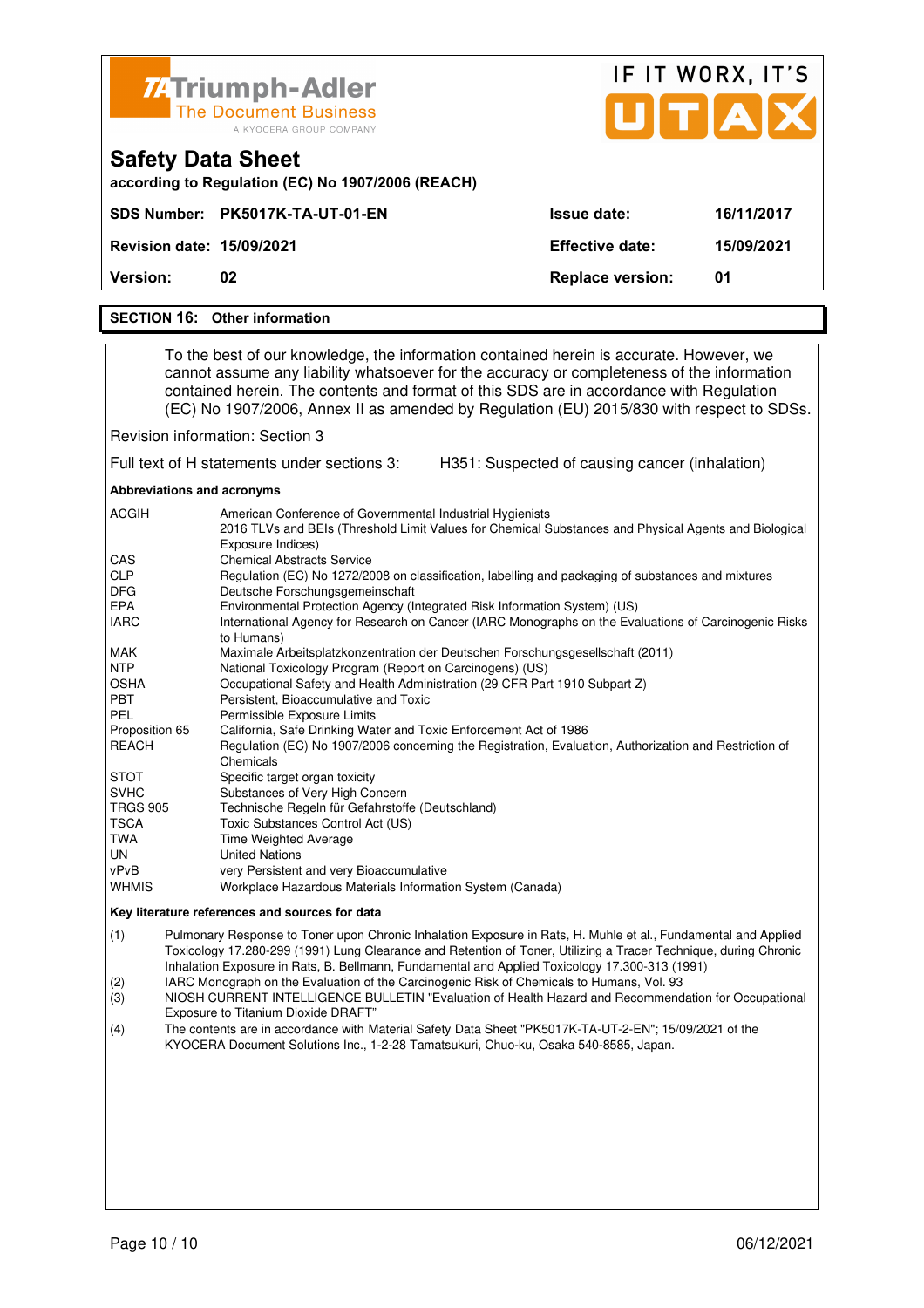

**according to Regulation (EC) No 1907/2006 (REACH)**



**Safety Data Sheet** 

**Version:** 02 **Details** 02 **Replace version: 01** 

## **SECTION 1: Identification of the substance/mixture and of the company/undertaking**

| $1.1$ | <b>Product identifier</b>         |                                                                                              |  |
|-------|-----------------------------------|----------------------------------------------------------------------------------------------|--|
|       | <b>Product name</b>               | Magenta Toner for                                                                            |  |
|       |                                   | P-C3062i MFP, P-C3066i MFP, P-C3062DN                                                        |  |
|       | Consumable name                   | <b>PK-5017M</b>                                                                              |  |
|       | <b>Product form</b>               | Mixture                                                                                      |  |
| 1.2   |                                   | Relevant identified uses of the substance or mixture and uses advised against                |  |
|       | <b>Identified uses</b>            | The image formation of our electrophotographic equipment.<br>Other uses are not recommended. |  |
| 1.3   |                                   | Details of the supplier of the safety data sheet                                             |  |
|       | <b>Manufacturer</b>               | <b>KYOCERA Document Solutions Inc.</b>                                                       |  |
|       | <b>Address</b>                    | 1-2-28 Tamatsukuri, Chuo-ku, Osaka 540-8585, Japan                                           |  |
|       | <b>Supplier</b>                   | TA Triumph-Adler GmbH                                                                        |  |
|       | <b>Address</b>                    | Deelbögenkamp 4c<br>22297 Hamburg<br>Germany                                                 |  |
| 1.4   | <b>Emergency telephone number</b> | $+49(0)$ 40 / 528490<br>(This number is available only during office hours)                  |  |

## **SECTION 2: Hazards identification**

| 2.1           | <b>Classification of the substance or mixture</b>                                                                     |
|---------------|-----------------------------------------------------------------------------------------------------------------------|
|               | Classification according to Regulation (EC) No 1272/2008 (CLP)                                                        |
|               | Not classified as hazardous mixture.                                                                                  |
| $2.2^{\circ}$ | Label elements                                                                                                        |
|               | Labelling according to Regulation (EC) No 1272/2008 (CLP)                                                             |
|               | Not applicable.                                                                                                       |
| 2.3           | Other hazards                                                                                                         |
|               | Assessment of PBT/vPvB                                                                                                |
|               | No data available.                                                                                                    |
|               | See section 4 and 11 for information on health effects and symptoms.<br>See section 9 for dust explosion information. |
|               |                                                                                                                       |
|               |                                                                                                                       |
|               |                                                                                                                       |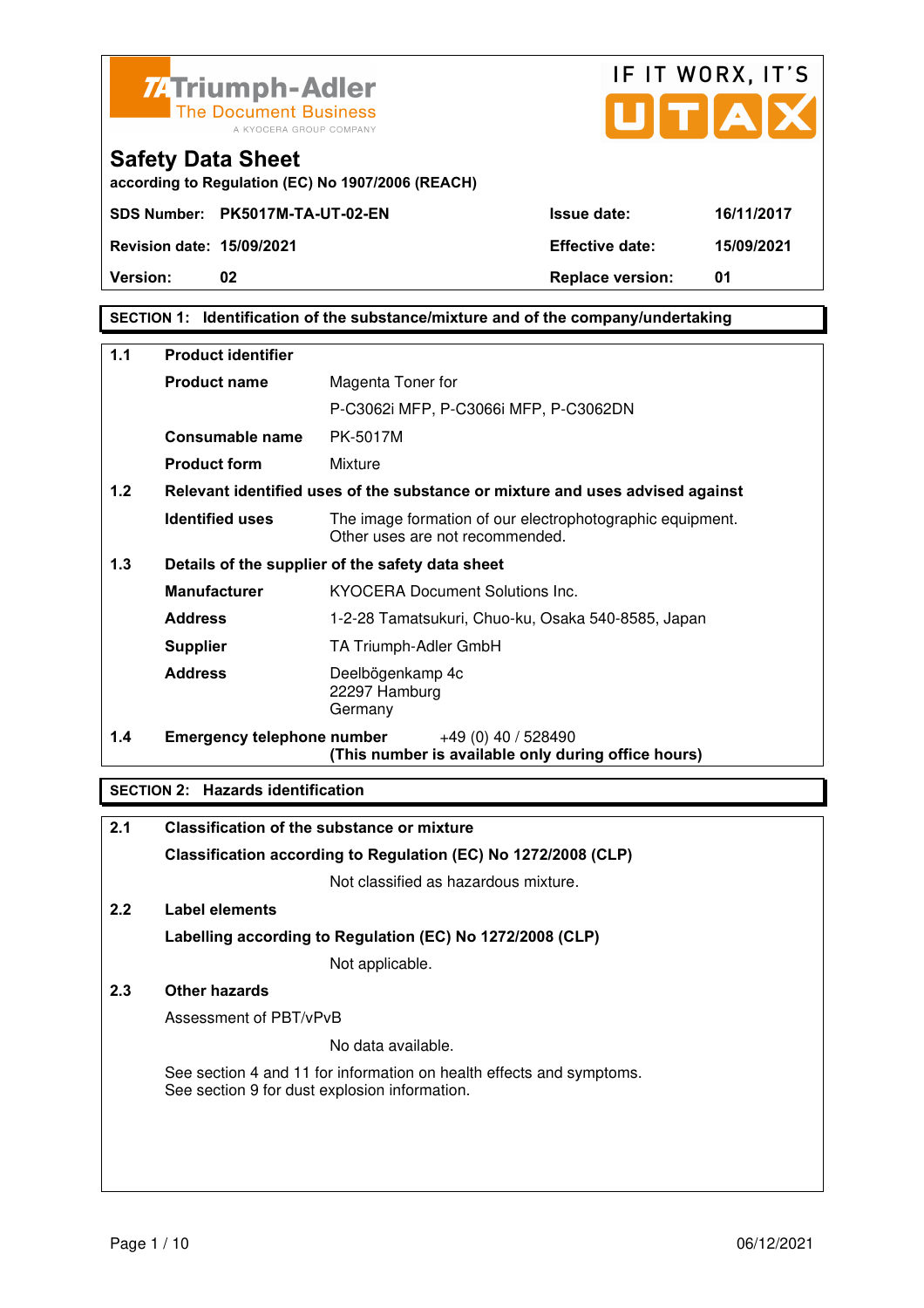|          | <b>74 Triumph-Adler</b>                                                                                        |                                                                                                                              |                           |                         | IF IT WORX, IT'S     |
|----------|----------------------------------------------------------------------------------------------------------------|------------------------------------------------------------------------------------------------------------------------------|---------------------------|-------------------------|----------------------|
|          |                                                                                                                | <b>The Document Business</b><br>A KYOCERA GROUP COMPANY                                                                      |                           |                         | U[T A]               |
|          | <b>Safety Data Sheet</b>                                                                                       |                                                                                                                              |                           |                         |                      |
|          |                                                                                                                | according to Regulation (EC) No 1907/2006 (REACH)                                                                            |                           |                         |                      |
|          |                                                                                                                | SDS Number: PK5017M-TA-UT-02-EN                                                                                              |                           | <b>Issue date:</b>      | 16/11/2017           |
|          | <b>Revision date: 15/09/2021</b>                                                                               |                                                                                                                              |                           | <b>Effective date:</b>  | 15/09/2021           |
| Version: | 02                                                                                                             |                                                                                                                              |                           | <b>Replace version:</b> | 01                   |
|          |                                                                                                                | <b>SECTION 3: Composition/information on ingredients</b>                                                                     |                           |                         |                      |
| 3.2      | <b>Mixtures</b>                                                                                                |                                                                                                                              |                           |                         |                      |
|          | Chemical name                                                                                                  |                                                                                                                              | CAS No                    | Weight%                 | Classification (CLP) |
|          | Polyester resin (2 kinds)                                                                                      |                                                                                                                              | confidential              | 75-85                   |                      |
|          | Organic pigment<br>Amorphous silica                                                                            |                                                                                                                              | confidential<br>7631-86-9 | $1-5$<br>$1-5$          |                      |
|          | Titanium dioxide                                                                                               |                                                                                                                              | 13463-67-7                | < 1                     | Carc.2(H351)         |
|          | Information of ingredients                                                                                     | (1) Substance, which present a health or environmental hazard within the meaning of CLP:                                     |                           |                         |                      |
|          |                                                                                                                | Titanium dioxide.                                                                                                            |                           |                         |                      |
|          | (2) Substance, which are assigned Community workplace exposure limits:                                         |                                                                                                                              |                           |                         |                      |
|          | None.                                                                                                          |                                                                                                                              |                           |                         |                      |
|          | (3) Substance, which are PBT or vPvB in accordance with the criteria set out in Annex XIII of<br>REACH:        |                                                                                                                              |                           |                         |                      |
|          | None.                                                                                                          |                                                                                                                              |                           |                         |                      |
|          | (4) Substance, which are included in the list established in accordance with Article 59(1) of<br>REACH (SVHC): |                                                                                                                              |                           |                         |                      |
|          |                                                                                                                | None.                                                                                                                        |                           |                         |                      |
|          |                                                                                                                | See section 16 for the full text of the H statements declared above.                                                         |                           |                         |                      |
|          | <b>SECTION 4: First aid measures</b>                                                                           |                                                                                                                              |                           |                         |                      |
| 4.1      |                                                                                                                | <b>Description of first aid measures</b>                                                                                     |                           |                         |                      |
|          | Inhalation:                                                                                                    | Remove from exposure to fresh air and gargle with plenty of water.<br>Consult a doctor in case of such symptoms as coughing. |                           |                         |                      |
|          |                                                                                                                | Skin contact: Wash with soap and water.                                                                                      |                           |                         |                      |
|          | Eye contact:                                                                                                   | Flush with water immediately and see a doctor if irritating.                                                                 |                           |                         |                      |
|          | Ingestion:                                                                                                     | Rinse out the mouth. Drink one or two glasses of water to dilute.<br>Seek medical treatment if necessary.                    |                           |                         |                      |
|          |                                                                                                                |                                                                                                                              |                           |                         |                      |
|          |                                                                                                                |                                                                                                                              |                           |                         |                      |
|          |                                                                                                                |                                                                                                                              |                           |                         |                      |
|          |                                                                                                                |                                                                                                                              |                           |                         |                      |
|          |                                                                                                                |                                                                                                                              |                           |                         |                      |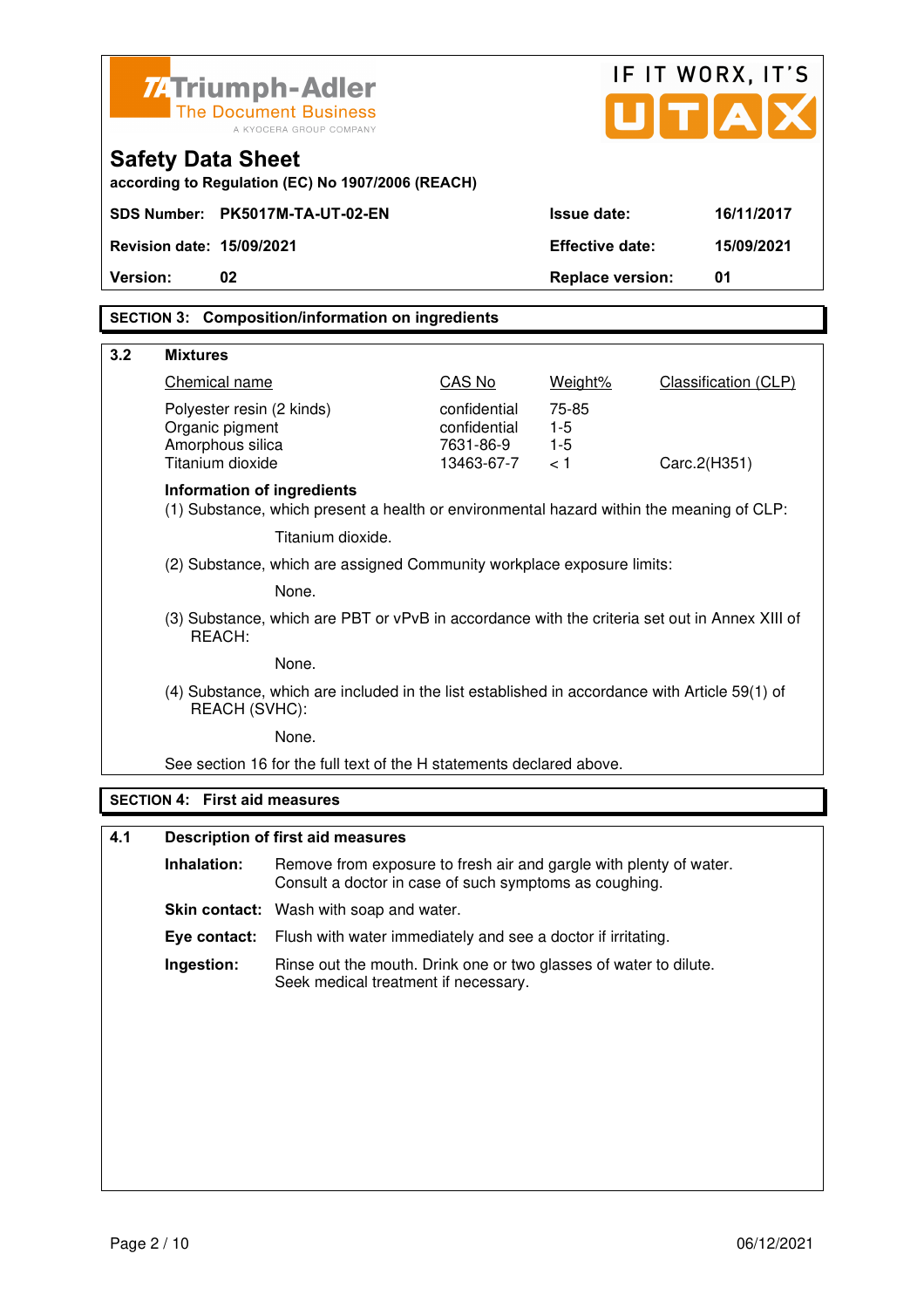



**according to Regulation (EC) No 1907/2006 (REACH)**

|                                  | SDS Number: PK5017M-TA-UT-02-EN | <b>Issue date:</b>      | 16/11/2017 |
|----------------------------------|---------------------------------|-------------------------|------------|
| <b>Revision date: 15/09/2021</b> |                                 | <b>Effective date:</b>  | 15/09/2021 |
| <b>Version:</b>                  | 02                              | <b>Replace version:</b> | 01         |

# **4.2 Most important symptoms and effects, both acute and delayed**  Potential health effects and symptoms **Inhalation:** Prolonged inhalation of excessive dusts may cause lung damage. Use of this product as intended does not result in prolonged inhalation of excessive toner dusts. **Skin contact:** Unlikely to cause skin irritation. **Eye contact:** May cause transient eye irritation.

**Ingestion:** Use of this product as intended does not result in ingestion.

# **4.3 Indication of any immediate medical attention and special treatment needed**

No additional information available.

## **SECTION 5: Firefighting measures**

## **5.1 Extinguishing media**

Suitable extinguishing media

Water spray, foam, powder,  $CO<sub>2</sub>$  or dry chemical

Unsuitable extinguishing media

None specified.

## **5.2 Special hazards arising from the substance or mixture**

Hazardous combustion products: Carbon dioxide, Carbon monoxide

### **5.3 Advice for firefighters**

Fire-fighting procedures

 Pay attention not to blow away dust. Drain water off around and decrease the atmosphere temperature to extinguish the fire.

### **Protection equipment for firefighters**

None specified.

## **SECTION 6: Accidental release measures**

### **6.1 Personal precautions, protective equipment and emergency procedures**

 Avoid inhalation, ingestion, eye and skin contact in case of accidental release. Avoid formation of dust. Provide adequate ventilation.

## **6.2 Environmental precautions**

Do not allow to enter into surface water or drains.

### **6.3 Methods and material for containment and cleaning up**

Gather the released powder not to blow away and wipe up with a wet cloth.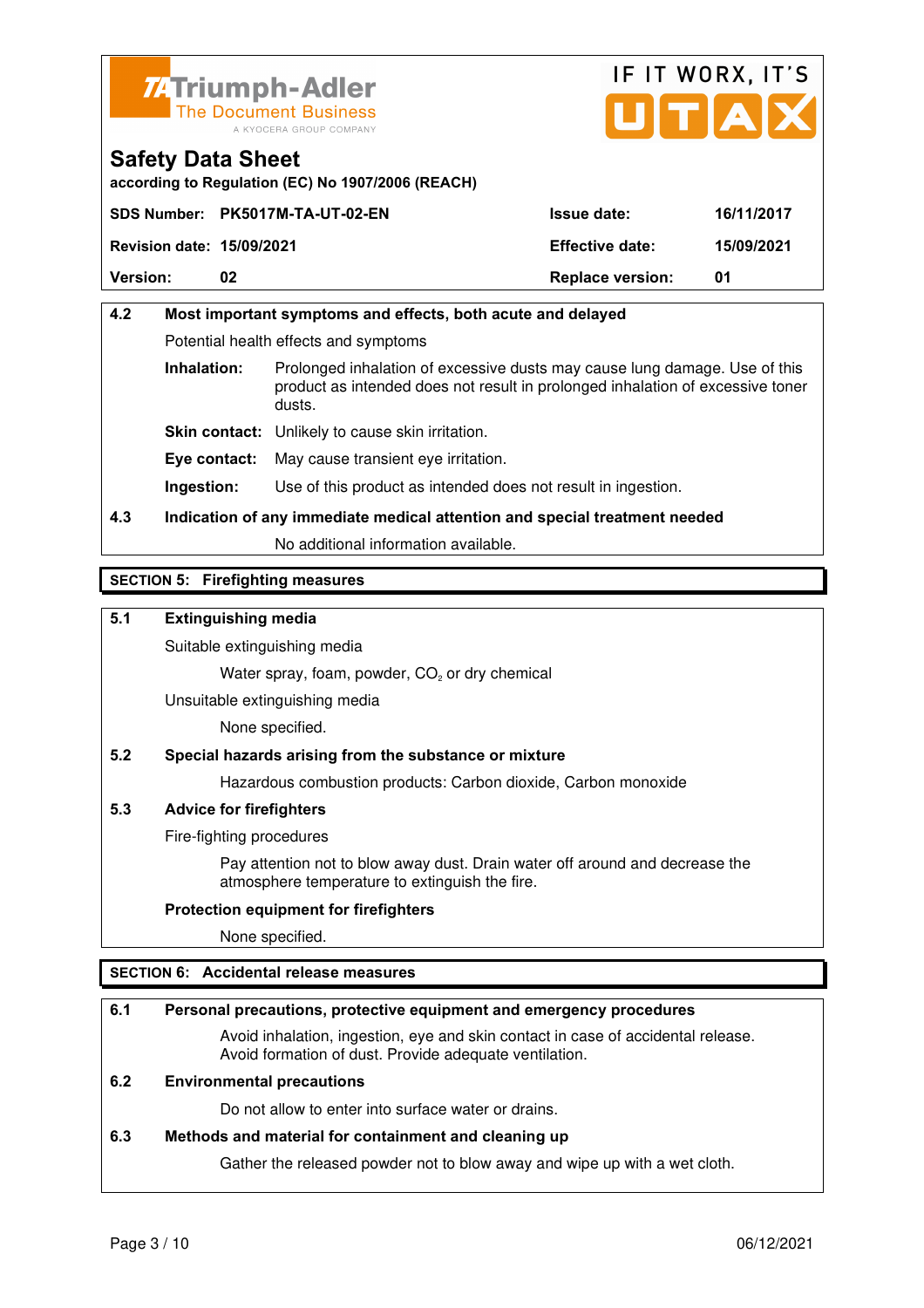



**according to Regulation (EC) No 1907/2006 (REACH)**

## **SDS Number: PK5017M-TA-UT-02-EN Issue date: 16/11/2017**

**Revision date: 15/09/2021 Effective date: 15/09/2021** 

**Version:** 02 **Replace version:** 01

## **6.4 Reference to other sections**

See section 13 for disposal information.

#### **SECTION 7: Handling and storage**

#### **7.1 Precautions for safe handling**

 Do not attempt to force open or destroy the toner container or unit. See installation guide of this product.

#### **7.2 Conditions for safe storage, including any incompatibilities**

Keep the toner container or unit tightly closed and store in a cool, dry and dark place. Keep away from fire. Keep out of the reach of children.

#### **7.3 Specific end use(s)**

No additional information available.

#### **SECTION 8: Exposure controls/personal protection**

### **8.1 Control parameters**

(Reference data)

#### **US ACGIH Threshold Limit Values (TWA)**

**Particles: 10 mg/m<sup>3</sup> (Inhalable particles) 3 mg/m<sup>3</sup> (Respirable particles)** Titanium dioxide:10 mg/m³

#### **US OSHA PEL (TWA)**

Particles: 15 mg/m<sup>3</sup> (Total dust) 5 mg/m<sup>3</sup> (Respirable fraction) Amorphous silica:  $80 \text{ mg/m}^3/\% \text{SiO}_2$ Titanium dioxide: 15 mg/m<sup>3</sup> (Total dust)

#### **EU-Occupational exposure limits: Directive (EC) 2000/39, (EC) 2006/15 and (EU) 2009/161**

Not listed.

#### **8.2 Exposure controls**

#### **Appropriate engineering controls**

 Special ventilator is not required under normal intended use. Use in a well-ventilated area.

#### **Personal protective equipment**

 Respiratory protection, eye protection, hand protection, skin and body protection are not required under normal intended use.

#### **Environmental exposure controls**

No additional information available.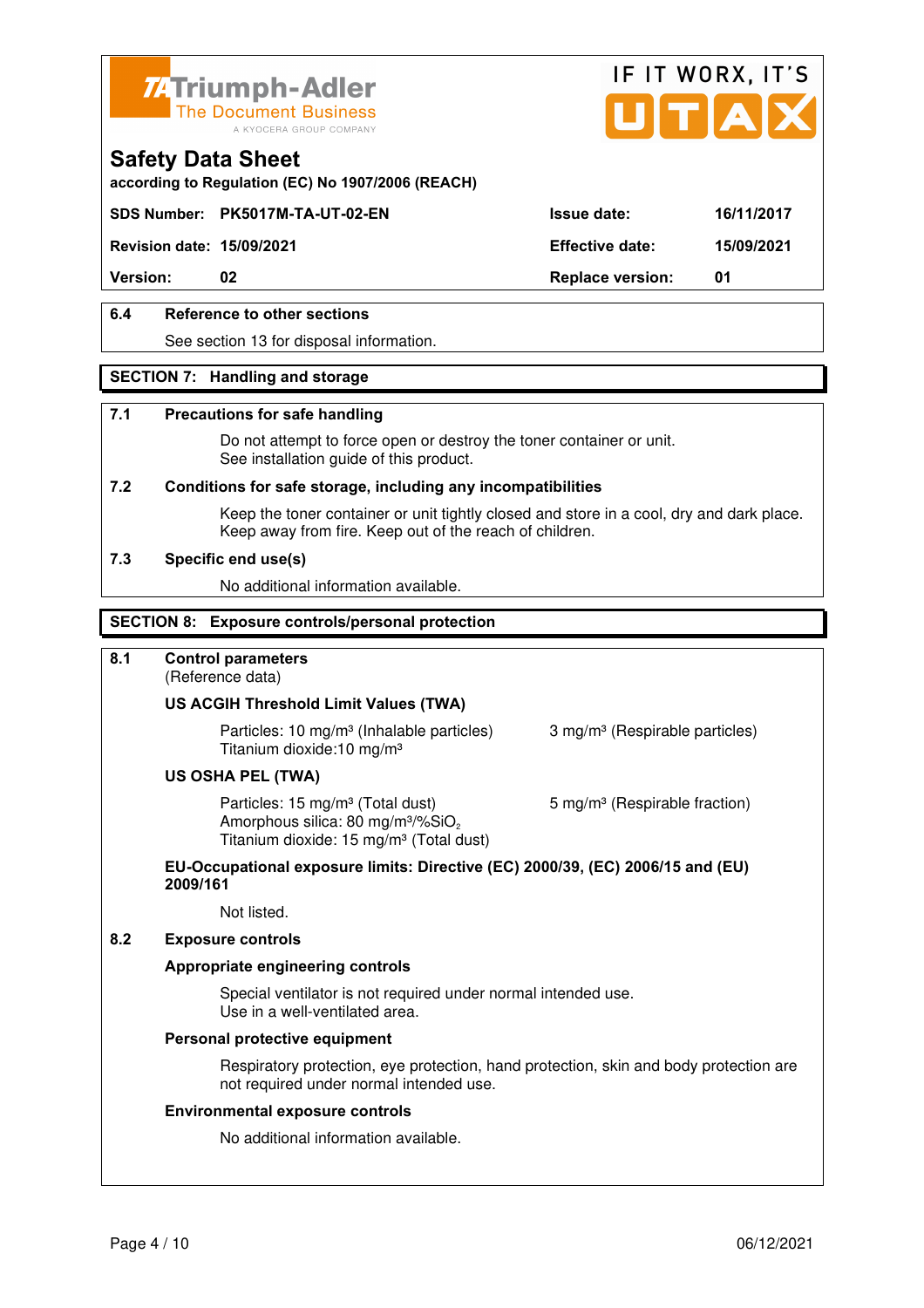



**according to Regulation (EC) No 1907/2006 (REACH)**

## **SECTION 9: Physical and chemical properties**

| 9.1 | Information on basic physical and chemical properties |                            |  |
|-----|-------------------------------------------------------|----------------------------|--|
|     | Appearance                                            |                            |  |
|     | Physical state                                        | Solid (fine powder)        |  |
|     | Colour                                                | Magenta                    |  |
|     | Odour                                                 | Odourless                  |  |
|     | Odour threshold                                       | No data available.         |  |
|     | pH                                                    | No data available.         |  |
|     | Melting point [°C]                                    | 100-120 (Toner)            |  |
|     | Boiling point                                         | No data available.         |  |
|     | Flash point                                           | No data available.         |  |
|     | Evaporation rate                                      | No data available.         |  |
|     | Flammability (solid, gas)                             | No data available.         |  |
|     | Upper flammability or explosive limit                 | No data available.         |  |
|     | Lower flammability or explosive limit                 | No data available.         |  |
|     | Vapour pressure                                       | No data available.         |  |
|     | Vapour density                                        | No data available.         |  |
|     | Relative density [g/cm <sup>3</sup> ]                 | 1.2-1.4 (Toner)            |  |
|     | Solubility (ies)                                      | Almost insoluble in water. |  |
|     | Partition coefficient: n-octanol/water                | No data available.         |  |
|     | Auto-ignition temperature                             | No data available.         |  |
|     | Decomposition temperature                             | No data available.         |  |
|     | Viscosity                                             | No data available.         |  |
|     | Explosive properties                                  | No data available.         |  |
|     | Oxidizing properties                                  | No data available.         |  |

## **9.2 Other information**

Dust explosion properties

 Dust explosion is improbable under normal intended use. Experimental explosiveness of toner is classified into the same rank such kind of powder as flour, dry milk and resin powder according to the pressure rising speed.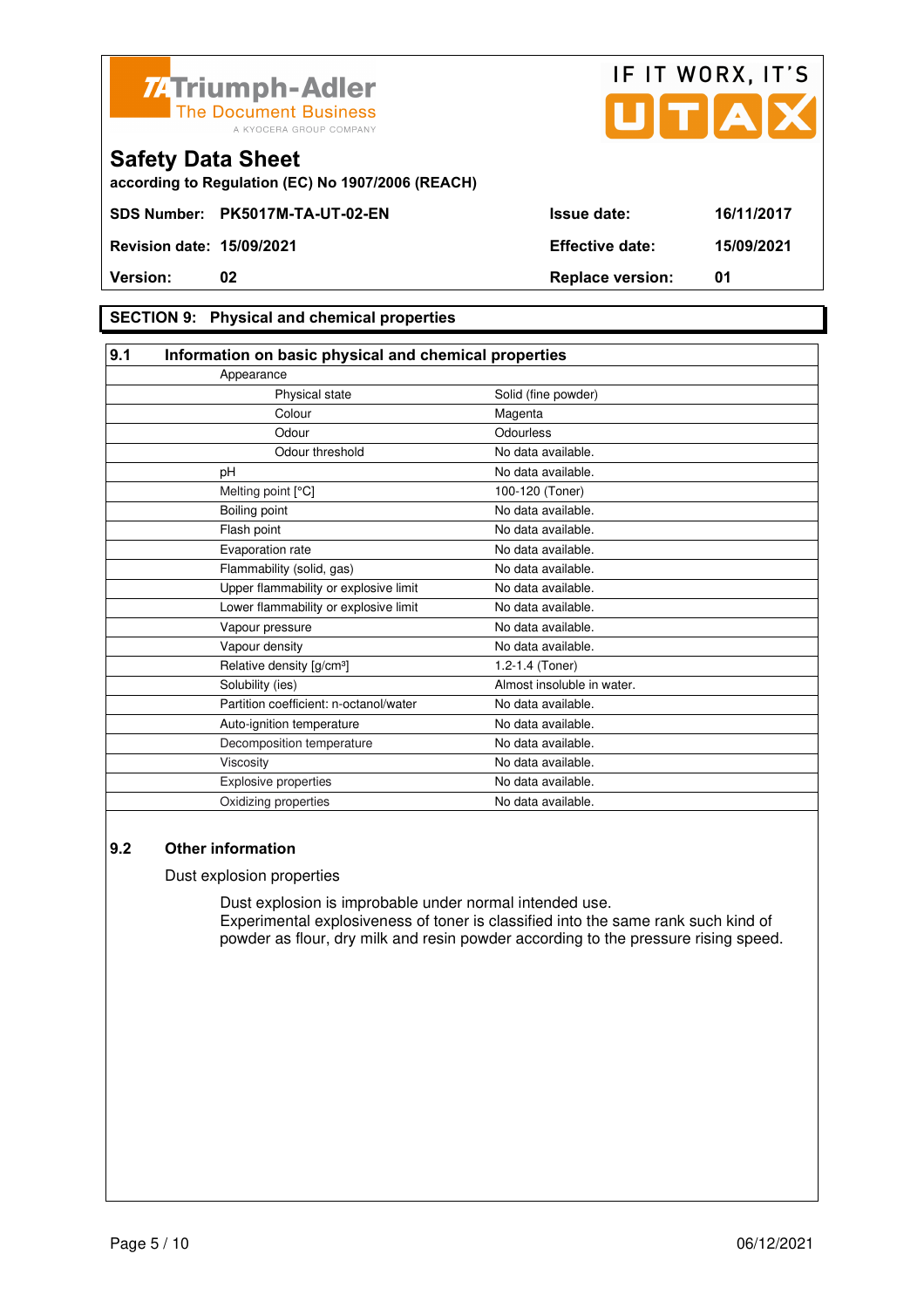



**Version:** 02 **Replace version:** 01

## **SECTION 10: Stability and reactivity**

#### **10.1 Reactivity**

No data available.

### **10.2 Chemical stability**

This product is stable under normal conditions of use and storage.

## **10.3 Possibility of hazardous reactions**

Hazardous reactions will not occur.

## **10.4 Conditions to avoid**

None specified.

#### **10.5 Incompatible materials**

None specified.

#### **10.6 Hazardous decomposition products**

Hazardous decomposition products are not to be produced.

# **SECTION 11: Toxicological information**

| 11.1 | Information on toxicological effects                                           |                                                                              |  |
|------|--------------------------------------------------------------------------------|------------------------------------------------------------------------------|--|
|      | Based on available data, the classification criteria listed below are not met. |                                                                              |  |
|      | <b>Acute toxicity</b>                                                          |                                                                              |  |
|      | Oral $(LD_{50})$                                                               | $>$ 2000 mg/kg (rat)* (Toner)                                                |  |
|      | Dermal $(LD_{50})$                                                             | No data available (Toner).                                                   |  |
|      |                                                                                | Inhalation $(LC_{50}(4hr))$ > 5.0 mg/l (rat) <sup>*</sup> (Toner)            |  |
|      | <b>Skin corrosion/irritation</b>                                               |                                                                              |  |
|      | Acute skin irritation                                                          | Non-irritant (rabbit)* (Toner)                                               |  |
|      | Serious eye damage/irritation                                                  |                                                                              |  |
|      | Acute eye irritation                                                           | Minimal irritant (rabbit)* (Toner)                                           |  |
|      | Respiratory or skin sensitization                                              |                                                                              |  |
|      | Skin sensitization                                                             | Non-sensitising (mouse)* (Toner)                                             |  |
|      | <b>Germ cell mutagenicity</b>                                                  |                                                                              |  |
|      |                                                                                | Ames test is negative. (Toner)<br>*(based on test result of similar product) |  |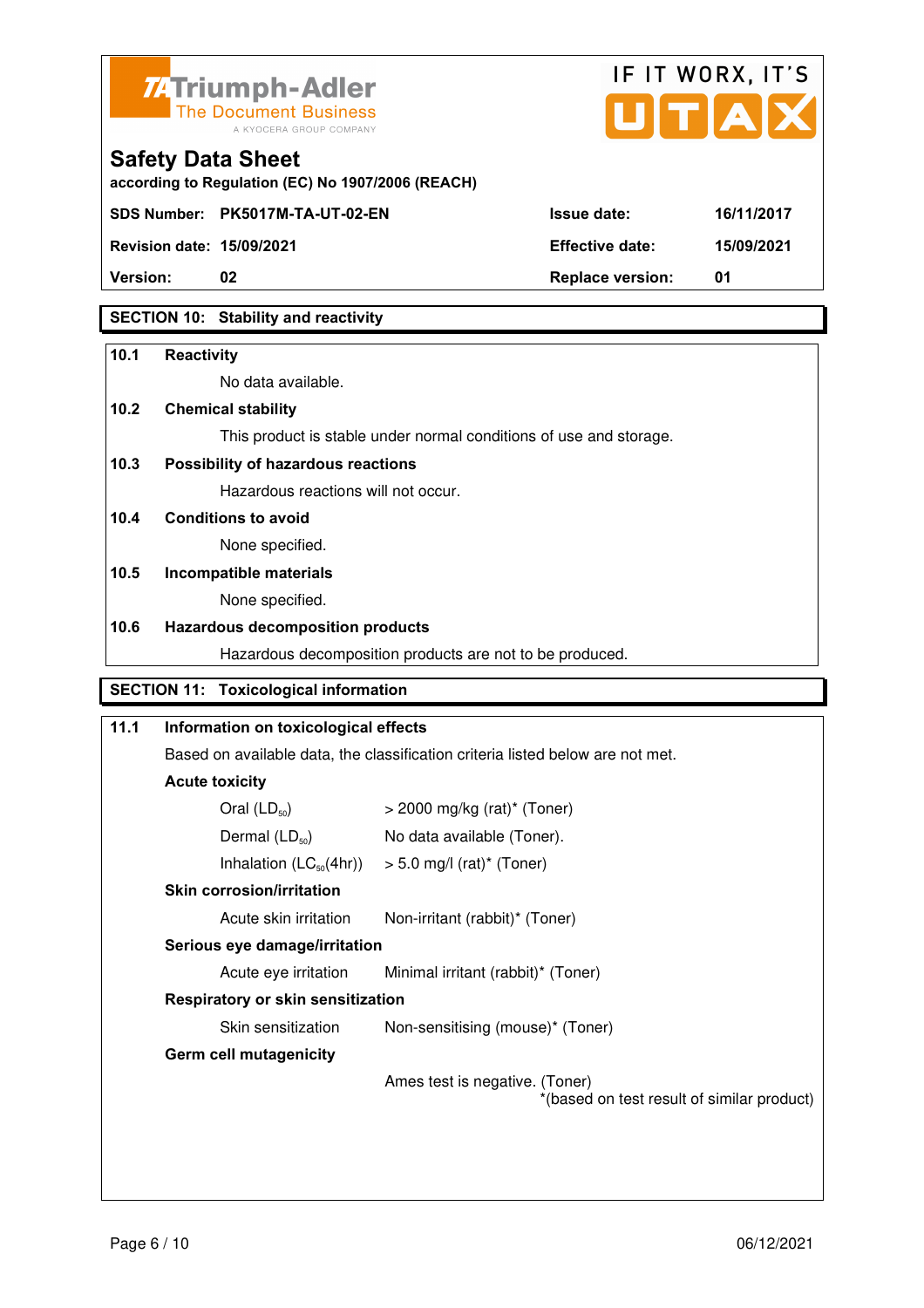



## **11.1 Information of ingredients:**

**Safety Data Sheet** 

No mutagen according to MAK, TRGS905 und (EC) No 1272/2008 Annex VI.

#### **Carcinogenicity**

#### **Information of ingredients:**

 No carcinogen or potential carcinogen (except Titanium dioxide) according to IARC, Japan Association on Industrial Health, ACGIH, EPA, OSHA, NTP, MAK, California Proposition 65, TRGS 905 and (EC) No 1272/2008 Annex VI.

 The IARC re-evaluated Titanium dioxide as a Group 2B carcinogen (possibly carcinogenic to humans) as the result of inhalation exposure test in rats. But, oral/skin test does not show carcinogenicity (2). In the animal chronic inhalation studies for Titanium dioxide, the lung tumour was observed only in rats. It is estimated that this is attributed to the overload of rat´s lung clearance mechanism (overload phenomenon) (3). The inhalation of excessive Titanium dioxide does not occur in normal use of this product. Also, epidemiological studies to date have not revealed any evidence of the relation between occupational exposure to Titanium dioxide and respiratory tract diseases.

#### **Reproductive toxicity**

#### **Information of ingredients:**

 No reproductive toxicant according to MAK, California Proposition 65, TRGS 905 und (EC) No 1272/2008 Annex VI.

| <b>STOT-single exposure</b> | No data available. |
|-----------------------------|--------------------|
|-----------------------------|--------------------|

**STOT-repeated exposure** No data available.

**Aspiration hazard** No data available.

#### **Chronic effects**

 In a study in rats by chronic inhalation exposure to a typical toner, a mild to moderate degree of lung fibrosis was observed in 92% of the rats in the high concentration (16 mg/m<sup>3</sup>) exposure group, and a minimal to mild degree of fibrosis was noted in 22% of the animal in the middle  $(4mg/m<sup>3</sup>)$  exposure group (1). But no pulmonary change was reported in the lowest  $(1 \text{ma/m}^3)$  exposure group, the most relevant level to potential human exposures.

**Other information** No data available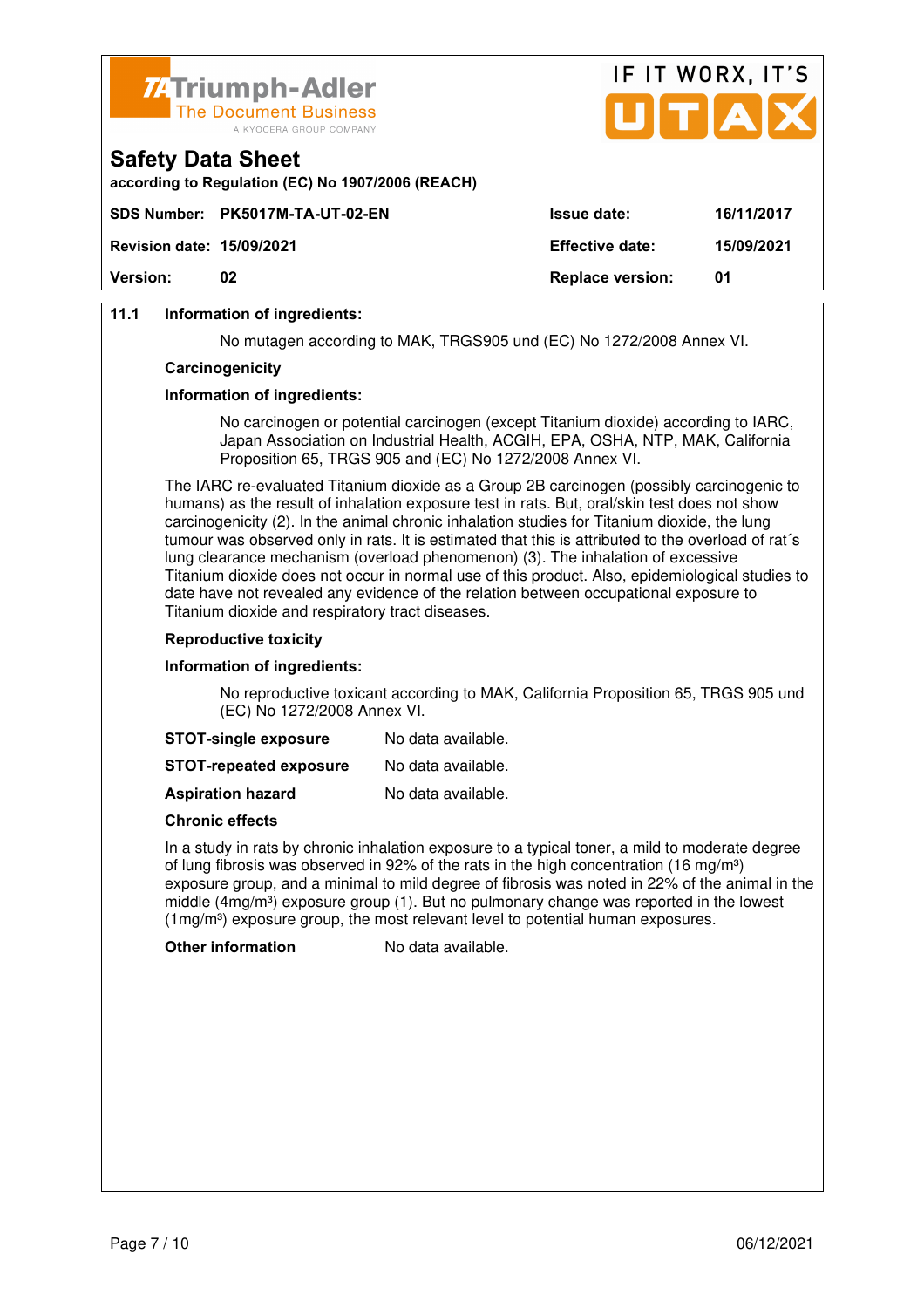

|               |                        | II II WUI\A, II J |
|---------------|------------------------|-------------------|
|               |                        | TA                |
| <b>REACH)</b> |                        |                   |
|               | <b>Issue date:</b>     | 16/11/2017        |
|               | <b>Effective date:</b> | 15/09/2021        |
|               |                        |                   |

IF IT WORY IT'S

## **Safety Data Sheet**

according to Regulation (EC) No 1907/2006 (F

**SDS Number: PK5017M-TA-UT-02-EN** 

**Revision date: 15/09/2021 Effective date: 15/09/2021** 

**Version: 02 Replace version: 01** 

## **SECTION 12: Ecological information**

## **12.1 Toxicity**

No data available.

## **12.2 Persistence and degradability**

No data available.

**12.3 Bio accumulative potential** 

No data available.

### **12.4 Mobility in soil**

No data available.

### **12.5 Results of PBT and vPvB assessment**

No data available.

### **12.6 Other adverse effects**

No additional information available.

## **SECTION 13: Disposal considerations**

## **13.1 Waste treatment methods**

 Do not attempt to incinerate the toner container or unit and the waste toner yourself. Dangerous sparks may cause burn. Any disposal practice should be done under conditions which meet local, state and federal laws and regulations relating to waste (contact local or state environmental agency for specific rules).

## **SECTION 14: Transport information**

### **14.1 UN-number**

None.

**14.2 UN Proper shipping name** 

None.

**14.3 Transport hazard class(es)** 

None.

## **14.4 Packing group**

None.

### **14.5 Environmental hazards**

None.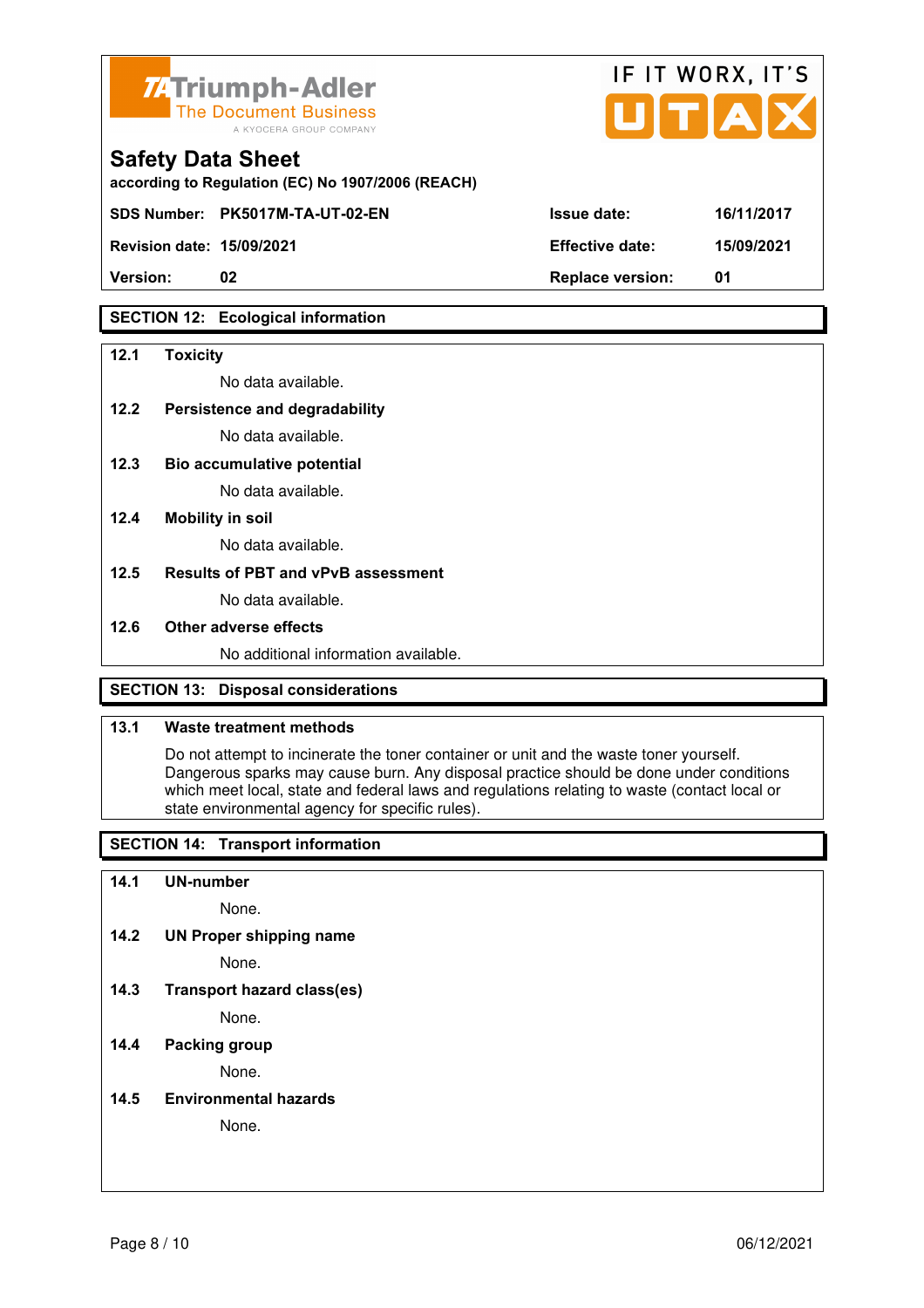



**according to Regulation (EC) No 1907/2006 (REACH)**

|                                  | SDS Number: PK5017M-TA-UT-02-EN | <b>Issue date:</b>      | 16/11/2017 |
|----------------------------------|---------------------------------|-------------------------|------------|
| <b>Revision date: 15/09/2021</b> |                                 | <b>Effective date:</b>  | 15/09/2021 |
| <b>Version:</b>                  | 02                              | <b>Replace version:</b> | -01        |
|                                  |                                 |                         |            |

## **14.6 Special precautions for user**

No additional information available.

# **14.7 Transport in bulk according to Annex II of MARPOL73/78 and the IBC Code** Not applicable.

## **SECTION 15: Regulatory information**

## **15.1 Safety, health and environmental regulations/legislation specific for the substance or mixture**

#### **EU-regulations**

Regulation (EC) No 1005/2009 (on substances that deplete the ozone layer, Annex I and II): Not listed.

Regulation (EU) 2019/1021 (on persistent organic pollutants, Annex I as amended):

Not listed.

 Regulation (EU) No 649 /2012 (concerning the export and import of dangerous chemicals, Annex I and V as amended):

Not listed.

 Regulation (EC) No 1907/2006 REACH Annex XVII as amended (Restrictions on use): Not listed.

Regulation (EC) No 1907/2006 REACH Annex XIV as amended (Authorizations):

Not listed.

#### **US-regulations**

All ingredients in this product comply with order under TSCA.

#### **Canada regulations**

 This product is not a WHMIS-controlled product, since we consider it as a manufactured article.

#### **15.2 Chemical Safety Assessment**

No data available.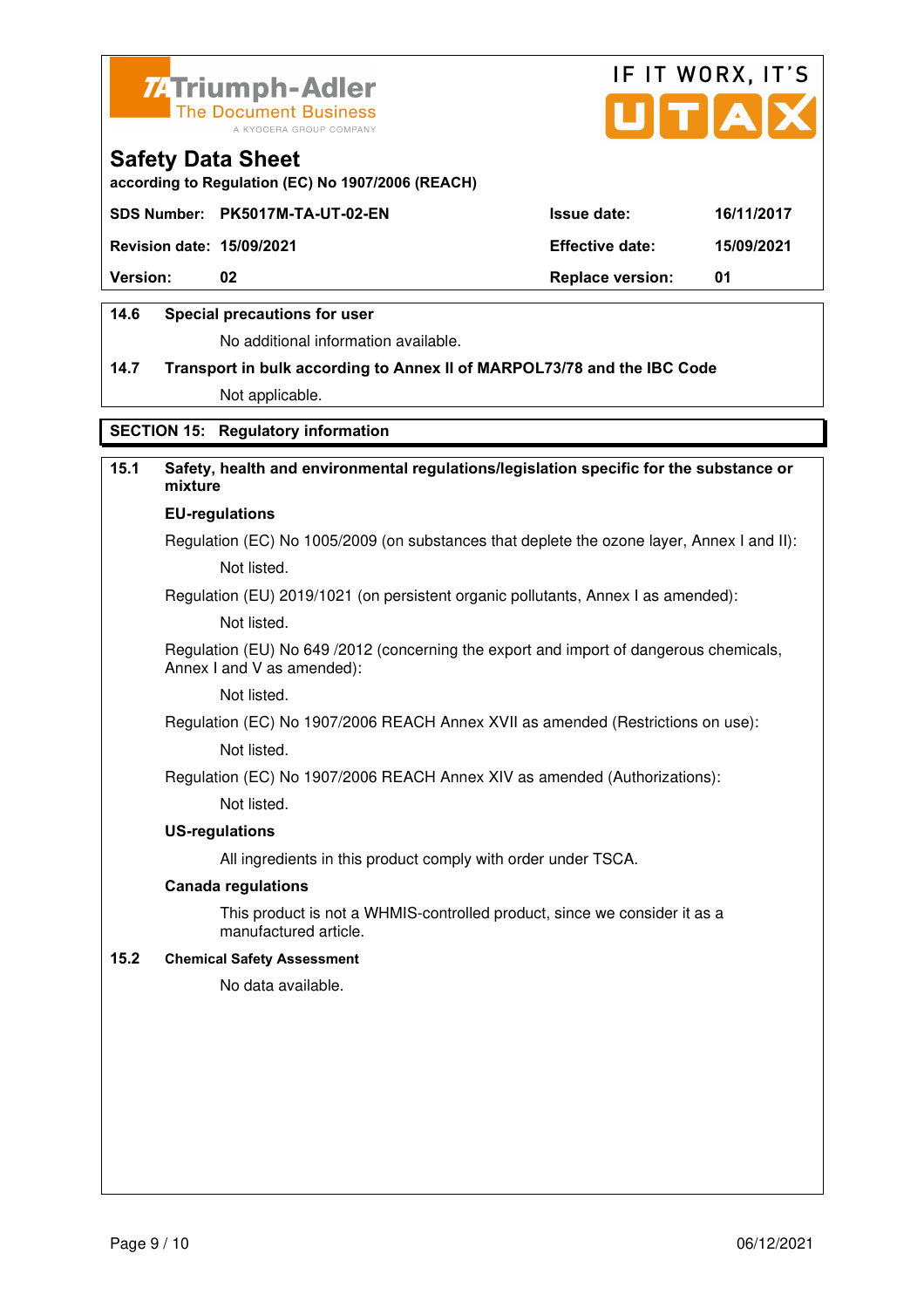| <b>74 Triumph-Adler</b><br>The Document Business<br>A KYOCERA GROUP COMPANY   |                         | IF IT WORX, IT'S<br>UTAX |
|-------------------------------------------------------------------------------|-------------------------|--------------------------|
| <b>Safety Data Sheet</b><br>according to Regulation (EC) No 1907/2006 (REACH) |                         |                          |
| <b>PK5017M-TA-UT-02-EN</b><br><b>SDS Number:</b>                              | Issue date:             | 16/11/2017               |
| <b>Revision date: 15/09/2021</b>                                              | <b>Effective date:</b>  | 15/09/2021               |
| Version:<br>02                                                                | <b>Replace version:</b> | 01                       |
| <b>SECTION 16: Other information</b>                                          |                         |                          |

 To the best of our knowledge, the information contained herein is accurate. However, we cannot assume any liability whatsoever for the accuracy or completeness of the information contained herein. The contents and format of this SDS are in accordance with Regulation (EC) No 1907/2006, Annex II as amended by Regulation (EU) 2015/830 with respect to SDSs.

Revision information: Section 3

Full text of H statements under sections 3: H351: Suspected of causing cancer (inhalation)

**Abbreviations and acronyms** 

| <b>ACGIH</b>    | American Conference of Governmental Industrial Hygienists<br>2016 TLVs and BEIs (Threshold Limit Values for Chemical Substances and Physical Agents and Biological |
|-----------------|--------------------------------------------------------------------------------------------------------------------------------------------------------------------|
|                 | Exposure Indices)                                                                                                                                                  |
| <b>CAS</b>      | <b>Chemical Abstracts Service</b>                                                                                                                                  |
| <b>CLP</b>      | Regulation (EC) No 1272/2008 on classification, labelling and packaging of substances and mixtures                                                                 |
| <b>DFG</b>      | Deutsche Forschungsgemeinschaft                                                                                                                                    |
| <b>EPA</b>      | Environmental Protection Agency (Integrated Risk Information System) (US)                                                                                          |
| <b>IARC</b>     | International Agency for Research on Cancer (IARC Monographs on the Evaluations of Carcinogenic Risks                                                              |
|                 | to Humans)                                                                                                                                                         |
| MAK             | Maximale Arbeitsplatzkonzentration der Deutschen Forschungsgesellschaft (2011)                                                                                     |
| <b>NTP</b>      | National Toxicology Program (Report on Carcinogens) (US)                                                                                                           |
| <b>OSHA</b>     | Occupational Safety and Health Administration (29 CFR Part 1910 Subpart Z)                                                                                         |
| <b>PBT</b>      | Persistent, Bioaccumulative and Toxic                                                                                                                              |
| <b>PEL</b>      | Permissible Exposure Limits                                                                                                                                        |
| Proposition 65  | California, Safe Drinking Water and Toxic Enforcement Act of 1986                                                                                                  |
| <b>REACH</b>    | Regulation (EC) No 1907/2006 concerning the Registration, Evaluation, Authorization and Restriction of                                                             |
|                 | Chemicals                                                                                                                                                          |
| <b>STOT</b>     | Specific target organ toxicity                                                                                                                                     |
| <b>SVHC</b>     | Substances of Very High Concern                                                                                                                                    |
| <b>TRGS 905</b> | Technische Regeln für Gefahrstoffe (Deutschland)                                                                                                                   |
| <b>TSCA</b>     | Toxic Substances Control Act (US)                                                                                                                                  |
| TWA             | <b>Time Weighted Average</b>                                                                                                                                       |
| UN.             | <b>United Nations</b>                                                                                                                                              |
| vPvB            | very Persistent and very Bioaccumulative                                                                                                                           |
| <b>WHMIS</b>    | Workplace Hazardous Materials Information System (Canada)                                                                                                          |

#### **Key literature references and sources for data**

(1) Pulmonary Response to Toner upon Chronic Inhalation Exposure in Rats, H. Muhle et al., Fundamental and Applied Toxicology 17.280-299 (1991) Lung Clearance and Retention of Toner, Utilizing a Tracer Technique, during Chronic Inhalation Exposure in Rats, B. Bellmann, Fundamental and Applied Toxicology 17.300-313 (1991)

(2) IARC Monograph on the Evaluation of the Carcinogenic Risk of Chemicals to Humans, Vol. 93

(3) NIOSH CURRENT INTELLIGENCE BULLETIN "Evaluation of Health Hazard and Recommendation for Occupational Exposure to Titanium Dioxide DRAFT"

(4) The contents are in accordance with Material Safety Data Sheet "PK5017M-TA-UT-02-EN"; 15/09/2021 of the KYOCERA Document Solutions Inc., 1-2-28 Tamatsukuri, Chuo-ku, Osaka 540-8585, Japan.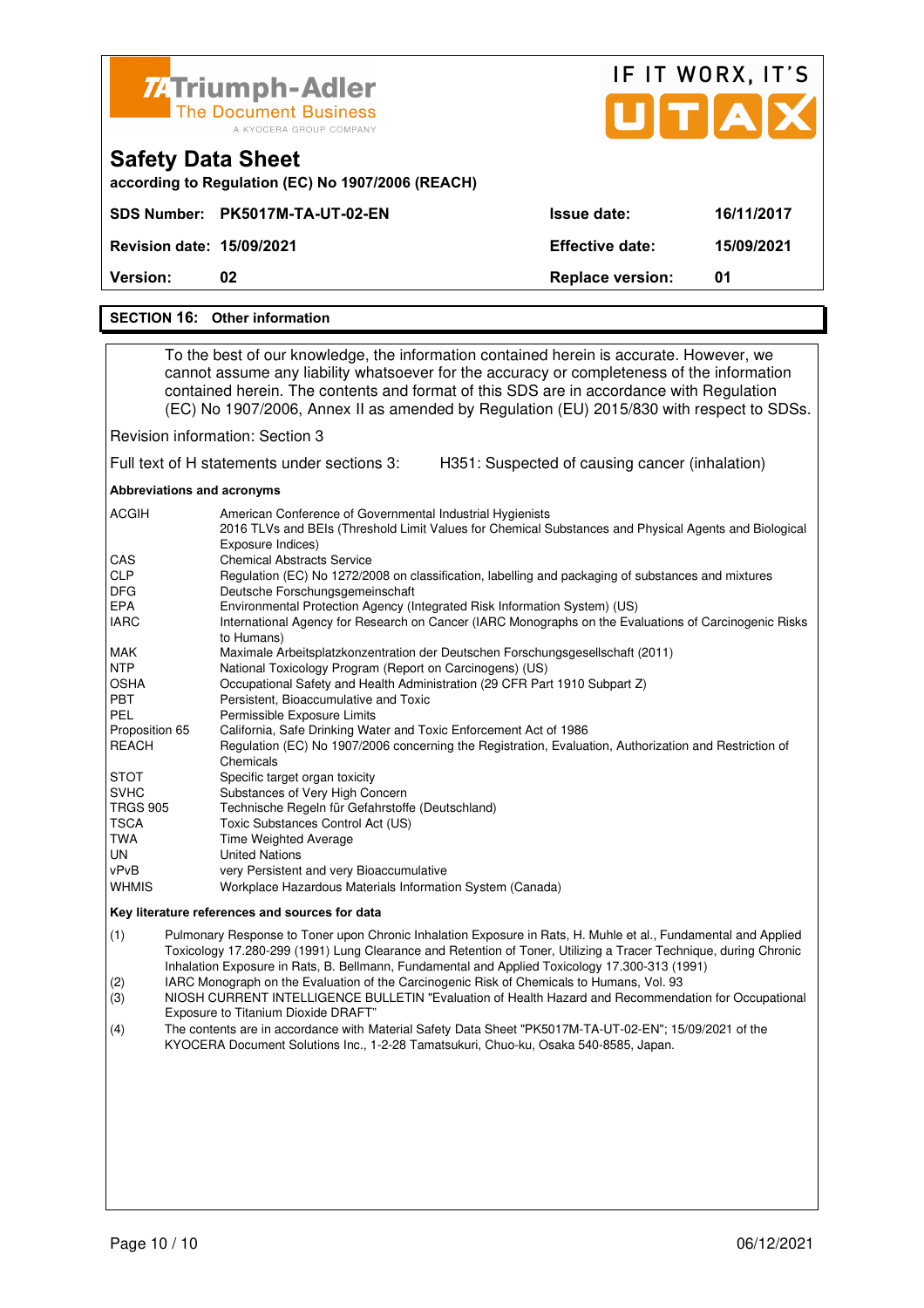



**according to Regulation (EC) No 1907/2006 (REACH)**

## **SECTION 1: Identification of the substance/mixture and of the company/undertaking**

| $1.1$ | <b>Product identifier</b>         |                                                                                              |
|-------|-----------------------------------|----------------------------------------------------------------------------------------------|
|       | <b>Product name</b>               | Yellow Toner for                                                                             |
|       |                                   | P-C3062i MFP, P-C3066i MFP, P-C3062DN                                                        |
|       | Consumable name                   | <b>PK-5017Y</b>                                                                              |
|       | <b>Product form</b>               | Mixture                                                                                      |
| 1.2   |                                   | Relevant identified uses of the substance or mixture and uses advised against                |
|       | <b>Identified uses</b>            | The image formation of our electrophotographic equipment.<br>Other uses are not recommended. |
| 1.3   |                                   | Details of the supplier of the safety data sheet                                             |
|       | <b>Manufacturer</b>               | <b>KYOCERA Document Solutions Inc.</b>                                                       |
|       | <b>Address</b>                    | 1-2-28 Tamatsukuri, Chuo-ku, Osaka 540-8585, Japan                                           |
|       | <b>Supplier</b>                   | TA Triumph-Adler GmbH                                                                        |
|       | <b>Address</b>                    | Deelbögenkamp 4c<br>22297 Hamburg<br>Germany                                                 |
| 1.4   | <b>Emergency telephone number</b> | $+49(0)$ 40 / 528490<br>(This number is available only during office hours)                  |

## **SECTION 2: Hazards identification**

| 2.1 | Classification of the substance or mixture                                                                            |
|-----|-----------------------------------------------------------------------------------------------------------------------|
|     | Classification according to Regulation (EC) No 1272/2008 (CLP)                                                        |
|     | Not classified as hazardous mixture.                                                                                  |
| 2.2 | Label elements                                                                                                        |
|     | Labelling according to Regulation (EC) No 1272/2008 (CLP)                                                             |
|     | Not applicable.                                                                                                       |
| 2.3 | <b>Other hazards</b>                                                                                                  |
|     | Assessment of PBT/vPvB                                                                                                |
|     | No data available.                                                                                                    |
|     | See section 4 and 11 for information on health effects and symptoms.<br>See section 9 for dust explosion information. |
|     |                                                                                                                       |
|     |                                                                                                                       |
|     |                                                                                                                       |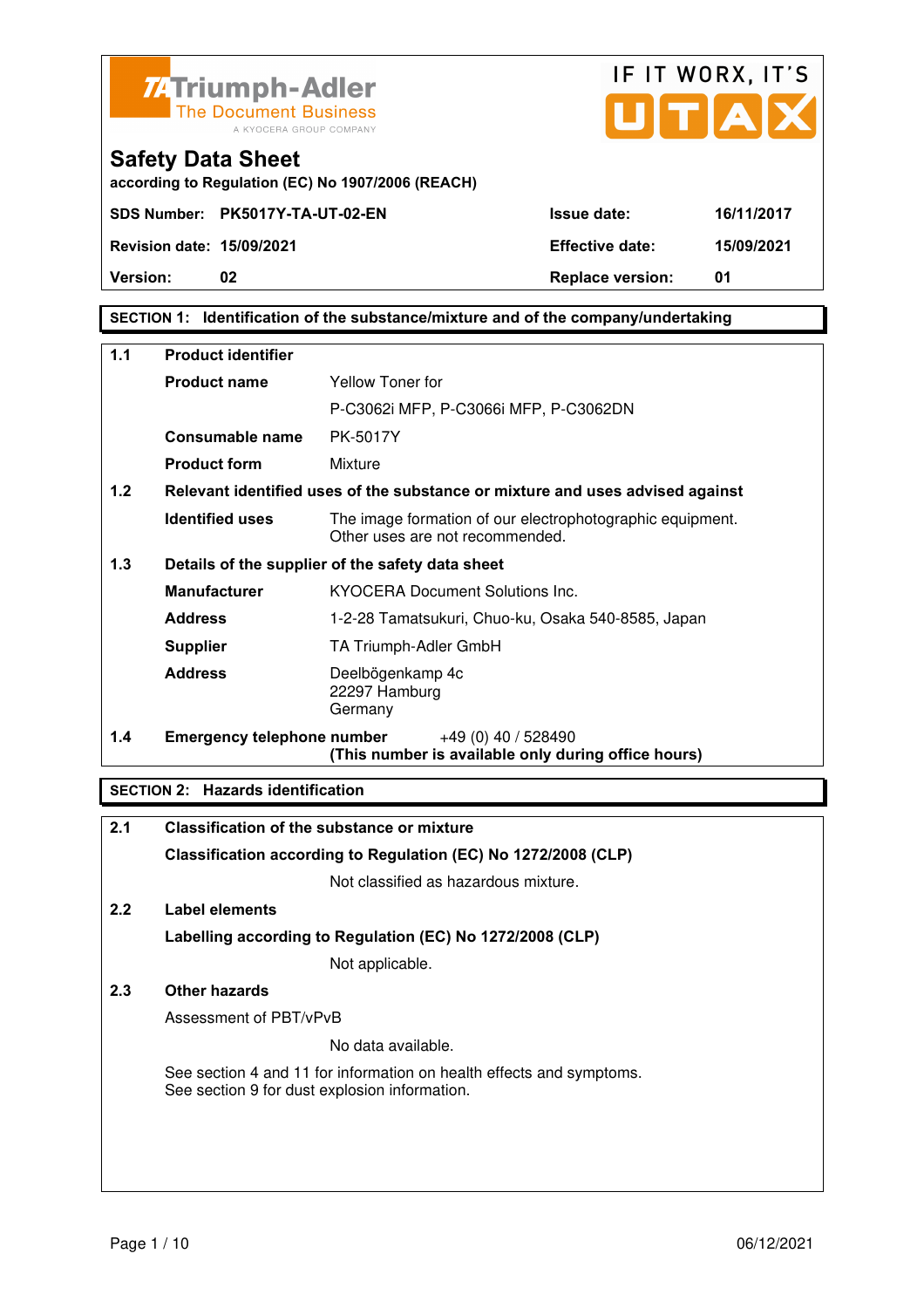| <b>ZATriumph-Adler</b> |                                                                                                         |                                                                                                                              | IF IT WORX, IT'S          |                         |                             |
|------------------------|---------------------------------------------------------------------------------------------------------|------------------------------------------------------------------------------------------------------------------------------|---------------------------|-------------------------|-----------------------------|
|                        |                                                                                                         | <b>The Document Business</b><br>A KYOCERA GROUP COMPANY                                                                      |                           |                         | U[T A]                      |
|                        | <b>Safety Data Sheet</b>                                                                                | according to Regulation (EC) No 1907/2006 (REACH)                                                                            |                           |                         |                             |
|                        |                                                                                                         | SDS Number: PK5017Y-TA-UT-02-EN                                                                                              |                           | <b>Issue date:</b>      | 16/11/2017                  |
|                        | <b>Revision date: 15/09/2021</b>                                                                        |                                                                                                                              |                           | <b>Effective date:</b>  | 15/09/2021                  |
| Version:               | 02                                                                                                      |                                                                                                                              |                           | <b>Replace version:</b> | 01                          |
|                        |                                                                                                         | <b>SECTION 3: Composition/information on ingredients</b>                                                                     |                           |                         |                             |
| 3.2                    | <b>Mixtures</b>                                                                                         |                                                                                                                              |                           |                         |                             |
|                        | Chemical name                                                                                           |                                                                                                                              | CAS No                    | Weight%                 | <b>Classification (CLP)</b> |
|                        | Polyester resin (2 kinds)                                                                               |                                                                                                                              | confidential              | 75-85                   |                             |
|                        | Organic pigment<br>Amorphous silica                                                                     |                                                                                                                              | confidential<br>7631-86-9 | $1-5$<br>$1-5$          |                             |
|                        | Titanium dioxide                                                                                        |                                                                                                                              | 13463-67-7                | < 1                     | Carc.2(H351)                |
|                        | Information of ingredients                                                                              | (1) Substance, which present a health or environmental hazard within the meaning of CLP:                                     |                           |                         |                             |
|                        |                                                                                                         | Titanium dioxide.                                                                                                            |                           |                         |                             |
|                        |                                                                                                         | (2) Substance, which are assigned Community workplace exposure limits:                                                       |                           |                         |                             |
|                        |                                                                                                         | None.                                                                                                                        |                           |                         |                             |
|                        | (3) Substance, which are PBT or vPvB in accordance with the criteria set out in Annex XIII of<br>REACH: |                                                                                                                              |                           |                         |                             |
|                        |                                                                                                         | None.                                                                                                                        |                           |                         |                             |
|                        | REACH (SVHC):                                                                                           | (4) Substance, which are included in the list established in accordance with Article 59(1) of                                |                           |                         |                             |
|                        |                                                                                                         | None.                                                                                                                        |                           |                         |                             |
|                        |                                                                                                         | See section 16 for the full text of the H statements declared above.                                                         |                           |                         |                             |
|                        | <b>SECTION 4: First aid measures</b>                                                                    |                                                                                                                              |                           |                         |                             |
| 4.1                    |                                                                                                         | <b>Description of first aid measures</b>                                                                                     |                           |                         |                             |
|                        | Inhalation:                                                                                             | Remove from exposure to fresh air and gargle with plenty of water.<br>Consult a doctor in case of such symptoms as coughing. |                           |                         |                             |
|                        |                                                                                                         | Skin contact: Wash with soap and water.                                                                                      |                           |                         |                             |
|                        | Eye contact:                                                                                            | Flush with water immediately and see a doctor if irritating.                                                                 |                           |                         |                             |
|                        | Ingestion:                                                                                              | Rinse out the mouth. Drink one or two glasses of water to dilute.<br>Seek medical treatment if necessary.                    |                           |                         |                             |
|                        |                                                                                                         |                                                                                                                              |                           |                         |                             |
|                        |                                                                                                         |                                                                                                                              |                           |                         |                             |
|                        |                                                                                                         |                                                                                                                              |                           |                         |                             |
|                        |                                                                                                         |                                                                                                                              |                           |                         |                             |
|                        |                                                                                                         |                                                                                                                              |                           |                         |                             |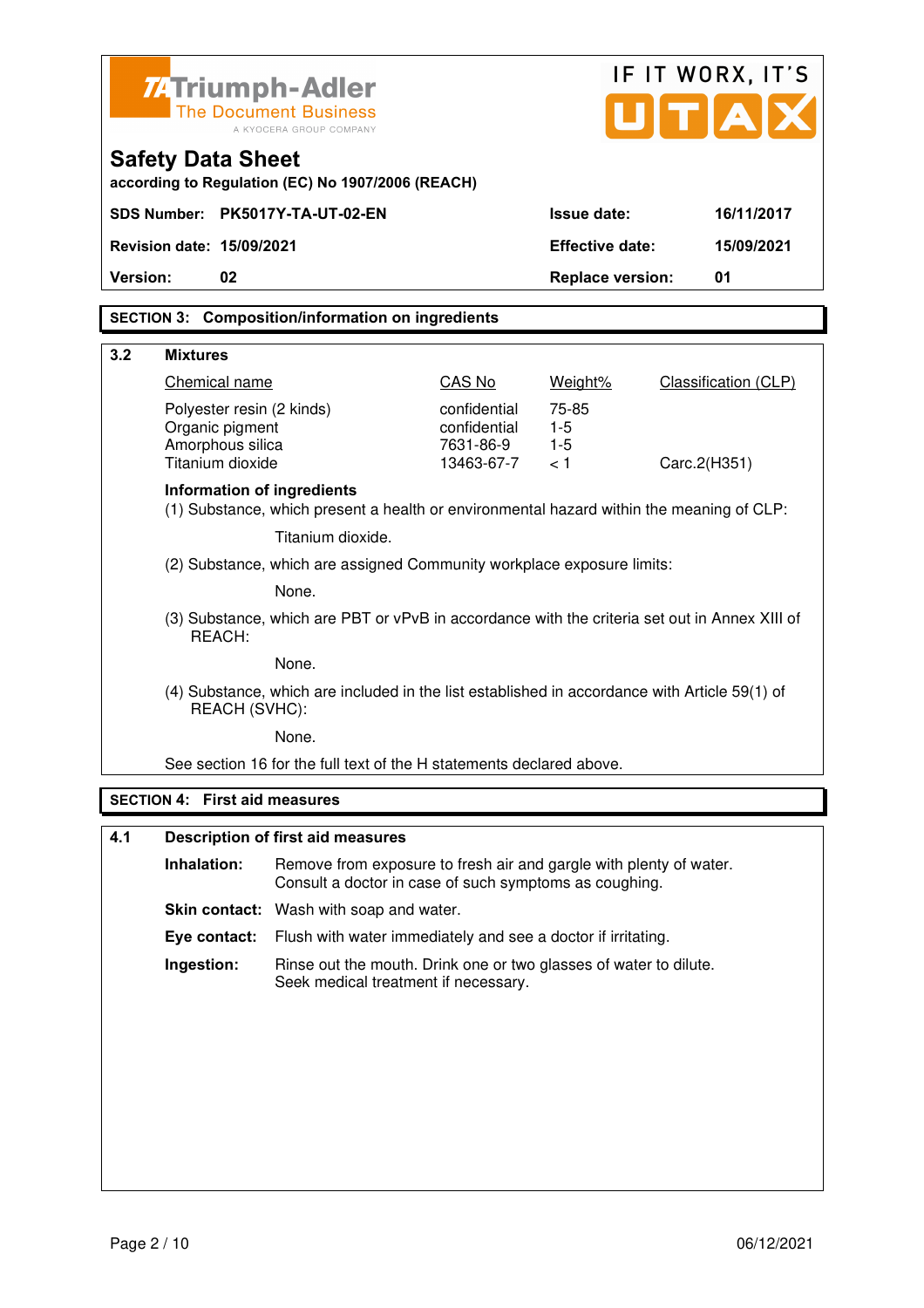



**according to Regulation (EC) No 1907/2006 (REACH)**

|                                  | SDS Number: PK5017Y-TA-UT-02-EN | <b>Issue date:</b>      | 16/11/2017 |
|----------------------------------|---------------------------------|-------------------------|------------|
| <b>Revision date: 15/09/2021</b> |                                 | <b>Effective date:</b>  | 15/09/2021 |
| <b>Version:</b>                  | 02                              | <b>Replace version:</b> | 01         |

# **4.2 Most important symptoms and effects, both acute and delayed**  Potential health effects and symptoms **Inhalation:** Prolonged inhalation of excessive dusts may cause lung damage. Use of this product as intended does not result in prolonged inhalation of excessive toner dusts. **Skin contact:** Unlikely to cause skin irritation. **Eye contact:** May cause transient eye irritation.

**Ingestion:** Use of this product as intended does not result in ingestion.

# **4.3 Indication of any immediate medical attention and special treatment needed**

No additional information available.

## **SECTION 5: Firefighting measures**

## **5.1 Extinguishing media**

Suitable extinguishing media

Water spray, foam, powder,  $CO<sub>2</sub>$  or dry chemical

Unsuitable extinguishing media

None specified.

## **5.2 Special hazards arising from the substance or mixture**

Hazardous combustion products: Carbon dioxide, Carbon monoxide

### **5.3 Advice for firefighters**

Fire-fighting procedures

 Pay attention not to blow away dust. Drain water off around and decrease the atmosphere temperature to extinguish the fire.

### **Protection equipment for firefighters**

None specified.

## **SECTION 6: Accidental release measures**

### **6.1 Personal precautions, protective equipment and emergency procedures**

 Avoid inhalation, ingestion, eye and skin contact in case of accidental release. Avoid formation of dust. Provide adequate ventilation.

## **6.2 Environmental precautions**

Do not allow to enter into surface water or drains.

### **6.3 Methods and material for containment and cleaning up**

Gather the released powder not to blow away and wipe up with a wet cloth.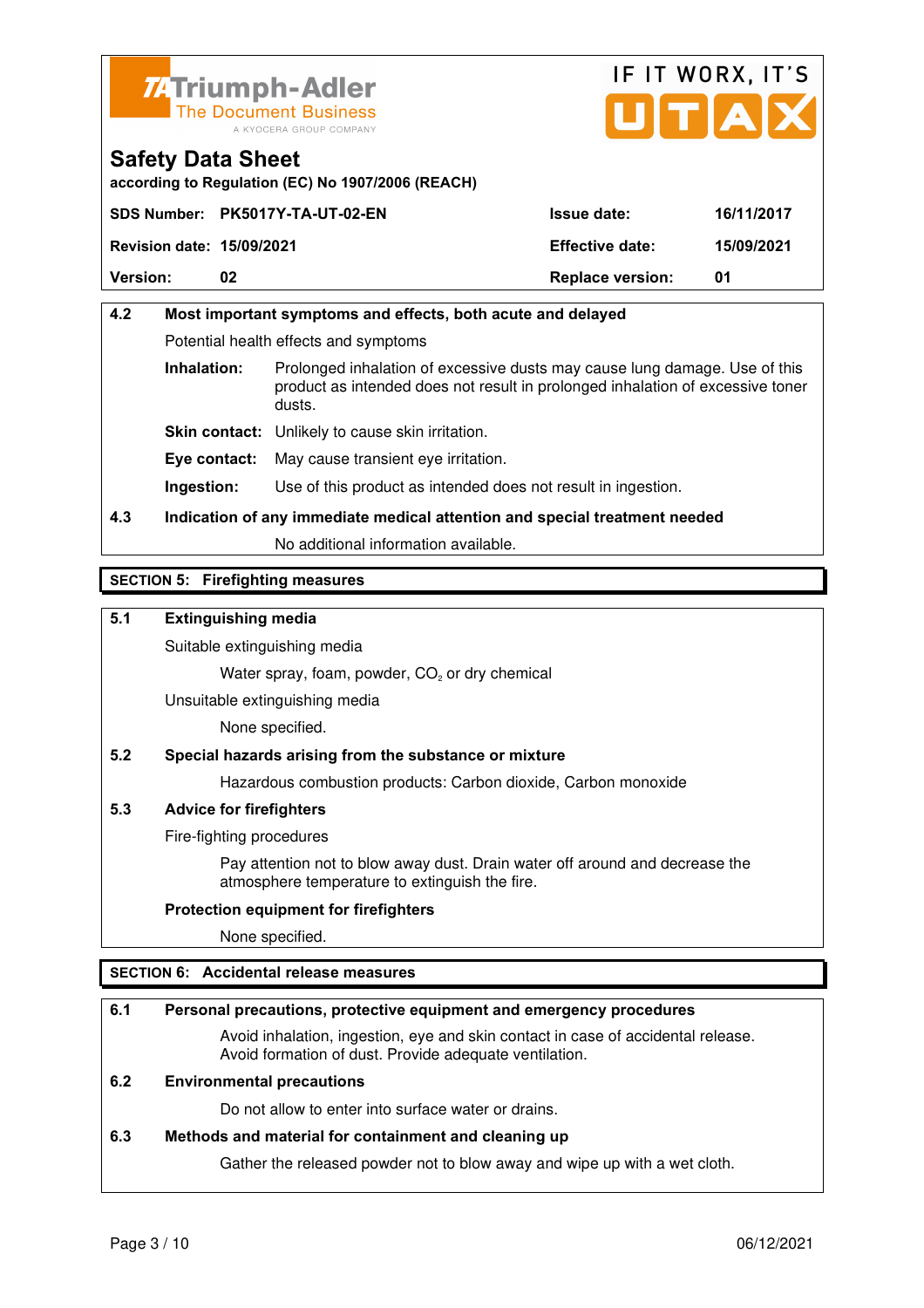



### **Safety Data Sheet according to Regulation (EC) No 1907/2006 (REACH)**

**SDS Number: PK5017Y-TA-UT-02-EN Issue date: 16/11/2017** 

**Revision date: 15/09/2021 Effective date: 15/09/2021** 

**Version:** 02 **Replace version:** 01

## **6.4 Reference to other sections**

See section 13 for disposal information.

## **SECTION 7: Handling and storage**

### **7.1 Precautions for safe handling**

 Do not attempt to force open or destroy the toner container or unit. See installation guide of this product.

#### **7.2 Conditions for safe storage, including any incompatibilities**

Keep the toner container or unit tightly closed and store in a cool, dry and dark place. Keep away from fire. Keep out of the reach of children.

### **7.3 Specific end use(s)**

No additional information available.

### **SECTION 8: Exposure controls/personal protection**

## **8.1 Control parameters**

(Reference data)

### **US ACGIH Threshold Limit Values (TWA)**

**Particles: 10 mg/m<sup>3</sup> (Inhalable particles) 3 mg/m<sup>3</sup> (Respirable particles)** Titanium dioxide:10 mg/m³

### **US OSHA PEL (TWA)**

Particles: 15 mg/m<sup>3</sup> (Total dust) 5 mg/m<sup>3</sup> (Respirable fraction) Amorphous silica:  $80 \text{ mg/m}^3/\% \text{SiO}_2$ Titanium dioxide: 15 mg/m<sup>3</sup> (Total dust)

#### **EU-Occupational exposure limits: Directive (EC) 2000/39, (EC) 2006/15 and (EU) 2009/161**

Not listed.

## **8.2 Exposure controls**

### **Appropriate engineering controls**

 Special ventilator is not required under normal intended use. Use in a well-ventilated area.

#### **Personal protective equipment**

 Respiratory protection, eye protection, hand protection, skin and body protection are not required under normal intended use.

#### **Environmental exposure controls**

No additional information available.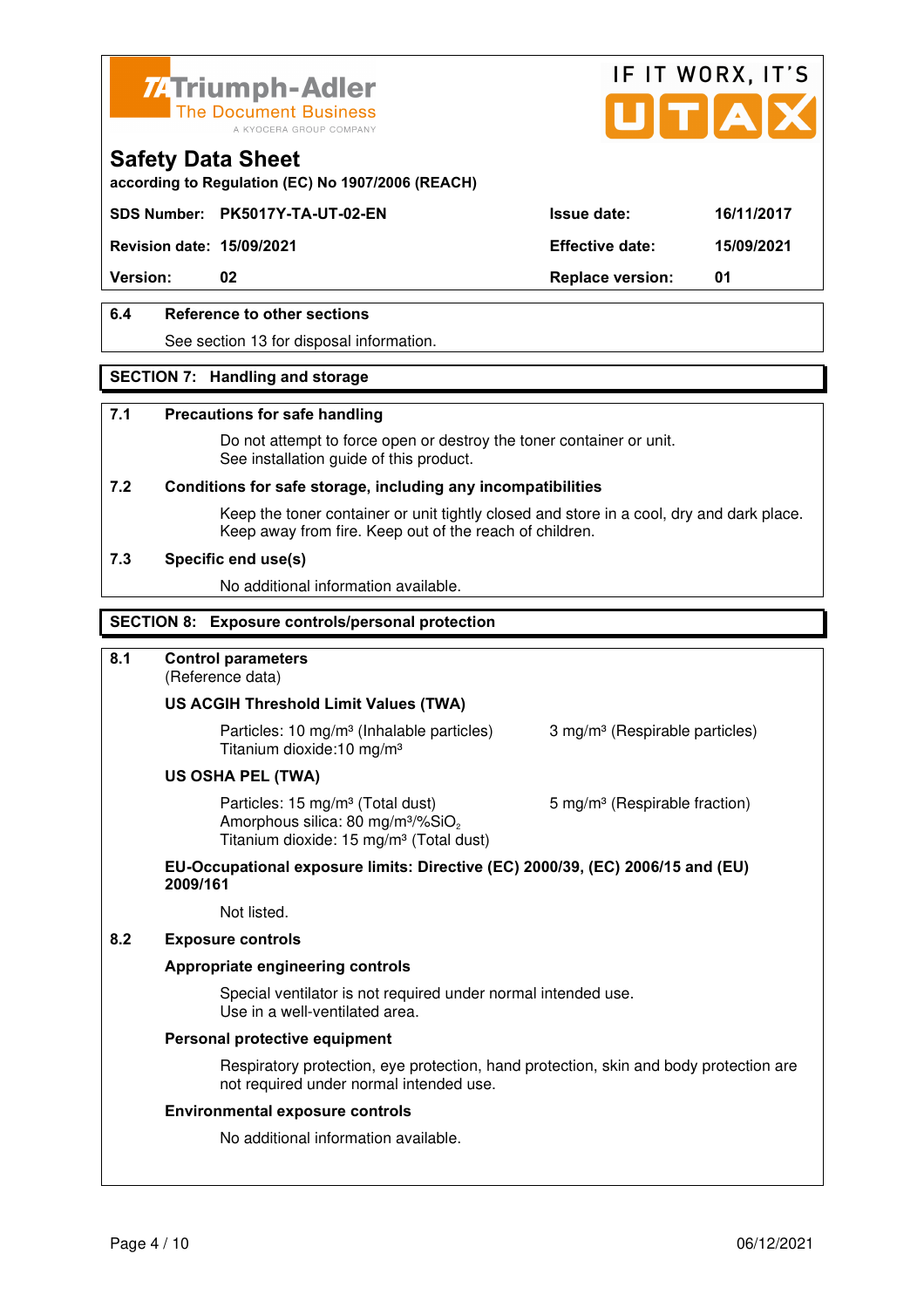



**according to Regulation (EC) No 1907/2006 (REACH)**

## **SECTION 9: Physical and chemical properties**

| 9.1<br>Information on basic physical and chemical properties |                            |  |
|--------------------------------------------------------------|----------------------------|--|
| Appearance                                                   |                            |  |
| Physical state                                               | Solid (fine powder)        |  |
| Colour                                                       | Yellow                     |  |
| Odour                                                        | Odourless                  |  |
| Odour threshold                                              | No data available.         |  |
| pH                                                           | No data available.         |  |
| Melting point [°C]                                           | 100-120 (Toner)            |  |
| Boiling point                                                | No data available.         |  |
| Flash point                                                  | No data available.         |  |
| Evaporation rate                                             | No data available.         |  |
| Flammability (solid, gas)                                    | No data available.         |  |
| Upper flammability or explosive limit                        | No data available.         |  |
| Lower flammability or explosive limit                        | No data available.         |  |
| Vapour pressure                                              | No data available.         |  |
| Vapour density                                               | No data available.         |  |
| Relative density [g/cm <sup>3</sup> ]                        | 1.2-1.4 (Toner)            |  |
| Solubility (ies)                                             | Almost insoluble in water. |  |
| Partition coefficient: n-octanol/water                       | No data available.         |  |
| Auto-ignition temperature                                    | No data available.         |  |
| Decomposition temperature                                    | No data available.         |  |
| Viscosity                                                    | No data available.         |  |
| Explosive properties                                         | No data available.         |  |
| Oxidizing properties                                         | No data available.         |  |

## **9.2 Other information**

Dust explosion properties

 Dust explosion is improbable under normal intended use. Experimental explosiveness of toner is classified into the same rank such kind of powder as flour, dry milk and resin powder according to the pressure rising speed.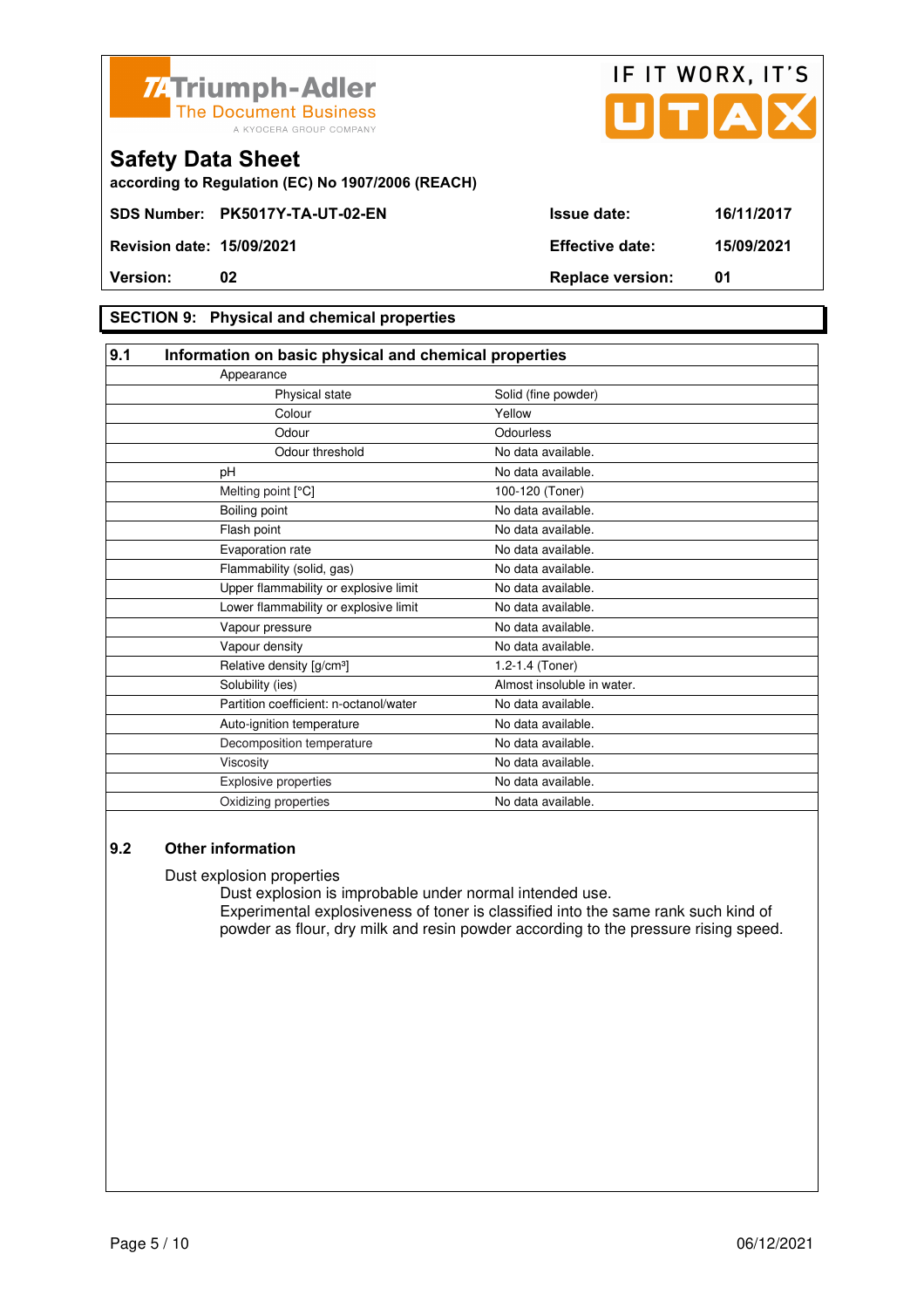



# **Version: 02 Replace version: 01**

## **SECTION 10: Stability and reactivity**

### **10.1 Reactivity**

No data available.

## **10.2 Chemical stability**

This product is stable under normal conditions of use and storage.

## **10.3 Possibility of hazardous reactions**

Hazardous reactions will not occur.

#### **10.4 Conditions to avoid**

None specified.

#### **10.5 Incompatible materials**

None specified.

### **10.6 Hazardous decomposition products**

Hazardous decomposition products are not to be produced.

## **SECTION 11: Toxicological information**

# **11.1 Information on toxicological effects**  Based on available data, the classification criteria listed below are not met. **Acute toxicity**  Oral  $(LD_{50})$   $> 2000 \text{ mg/kg (rat)}^*$  (Toner) Dermal  $(LD_{50})$  No data available (Toner). Inhalation  $(LC_{50}(4hr))$  > 5.0 mg/l (rat)\* (Toner)  **Skin corrosion/irritation** Acute skin irritation Non-irritant (rabbit)\* (Toner)  **Serious eye damage/irritation** Acute eye irritation Minimal irritant (rabbit)\* (Toner)  **Respiratory or skin sensitization**  Skin sensitization Mon-sensitising (mouse)\* (Toner)  **Germ cell mutagenicity** Ames test is negative. (Toner) \*(based on test result of similar product)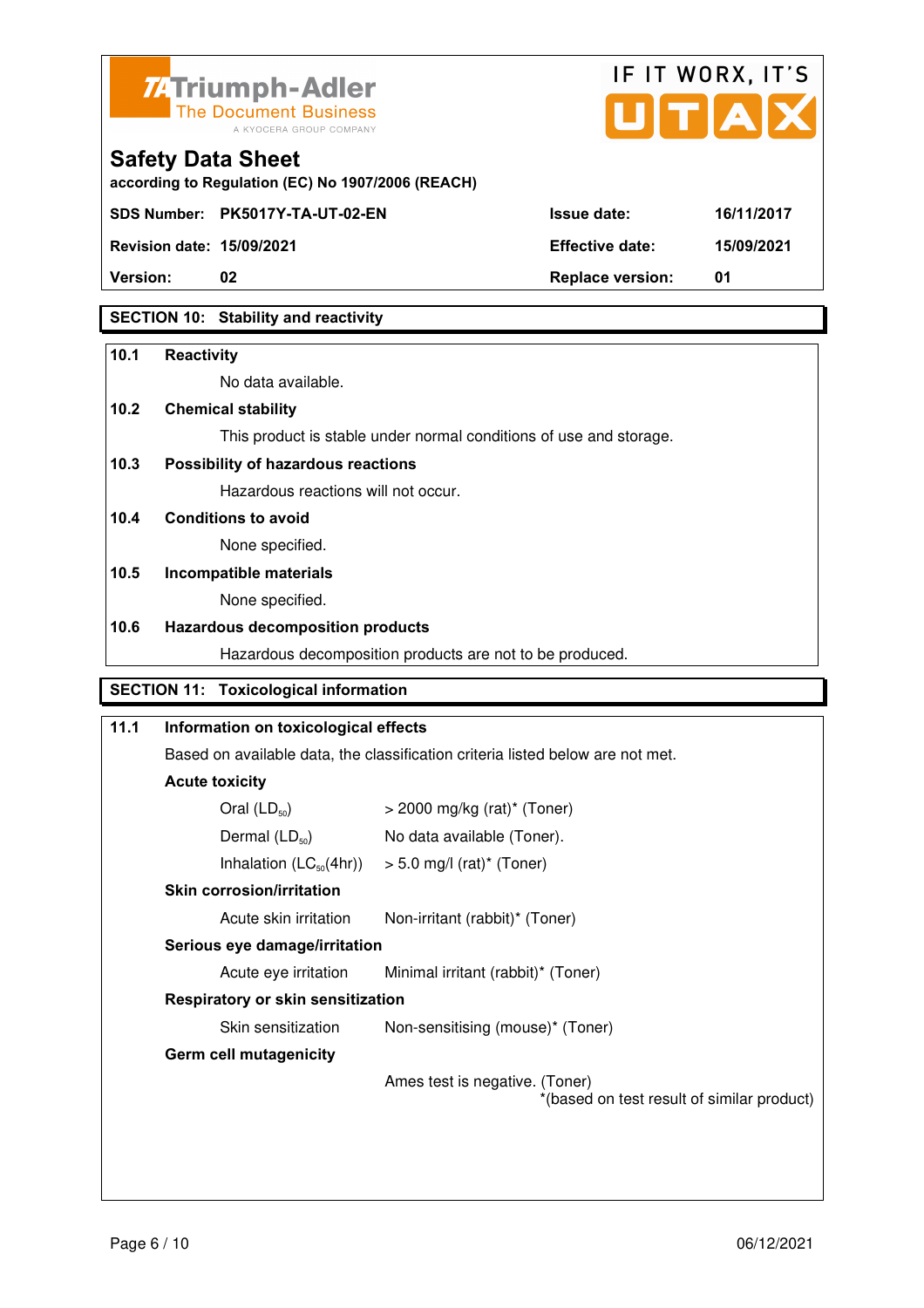



## **11.1 Information of ingredients:**

**Safety Data Sheet** 

No mutagen according to MAK, TRGS905 und (EC) No 1272/2008 Annex VI.

#### **Carcinogenicity**

#### **Information of ingredients:**

 No carcinogen or potential carcinogen (except Titanium dioxide) according to IARC, Japan Association on Industrial Health, ACGIH, EPA, OSHA, NTP, MAK, California Proposition 65, TRGS 905 and (EC) No 1272/2008 Annex VI.

 The IARC re-evaluated Titanium dioxide as a Group 2B carcinogen (possibly carcinogenic to humans) as the result of inhalation exposure test in rats. But, oral/skin test does not show carcinogenicity (2). In the animal chronic inhalation studies for Titanium dioxide, the lung tumour was observed only in rats. It is estimated that this is attributed to the overload of rat´s lung clearance mechanism (overload phenomenon) (3). The inhalation of excessive Titanium dioxide does not occur in normal use of this product. Also, epidemiological studies to date have not revealed any evidence of the relation between occupational exposure to Titanium dioxide and respiratory tract diseases.

#### **Reproductive toxicity**

#### **Information of ingredients:**

 No reproductive toxicant according to MAK, California Proposition 65, TRGS 905 und (EC) No 1272/2008 Annex VI.

| <b>STOT-single exposure</b> | No data available. |
|-----------------------------|--------------------|
|-----------------------------|--------------------|

**STOT-repeated exposure** No data available.

**Aspiration hazard** No data available.

#### **Chronic effects**

 In a study in rats by chronic inhalation exposure to a typical toner, a mild to moderate degree of lung fibrosis was observed in 92% of the rats in the high concentration (16 mg/m<sup>3</sup>) exposure group, and a minimal to mild degree of fibrosis was noted in 22% of the animal in the middle  $(4mg/m<sup>3</sup>)$  exposure group (1). But no pulmonary change was reported in the lowest  $(1 \text{ma/m}^3)$  exposure group, the most relevant level to potential human exposures.

**Other information** No data available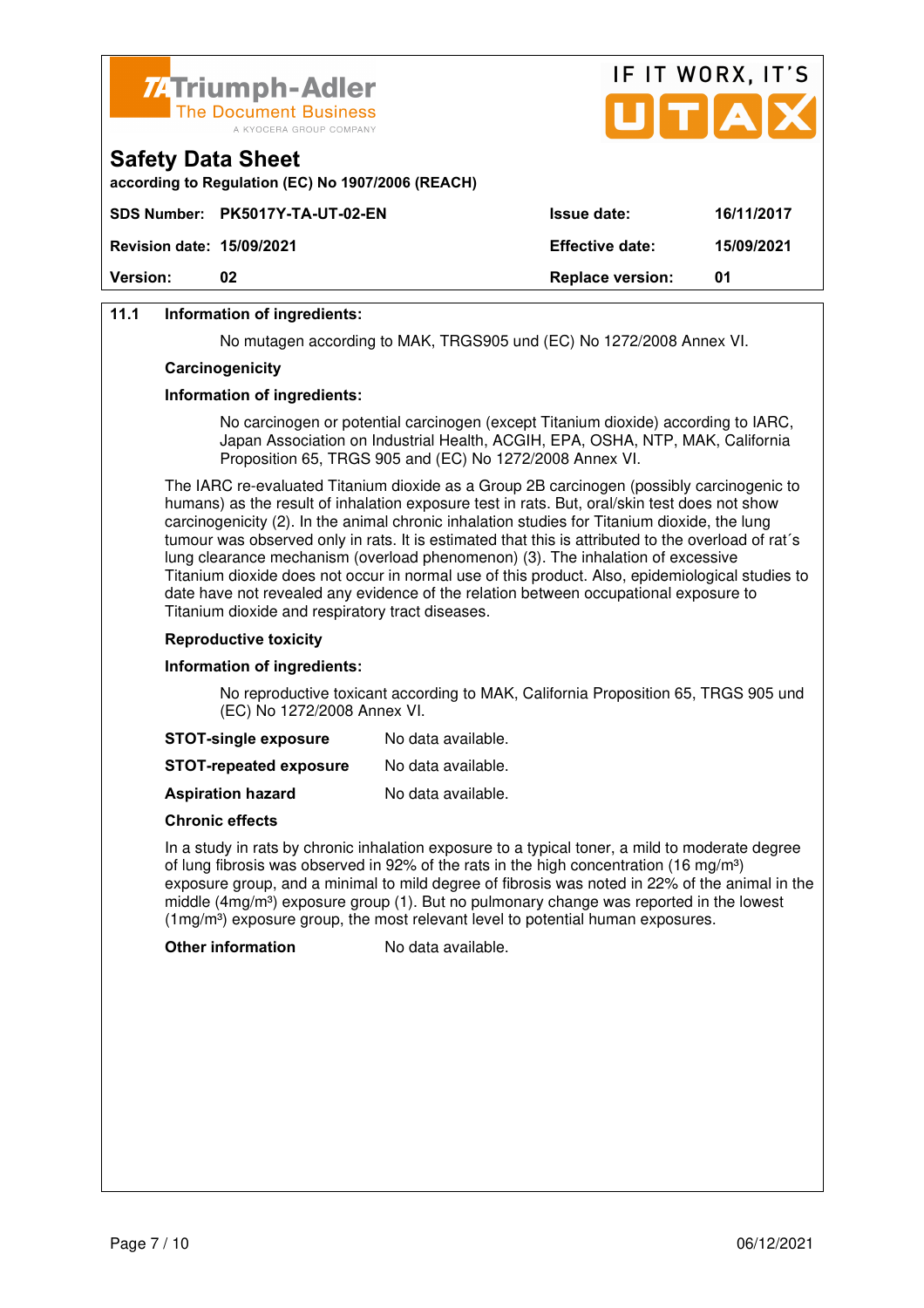

| <b>74 Triumph-Adler</b><br>The Document Business<br>A KYOCERA GROUP COMPANY   |                        | IF II WUKA, II 5<br>UTAX |
|-------------------------------------------------------------------------------|------------------------|--------------------------|
| <b>Safety Data Sheet</b><br>according to Regulation (EC) No 1907/2006 (REACH) |                        |                          |
| SDS Number: PK5017Y-TA-UT-02-EN                                               | <b>Issue date:</b>     | 16/11/2017               |
| <b>Revision date: 15/09/2021</b>                                              | <b>Effective date:</b> | 15/09/2021               |

 $FIT$   $MOR$ 

 $\overline{\phantom{a}}$ 

**Version: 02 Replace version: 01** 

## **SECTION 12: Ecological information**

#### **12.1 Toxicity**

No data available.

#### **12.2 Persistence and degradability**

No data available.

**12.3 Bio accumulative potential** 

No data available.

#### **12.4 Mobility in soil**

No data available.

### **12.5 Results of PBT and vPvB assessment**

No data available.

#### **12.6 Other adverse effects**

No additional information available.

## **SECTION 13: Disposal considerations**

## **13.1 Waste treatment methods**

 Do not attempt to incinerate the toner container or unit and the waste toner yourself. Dangerous sparks may cause burn. Any disposal practice should be done under conditions which meet local, state and federal laws and regulations relating to waste (contact local or state environmental agency for specific rules).

## **SECTION 14: Transport information**

#### **14.1 UN-number**

None.

**14.2 UN Proper shipping name** 

None.

**14.3 Transport hazard class(es)** 

None.

## **14.4 Packing group**

None.

#### **14.5 Environmental hazards**

None.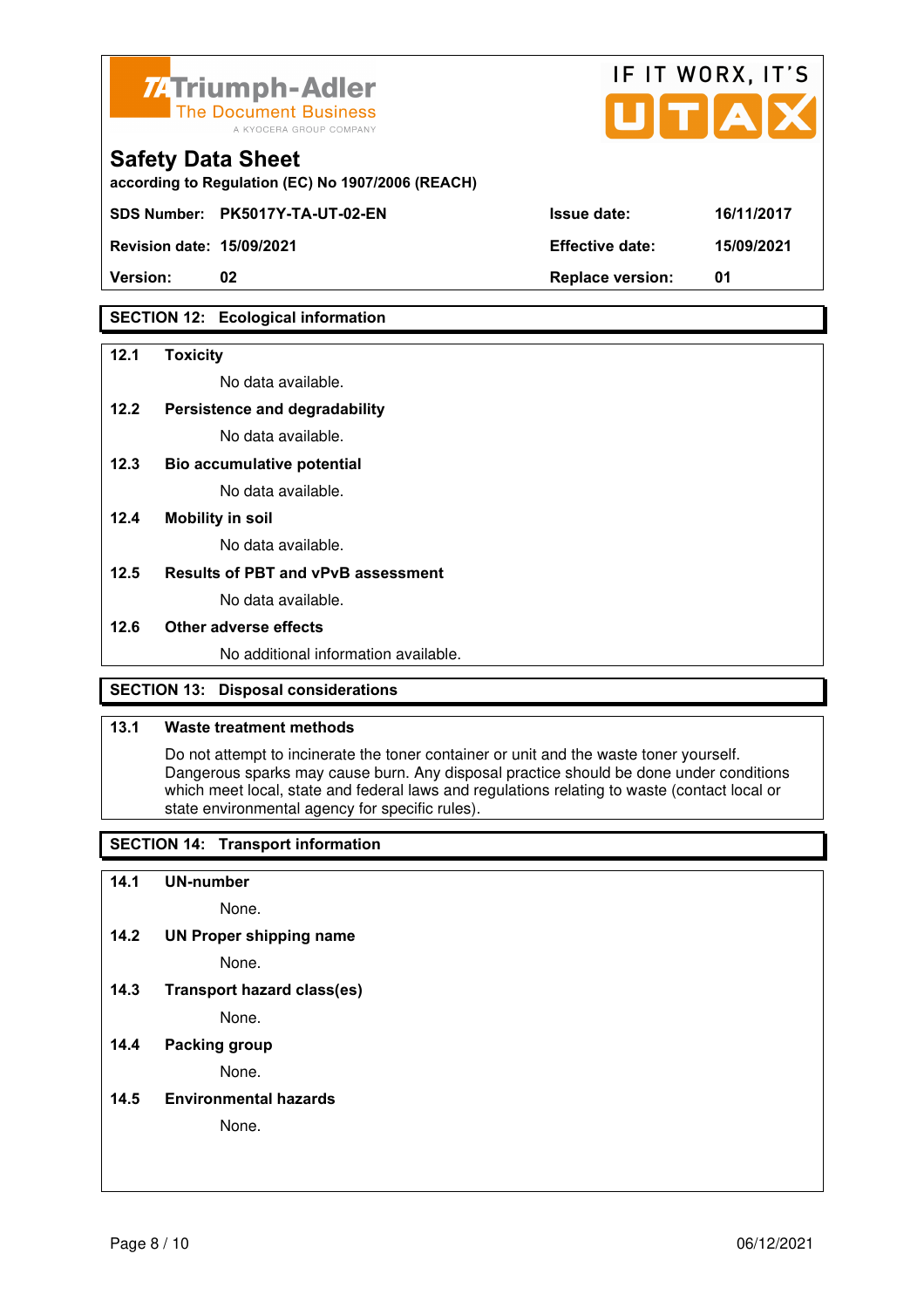



**according to Regulation (EC) No 1907/2006 (REACH)**

|                                  | SDS Number: PK5017Y-TA-UT-02-EN | <b>Issue date:</b>      | 16/11/2017 |
|----------------------------------|---------------------------------|-------------------------|------------|
| <b>Revision date: 15/09/2021</b> |                                 | <b>Effective date:</b>  | 15/09/2021 |
| <b>Version:</b>                  | 02                              | <b>Replace version:</b> | -01        |
|                                  |                                 |                         |            |

## **14.6 Special precautions for user**

No additional information available.

# **14.7 Transport in bulk according to Annex II of MARPOL73/78 and the IBC Code** Not applicable.

## **SECTION 15: Regulatory information**

## **15.1 Safety, health and environmental regulations/legislation specific for the substance or mixture**

#### **EU-regulations**

Regulation (EC) No 1005/2009 (on substances that deplete the ozone layer, Annex I and II): Not listed.

Regulation (EU) 2019/1021 (on persistent organic pollutants, Annex I as amended):

Not listed.

 Regulation (EU) No 649 /2012 (concerning the export and import of dangerous chemicals, Annex I and V as amended):

Not listed.

 Regulation (EC) No 1907/2006 REACH Annex XVII as amended (Restrictions on use): Not listed.

Regulation (EC) No 1907/2006 REACH Annex XIV as amended (Authorizations):

Not listed.

#### **US-regulations**

All ingredients in this product comply with order under TSCA.

#### **Canada regulations**

 This product is not a WHMIS-controlled product, since we consider it as a manufactured article.

#### **15.2 Chemical Safety Assessment**

No data available.